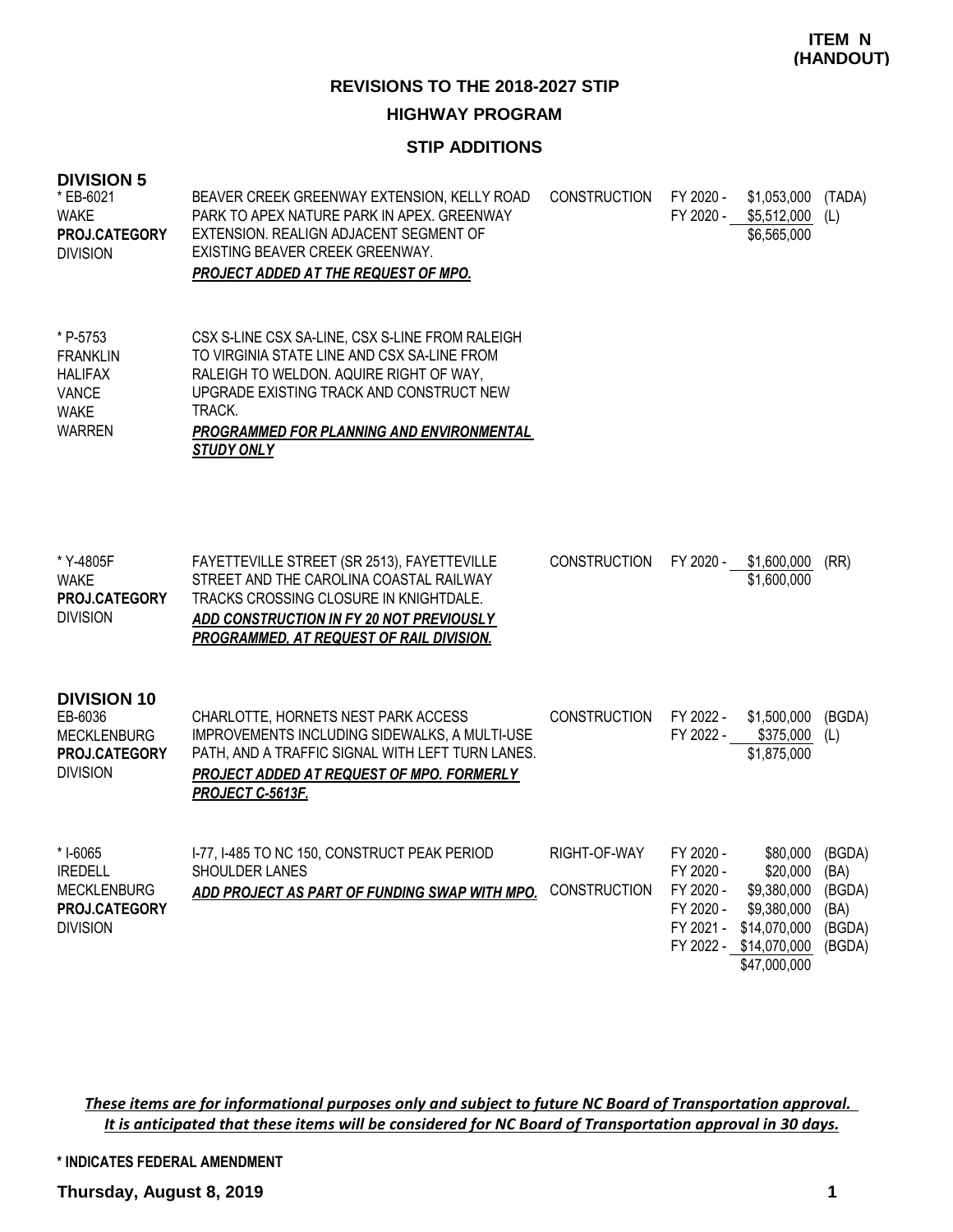#### **STIP ADDITIONS**

#### **STATEWIDE**

| * EB-6037            | VARIOUS, RAILS TO TRAILS PROGRAM             | RIGHT-OF-WAY | FY 2019 - | \$8,000,000 (TALT5)        |  |
|----------------------|----------------------------------------------|--------------|-----------|----------------------------|--|
| STATEWIDE            | <b>PROJECT ADDED TO REFLECT NEW PROGRAM.</b> |              | FY 2019 - | $$2,000,000$ (L)           |  |
| <b>PROJ.CATEGORY</b> |                                              |              | FY 2020 - | \$2,000,000 (TALT5)        |  |
| <b>DIVISION</b>      |                                              |              | FY 2020 - | \$500,000 (L)              |  |
|                      |                                              | CONSTRUCTION |           | FY 2024 - \$10,000,000 (L) |  |
|                      |                                              |              |           | \$22,500,000               |  |

#### **STIP MODIFICATIONS**

| <b>DIVISION 1</b><br>BR-0117<br><b>NORTHAMPTON</b><br>PROJ.CATEGORY<br><b>DIVISION</b> | SR 1313 (HARGRAVES ROAD), REPLACE BRIDGE NO.<br>650052 OVER GUMBERRY SWAMP ON SR 1313<br>(HARGRAVES ROAD).<br>ACCELERATED RIGHT-OF-WAY FROM FY 22 TO FY 19<br><b>AND CONSTRUCTION FROM FY 23 TO FY 20 DUE TO</b><br>RECENT AWARD OF FEDERAL BUILD GRANT.         | RIGHT-OF-WAY<br><b>CONSTRUCTION</b> | FY 2020 -<br>FY 2020 -<br>FY 2021 - | \$20,000<br>\$400,000<br>\$400,000<br>\$820,000 | (O)<br>(0)<br>(O)    |
|----------------------------------------------------------------------------------------|------------------------------------------------------------------------------------------------------------------------------------------------------------------------------------------------------------------------------------------------------------------|-------------------------------------|-------------------------------------|-------------------------------------------------|----------------------|
| BR-0118<br><b>NORTHAMPTON</b><br>PROJ.CATEGORY<br><b>DIVISION</b>                      | SR 1203 (JACKS SWAMP ROAD), REPLACE BRIDGE NO.<br>650093 OVER JACKS SWAMP ON SR 1203 (JACKS<br>SWAMP ROAD).<br><b>ACCELERATED RIGHT-OF-WAY FROM FY 22 TO FY 19</b><br>AND CONSTRUCTION FROM FY 23 TO FY 20 DUE TO<br><u>RECENT AWARD OF FEDERAL BUILD GRANT.</u> | RIGHT-OF-WAY<br><b>CONSTRUCTION</b> | FY 2020 -<br>FY 2020 -<br>FY 2021 - | \$60,000<br>\$250,000<br>\$250,000<br>\$560,000 | (O)<br>(O)<br>(O)    |
| R-5014<br><b>DARE</b><br>PROJ.CATEGORY<br><b>DIVISION</b>                              | SR 1217 (COLLINGTON ROAD), DEAD END TO US 158<br>(CROATON HIGHWAY) IN KILL DEVIL HILLS.<br>OPERATIONAL-SAFETY IMPROVEMENTS.<br>TO STRATEGICALLY BALANCE LETTINGS, DELAY<br><b>CONSTRUCTION FROM FY 19 TO FY 20.</b>                                              | <b>CONSTRUCTION</b>                 | FY 2020 -<br>FY 2021 -              | \$5,850,000<br>\$5,850,000<br>\$11,700,000      | (BG5200)<br>(BG5200) |
| <b>DIVISION 2</b><br>AV-5743<br><b>BEAUFORT</b><br><b>PROJCATEGORY</b>                 | WARREN FIELD (OCW), ACQUIRE LAND FOR AND<br>CONSTRUCT RUNWAY 5-23 EXTENSION AND TAXIWAY.<br>TO STOATECICALLY DALANCE LETTINGS DELAV                                                                                                                              | RIGHT-OF-WAY<br><b>CONSTRUCTION</b> | FY 2020 -<br>FY 2021 -<br>EV 2022 - | \$300,000<br>\$1,638,000<br>\$1 638 NOO         | (T)<br>(T)<br>(T)    |

*TO STRATEGICALLY BALANCE LETTINGS, DELAY RIGHT-OF-WAY FROM FY 19 TO FY 20 AND CONSTRUCTION FROM FY 20 TO FY 21.* FY 2022 -  $\frac{$1,638,000}{...}$  (1) \$3,576,000 DIVISION **PROJ.CATEGORY**

*These items are for informational purposes only and subject to future NC Board of Transportation approval. It is anticipated that these items will be considered for NC Board of Transportation approval in 30 days.*

**\* INDICATES FEDERAL AMENDMENT**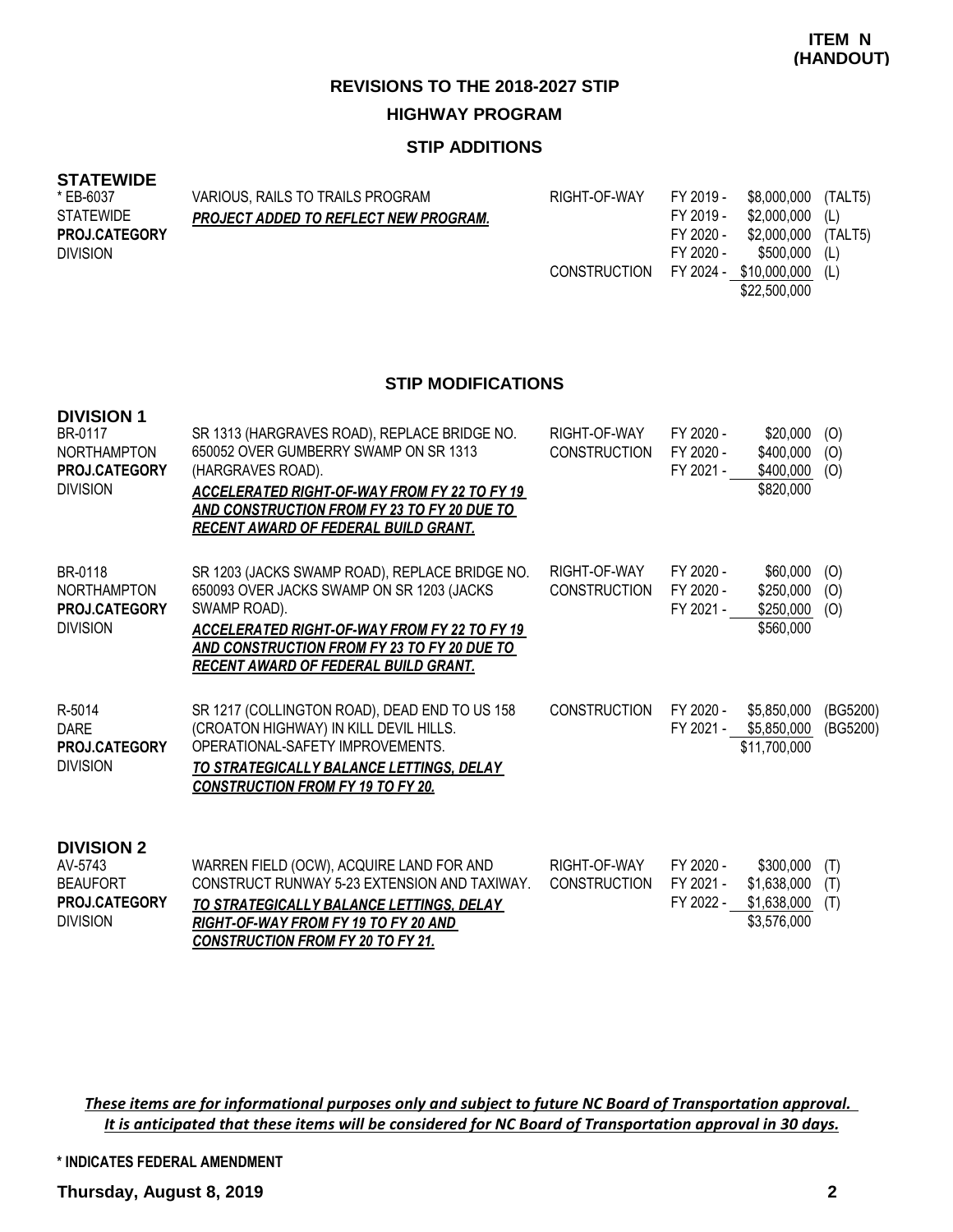#### **STIP MODIFICATIONS**

#### **DIVISION 2**

| B-4605               | SR 1777 (BLACK JACK GRIMESLAND ROAD), REPLACE | CONSTRUCTION FY 2020 - | \$950.000 | (BGOFF) |
|----------------------|-----------------------------------------------|------------------------|-----------|---------|
| PITT                 | BRIDGE 730005 OVER CHICOD CREEK.              |                        | \$950,000 |         |
| <b>PROJ.CATEGORY</b> | TO STRATEGICALLY BALANCE LETTINGS. DELAY      |                        |           |         |
| <b>DIVISION</b>      | <b>CONSTRUCTION FROM FY 19 TO FY 20.</b>      |                        |           |         |
|                      |                                               |                        |           |         |

| B-5995               | SR 1302 (JANIERO ROAD), REPLACE BRIDGE 680057  | RIGHT-OF-WAY           | FY 2020 - | \$600,000 (BGOFF)   |  |
|----------------------|------------------------------------------------|------------------------|-----------|---------------------|--|
| PAMLICO              | OVER DAWSON CREEK.                             | CONSTRUCTION FY 2021 - |           | \$3,000,000 (BGOFF) |  |
| <b>PROJ.CATEGORY</b> | TO ALLOW ADDITIONAL TIME FOR PLANNING AND      |                        | FY 2022 - | \$3,000,000 (BGOFF) |  |
| <b>DIVISION</b>      | DESIGN, DELAY RIGHT-OF-WAY FROM FY 19 TO FY 20 |                        |           | \$6,600,000         |  |
|                      | AND CONSTRUCTION FROM FY 20 TO FY 21.          |                        |           |                     |  |

*These items are for informational purposes only and subject to future NC Board of Transportation approval. It is anticipated that these items will be considered for NC Board of Transportation approval in 30 days.*

**\* INDICATES FEDERAL AMENDMENT**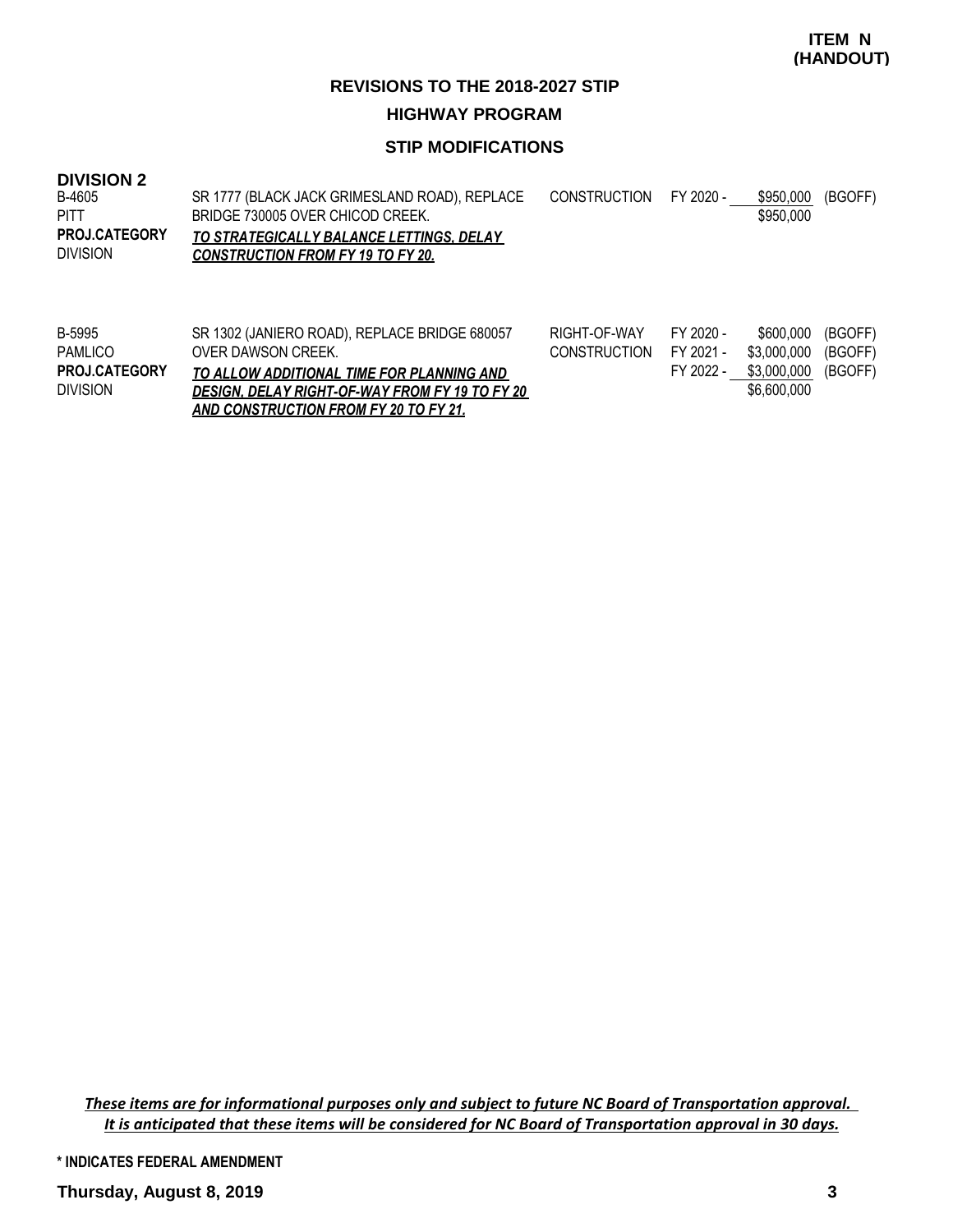#### **STIP MODIFICATIONS**

| <b>DIVISION 2</b><br>R-4463A | NC 43 CONNECTOR, US 17 BUSINESS TO SOUTH OF      | <b>ENGINEERING</b>    | FY 2020 - | \$76,000    | (T) |
|------------------------------|--------------------------------------------------|-----------------------|-----------|-------------|-----|
| <b>CRAVEN</b>                | US17/US 70.                                      |                       | FY 2021 - | \$76,000    | (T) |
| PROJ.CATEGORY                | <b>TO ALLOW ADDITIONAL TIME FOR PLANNING AND</b> |                       | FY 2022 - | \$76,000    | (T) |
| <b>REGIONAL</b>              | DESIGN, DELAY RIGHT-OF-WAY FROM FY 19 TO FY 20.  |                       | FY 2023 - | \$76,000    | (T) |
|                              |                                                  |                       | FY 2024 - | \$76,000    | (T) |
|                              |                                                  |                       | FY 2025 - | \$76,000    | (T) |
|                              |                                                  |                       | FY 2026 - | \$76,000    | (T) |
|                              |                                                  |                       | FY 2027 - | \$76,000    | (T) |
|                              |                                                  |                       | FY 2028 - | \$76,000    | (T) |
|                              |                                                  |                       | FY 2029 - | \$76,000    | (T) |
|                              |                                                  |                       | POST YR-  | \$380,000   | (T) |
|                              |                                                  | <b>BUILD NC ROW</b>   | FY 2020 - | \$85,000    | (T) |
|                              |                                                  |                       | FY 2021 - | \$85,000    | (T) |
|                              |                                                  |                       | FY 2022 - | \$85,000    | (T) |
|                              |                                                  |                       | FY 2023 - | \$85,000    | (T) |
|                              |                                                  |                       | FY 2024 - | \$85,000    | (T) |
|                              |                                                  |                       | FY 2025 - | \$85,000    | (T) |
|                              |                                                  |                       | FY 2026 - | \$85,000    | (T) |
|                              |                                                  |                       | FY 2027 - | \$85,000    | (T) |
|                              |                                                  |                       | FY 2028 - | \$85,000    | (T) |
|                              |                                                  |                       | FY 2029 - | \$85,000    | (T) |
|                              |                                                  |                       | POST YR-  | \$425,000   | (T) |
|                              |                                                  | <b>BUILD NC CONST</b> | FY 2020 - | \$386,000   | (T) |
|                              |                                                  |                       | FY 2021 - | \$386,000   | (T) |
|                              |                                                  |                       | FY 2022 - | \$386,000   | (T) |
|                              |                                                  |                       | FY 2023 - | \$386,000   | (T) |
|                              |                                                  |                       | FY 2024 - | \$386,000   | (T) |
|                              |                                                  |                       | FY 2025 - | \$386,000   | (T) |
|                              |                                                  |                       | FY 2026 - | \$386,000   | (T) |
|                              |                                                  |                       | FY 2027 - | \$386,000   | (T) |
|                              |                                                  |                       | FY 2028 - | \$386,000   | (T) |
|                              |                                                  |                       | FY 2029 - | \$386,000   | (T) |
|                              |                                                  |                       | POST YR-  | \$1,930,000 | (T) |
|                              |                                                  | <b>CONSTRUCTION</b>   | FY 2020 - | \$1,500,000 | (T) |
|                              |                                                  |                       |           | \$9,705,000 |     |
| R-5816                       | NC 58 (WEST FORT MACON), ATLANTIC BEACH          | RIGHT-OF-WAY          | FY 2020 - | \$100,000   | (T) |
| <b>CARTERET</b>              | CAUSEWAY. ADD RIGHT TURN LANE.                   | <b>UTILITIES</b>      | FY 2020 - | \$100,000   | (T) |
| PROJ.CATEGORY                | TO ALLOW ADDITIONAL TIME FOR PLANNING AND        | <b>CONSTRUCTION</b>   | FY 2020 - | \$700,000   | (T) |
| <b>REGIONAL</b>              | DESIGN, DELAY RIGHT-OF-WAY FROM FY 19 TO FY 20.  |                       |           | \$900,000   |     |

*These items are for informational purposes only and subject to future NC Board of Transportation approval. It is anticipated that these items will be considered for NC Board of Transportation approval in 30 days.*

**\* INDICATES FEDERAL AMENDMENT**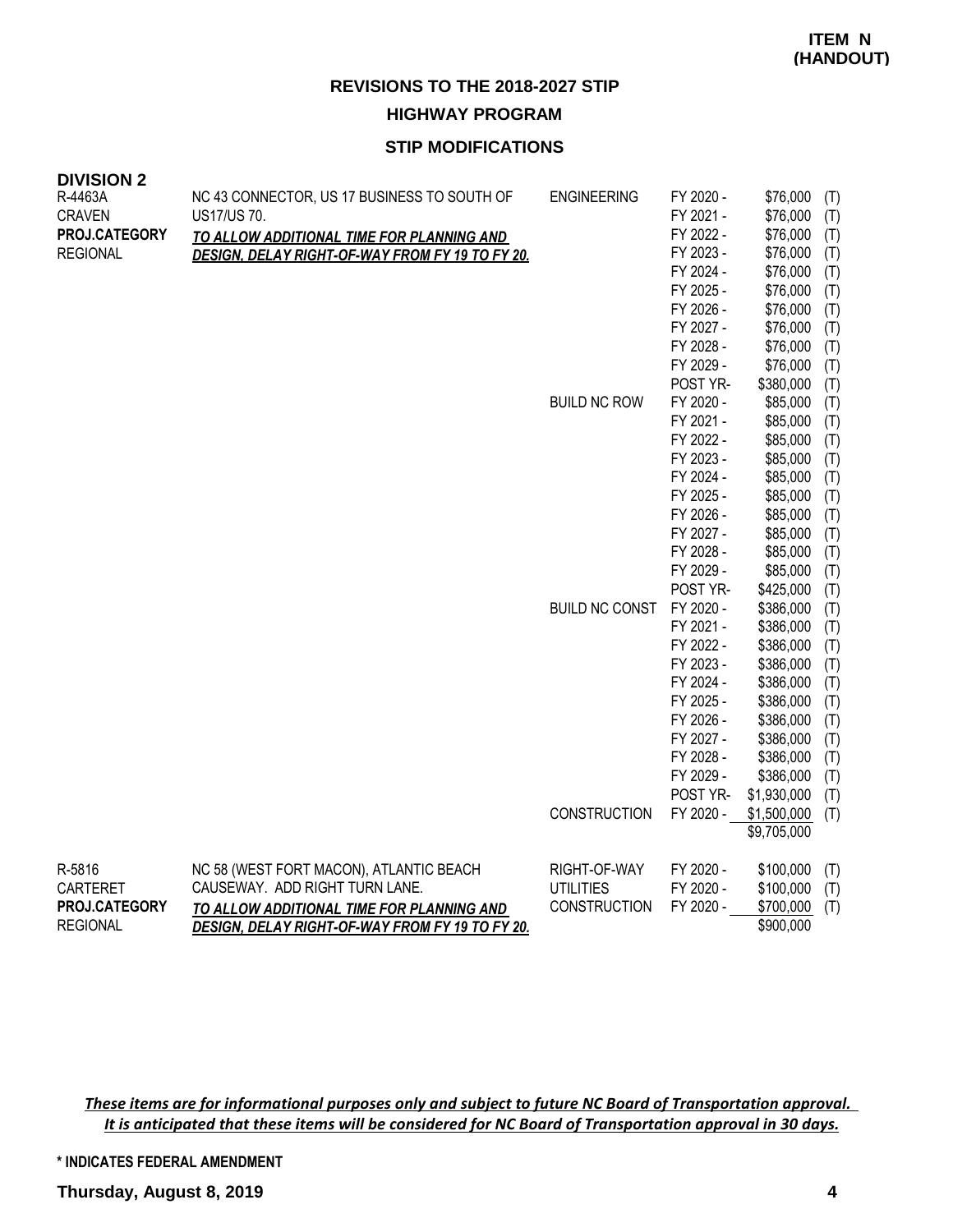### **STIP MODIFICATIONS**

| <b>DIVISION 3</b><br>AV-5744<br><b>PENDER</b><br>PROJ.CATEGORY<br><b>DIVISION</b> | HENDERSON FIELD (ACZ), EXTEND RUNWAY TO 5500<br>FEET.<br>TO STRATEGICALLY BALANCE LETTINGS, DELAY<br><b>CONSTRUCTION FROM FY 20 TO FY 21.</b>                                                    | <b>CONSTRUCTION</b>                            |                                                                                                                                | FY 2021 - \$6,916,000<br>\$6,916,000                                                                                                                                                                                                 | (T)                                                                                                                            |
|-----------------------------------------------------------------------------------|--------------------------------------------------------------------------------------------------------------------------------------------------------------------------------------------------|------------------------------------------------|--------------------------------------------------------------------------------------------------------------------------------|--------------------------------------------------------------------------------------------------------------------------------------------------------------------------------------------------------------------------------------|--------------------------------------------------------------------------------------------------------------------------------|
| B-4636<br><b>SAMPSON</b><br>PROJ.CATEGORY<br><b>STATEWIDE</b>                     | NC 24, REPLACE BRIDGE 810056 OVER SIX RUNS<br>CREEK.<br>TO ALLOW ADDITIONAL TIME FOR PLANNING AND<br>DESIGN, DELAY RIGHT-OF-WAY FROM FY 19 TO FY 20.                                             | RIGHT-OF-WAY<br><b>CONSTRUCTION</b>            | FY 2020 -<br>FY 2020 -<br>FY 2021 -                                                                                            | \$390,000<br>\$2,850,000<br>\$2,850,000<br>\$6,090,000                                                                                                                                                                               | (T)<br>(T)<br>(T)                                                                                                              |
| EB-5600<br><b>NEW HANOVER</b><br>PROJ.CATEGORY<br><b>DIVISION</b>                 | SR 1219 (SOUTH 17TH STREET), HOSPITAL PLAZA TO<br>INDEPENDENCE BOULEVARD. CONSTRUCT MULTI-<br>USE PATH.<br>AT THE REQUEST OF THE MUNICIPALITY, DELAY<br><b>CONSTRUCTION FROM FY 19 TO FY 20.</b> | <b>CONSTRUCTION</b>                            | FY 2020 -<br>FY 2020 -                                                                                                         | \$746,000<br>\$187,000<br>\$933,000                                                                                                                                                                                                  | (BGANY)<br>(L)                                                                                                                 |
| I-5940<br><b>DUPLIN</b><br><b>PENDER</b><br>PROJ.CATEGORY<br><b>STATEWIDE</b>     | I-40, DUPLIN COUNTY LINE (MILEMARKER 360) TO<br>WEST OF US 117 (MILEMARKER 390). PAVEMENT AND<br><b>BRIDGE REHABILITATION.</b><br><b>ACCELERATE CONSTRUCTION FROM FY 20 TO FY 19.</b>            | GARVEE CONSTR FY 2019 -<br><b>CONSTRUCTION</b> | FY 2020 -<br>FY 2021 -<br>FY 2022 -<br>FY 2023 -<br>FY 2024 -<br>FY 2025 -<br>FY 2026 -<br>FY 2027 -<br>FY 2028 -<br>FY 2029 - | \$2,660,000<br>\$2,660,000<br>\$2,660,000<br>\$2,660,000<br>\$2,660,000<br>\$2,660,000<br>\$2,660,000<br>\$2,660,000<br>\$2,660,000<br>\$2,660,000<br>\$2,660,000<br>POST YR- \$10,640,000<br>FY 2019 - \$11,000,000<br>\$50,900,000 | (BGIM)<br>(BGIM)<br>(BGIM)<br>(BGIM)<br>(BGIM)<br>(BGIM)<br>(BGIM)<br>(BGIM)<br>(BGIM)<br>(BGIM)<br>(BGIM)<br>(BGIM)<br>(S(M)) |
| I-6036<br><b>BRUNSWICK</b><br>PROJ.CATEGORY<br><b>STATEWIDE</b>                   | I-140, US 17 TO NORTH OF US 74. PAVEMENT<br>REHABILITATION.<br>TO STRATEGICALLY BALANCE LETTINGS, DELAY<br><b>CONSTRUCTION FROM FY 19 TO FY 20.</b>                                              | CONSTRUCTION                                   | FY 2020 -                                                                                                                      | \$1,400,000<br>\$1,400,000                                                                                                                                                                                                           | (NHPIM)                                                                                                                        |

*These items are for informational purposes only and subject to future NC Board of Transportation approval. It is anticipated that these items will be considered for NC Board of Transportation approval in 30 days.*

**\* INDICATES FEDERAL AMENDMENT**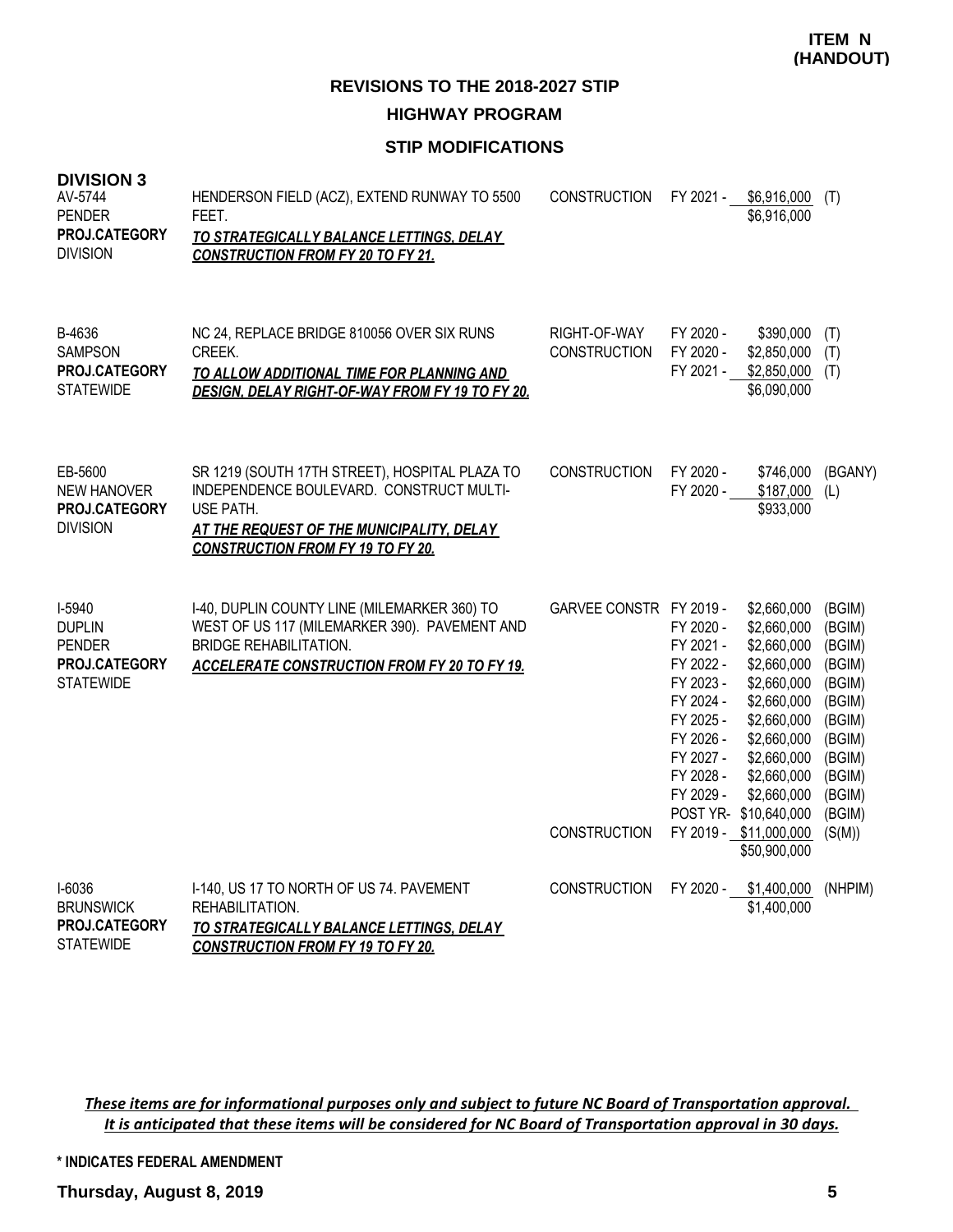### **STIP MODIFICATIONS**

| <b>DIVISION 4</b><br>AV-5740<br><b>WAYNE</b><br>PROJ.CATEGORY<br><b>DIVISION</b>  | WAYNE EXECUTIVE JETPORT (GWW), LAND<br>ACQUISITION.<br>TO ALLOW ADDITIONAL TIME FOR PLANNING AND<br>DESIGN. DELAY RIGHT-OF-WAY FROM FY 19 TO FY 20.                                                                                                                                        | RIGHT-OF-WAY                        | FY 2020 -<br>FY 2020 -                           | \$302,000<br>\$34,000<br>\$336,000                                 | (T)<br>(O)               |
|-----------------------------------------------------------------------------------|--------------------------------------------------------------------------------------------------------------------------------------------------------------------------------------------------------------------------------------------------------------------------------------------|-------------------------------------|--------------------------------------------------|--------------------------------------------------------------------|--------------------------|
| AV-5745<br><b>JOHNSTON</b><br>PROJ.CATEGORY<br><b>DIVISION</b>                    | JOHNSTON COUNTY AIRPORT (JNX), LAND<br>ACQUISITION & CLEARING PROJECT.<br>TO ALLOW ADDITIONAL TIME FOR PLANNING AND<br><b>DESIGN, DELAY CONSTRUCTION FROM FY 19 TO FY 20.</b>                                                                                                              | <b>CONSTRUCTION</b>                 | FY 2020 -                                        | \$335,000<br>\$335,000                                             | (T)                      |
| B-4933<br><b>EDGECOMBE</b><br>PROJ.CATEGORY<br><b>REGIONAL</b>                    | NC 33, REPLACE BRIDGE 320080 OVER TAR RIVER.<br>REPLACE BRIDGE 320049 OVER TAR RIVER<br>OVERFLOW.<br>TO ALLOW ADDITIONAL TIME FOR PLANNING AND<br>DESIGN, DELAY RIGHT-OF-WAY FROM FY 19 TO FY 20<br><b>AND CONSTRUCTION FROM FY 20 TO FY 21.</b>                                           | RIGHT-OF-WAY<br><b>CONSTRUCTION</b> | FY 2020 -<br>FY 2021 -<br>FY 2021 -<br>FY 2022 - | \$60,000<br>\$800,000<br>\$4,150,000<br>\$4,150,000<br>\$9,160,000 | (T)<br>(T)<br>(T)<br>(T) |
| <b>DIVISION 5</b><br>AV-5818<br><b>PERSON</b><br>PROJ.CATEGORY<br><b>DIVISION</b> | PERSON COUNTY EXECUTIVE AIRPORT (TDF), EXTEND<br>RUNWAY TO TOTAL LENGTH OF 7000 FT, CONSTRUCT<br>TAXIWAY EXTENSION AND RELOCATE SR 1311 (CATES<br>MILL ROAD).<br>TO ALLOW ADDITIONAL TIME TO COMPLETE<br>PLANNING AND DESIGN, DELAY CONSTRUCTION<br><b>FROM FY 19 TO FY 21.</b>            | <b>CONSTRUCTION</b>                 | FY 2021 -                                        | \$5,615,000<br>FY 2022 - \$5,615,000<br>\$11,230,000               | (T)<br>(T)               |
| * B-5674<br><b>DURHAM</b><br>PROJ.CATEGORY<br><b>REGIONAL</b>                     | US 15 / US 501 NORTHBOUND, REPLACE BRIDGE<br>310080 OVER SR 1308 (CORNWALLIS ROAD) IN<br>DURHAM.<br>TO ALLOW ADDITIONAL TIME TO COMPLETE<br>PLANNING AND DESIGN, DELAY RIGHT-OF-WAY FROM<br>FY 19 TO FY 20 AND CONSTRUCTION FROM FY 21 TO<br>FY 22.                                        | RIGHT-OF-WAY<br><b>CONSTRUCTION</b> | FY 2020 -<br>FY 2022 -                           | \$110,000<br>\$2,209,000<br>\$2,319,000                            | (NHPB)<br>(NHPB)         |
| * B-5684<br><b>WAKE</b><br>PROJ.CATEGORY<br><b>REGIONAL</b>                       | US 401 (CAPITAL BOULEVARD), REPLACE BRIDGE<br>910146 OVER CRABTREE CREEK IN RALEIGH.<br>TO ALLOW ADDITIONAL TIME TO CORDINATE WITH<br><b>PROJECT I-5970 CONCEPTS, DELAY RIGHT OF WAY</b><br>FROM FY 20 TO FY 21 AND CONSTRUCTION FROM FY<br>21 TO FY 22, AT REQUEST OF STRUCTURE DIVISION. | RIGHT-OF-WAY<br><b>CONSTRUCTION</b> | FY 2021 -<br>FY 2022 -                           | \$430,000<br>\$8,607,000<br>\$9,037,000                            | (NHPB)<br>(NHPB)         |

*These items are for informational purposes only and subject to future NC Board of Transportation approval. It is anticipated that these items will be considered for NC Board of Transportation approval in 30 days.*

#### **\* INDICATES FEDERAL AMENDMENT**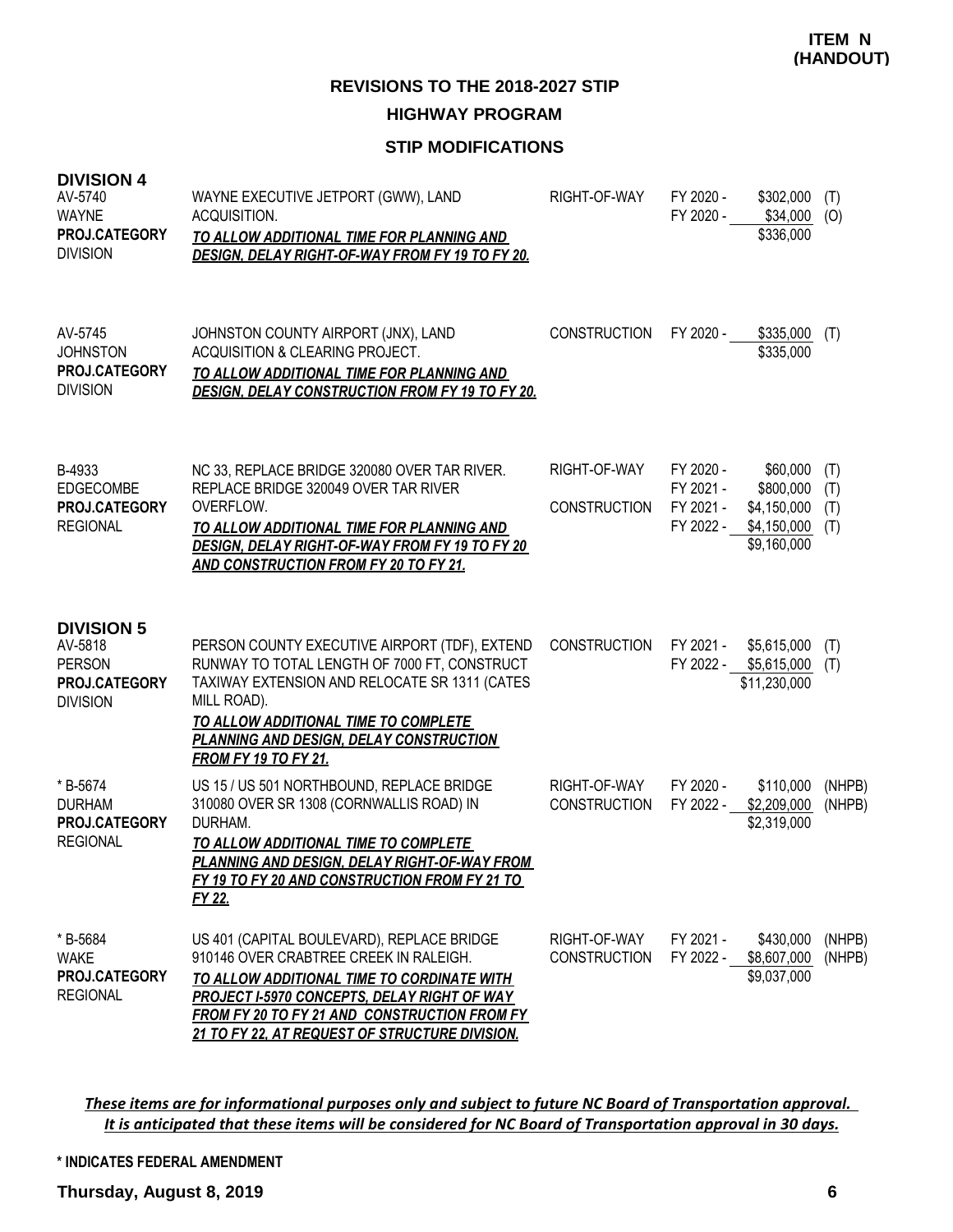#### **STIP MODIFICATIONS**

| <b>DIVISION 5</b><br>C-5567<br><b>GRANVILLE</b><br>PROJ.CATEGORY<br><b>EXEMPT</b> | EAST LYON STATION GREENWAY, TOWN OF BUTNER<br>GREENWAY EXTENSION. CONSTRUCT MULTI-USE<br>PATH.<br>TO ALLOW ADDITIONAL TIME NEEDED FOR<br>MUNICIPAL BUDGET ADJUSTMENT DELAY RIGHT-OF-<br><b>WAY FROM FY 19 TO FY 20 AND CONSTUCTION FROM</b><br>FY 19 TO FY 21.                                                                                                       | RIGHT-OF-WAY<br><b>CONSTRUCTION</b> | FY 2020 -<br>FY 2020 -<br>FY 2021 -<br>FY 2021 -                           | \$28,000<br>\$7,000<br>\$144,000<br>\$36,000<br>\$215,000                                       | (CMAQ)<br>(L)<br>(CMAQ)<br>(L)                     |
|-----------------------------------------------------------------------------------|----------------------------------------------------------------------------------------------------------------------------------------------------------------------------------------------------------------------------------------------------------------------------------------------------------------------------------------------------------------------|-------------------------------------|----------------------------------------------------------------------------|-------------------------------------------------------------------------------------------------|----------------------------------------------------|
| EB-5894<br><b>WAKE</b><br>PROJ.CATEGORY<br><b>DIVISION</b>                        | BLACK CREEK GREENWAY, PHASES I, II AND V, WEST<br>DYNASTY DRIVE TO OLD REEDY CREEK ROAD IN<br>CARY. CONSTRUCT GREENWAY.<br>TO ALLOW TOWN ADDITIONAL TIME TO COMPLETE<br>ENVIRONMENTAL DOCUMENT AND DESIGN, DELAY<br><b>CONSTRUCTION FROM FY 20 TO FY 21.</b>                                                                                                         | <b>CONSTRUCTION</b>                 | FY 2021 -<br>FY 2021 -                                                     | \$4,000,000<br>\$1,000,000<br>\$5,000,000                                                       | (TAANY)<br>(L)                                     |
| P-5707<br><b>WAKE</b><br>PROJ.CATEGORY<br><b>REGIONAL</b>                         | CSX S LINE, CONSTRUCT GRADE SEPARATION AT<br>ROGERS ROAD EXTENSION CROSSING (633905Y) IN<br><b>WAKE FOREST.</b><br>TO ALLOW ADDITIONAL TIME FOR STRATEGIC<br><b>LETTING REVIEW DELAY CONSTRUCTION FROM FY 20</b><br><b>TO FY 21.</b>                                                                                                                                 | CONSTRUCTION                        | FY 2021 -<br>FY 2022 -<br>FY 2023 -                                        | \$1,155,000<br>\$7,315,000<br>\$7,315,000<br>FY 2024 - \$7,315,000<br>\$23,100,000              | (T)<br>(T)<br>(T)<br>(T)                           |
| U-4724<br><b>DURHAM</b>                                                           | SR 1158 (CORNWALLIS ROAD), SR 2295 (SOUTH<br>ROXBORO STREET) TO SR 1127 (CHAPEL HILL ROAD)<br>IN DURHAM. BICYCLE AND PEDESTRIAN FEATURES.<br>ADD RIGHT-OF-WAY IN FY 20 NOT PREVIOUSLY<br>PROGRAMMED AND TO ALLOW ADDITIONAL TIME TO<br><b>COMPLETE ENVIRONMENTAL DOCUMENT AND</b><br><b>DESIGN, DELAY CONSTRUCTION FROM FY 20 TO FY 21</b><br>AT THE REQUEST OF MPO. | RIGHT-OF-WAY<br><b>CONSTRUCTION</b> | FY 2020 -<br>FY 2020 -<br>FY 2021 -<br>FY 2021 -<br>FY 2021 -<br>FY 2021 - | \$1,785,000<br>\$446,000<br>\$2,674,000<br>\$1,340,000<br>\$669,000<br>\$335,000<br>\$7,249,000 | (STBGDA)<br>(L)<br>(BGANY)<br>(STBG)<br>(L)<br>(L) |
| U-5501<br><b>WAKE</b><br>PROJ.CATEGORY<br><b>DIVISION</b>                         | SR 1650 (REEDY CREEK ROAD), NC 54 (NE MAYNARD<br>ROAD) TO SR 1652 (HARRISON AVENUE) IN CARY.<br>WIDEN FROM 2 TO 3 LANES, TO INCLUDE<br>ROUNDABOUTS, AS WELL AS PEDESTRIAN AND<br><b>BICYCLE ENHANCEMENTS.</b><br>TO ALLOW ADDITIONAL TIME TO COMPLETE<br><b>ENVIRONMENTAL DOCUMENT AND DESIGN, DELAY</b><br><b>CONSTRUCTION FROM FY 19 TO FY 20.</b>                 | <b>CONSTRUCTION</b>                 | FY 2020 -<br>FY 2020 -                                                     | \$4,526,000<br>\$3,166,000<br>\$7,692,000                                                       | (BGDA)<br>(L)                                      |

*These items are for informational purposes only and subject to future NC Board of Transportation approval. It is anticipated that these items will be considered for NC Board of Transportation approval in 30 days.*

**\* INDICATES FEDERAL AMENDMENT**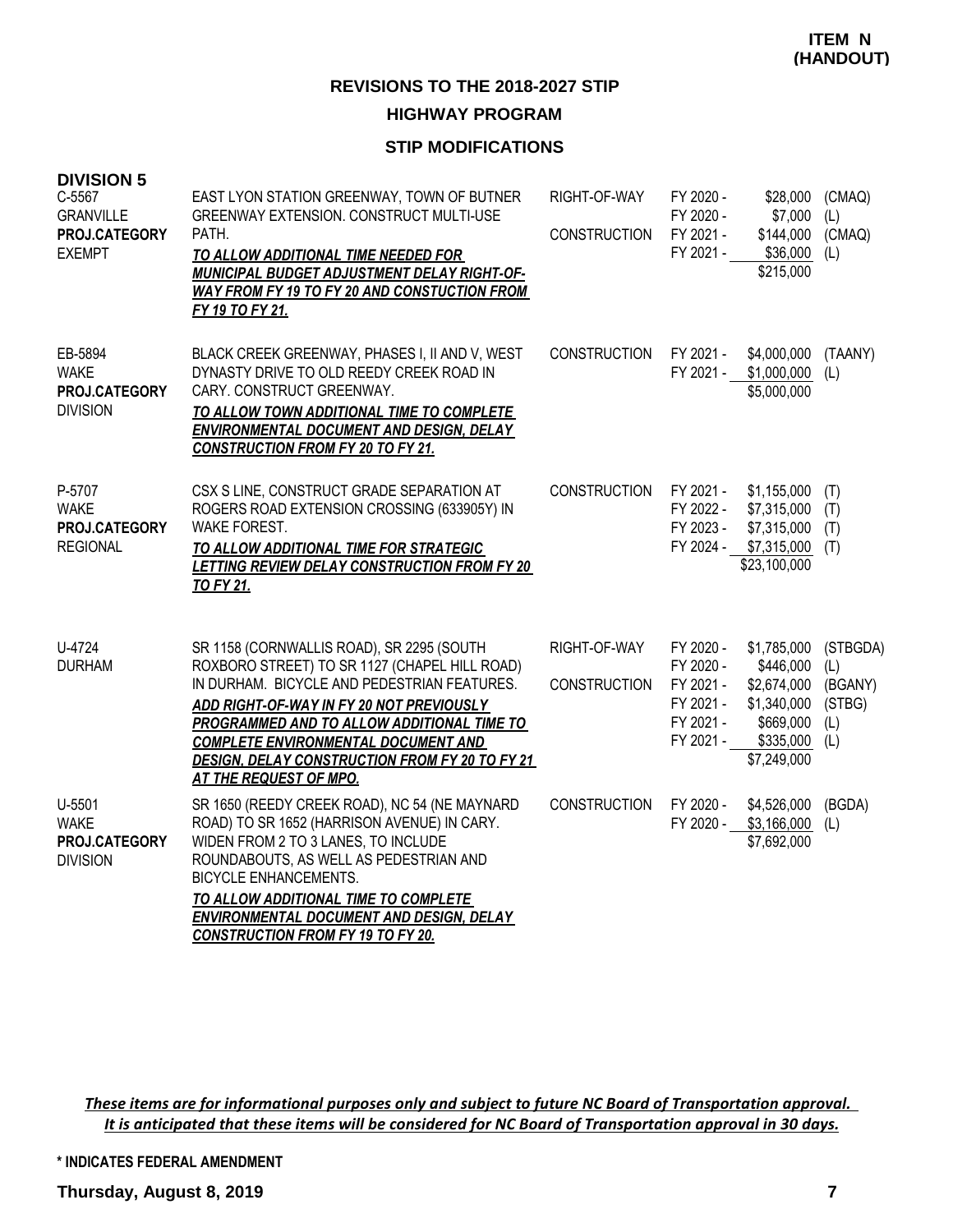#### **STIP MODIFICATIONS**

| <b>DIVISION 5</b><br>U-5529<br><b>WAKE</b><br>PROJ.CATEGORY<br><b>DIVISION</b> | SR 1115 (AVENT FERRY ROAD), WEST OF SR 1101<br>(PINEY GROVE - WILBON ROAD) TO VILLAGE WALK<br>DRIVE IN HOLLY SPRINGS. OPERATIONAL<br><b>IMPROVEMENTS.</b><br><b>TO ALLOW ADDITIONAL TIME TO EVALUATE DESIGN</b><br>ALTERNATIVES, DELAY CONSTRUCTION FROM FY 19<br><b>TO FY 20.</b>                                    | <b>CONSTRUCTION</b>                                     | FY 2020 -<br>FY 2020 -                                                     | \$1,584,000<br>\$396,000<br>\$1,980,000                                                            | (BGDA)<br>(L)                          |
|--------------------------------------------------------------------------------|-----------------------------------------------------------------------------------------------------------------------------------------------------------------------------------------------------------------------------------------------------------------------------------------------------------------------|---------------------------------------------------------|----------------------------------------------------------------------------|----------------------------------------------------------------------------------------------------|----------------------------------------|
| U-5890<br><b>VANCE</b><br>PROJ.CATEGORY<br><b>DIVISION</b>                     | SR 1162 (DABNEY DRIVE), COBLE BOULEVARD TO US<br>158 BUSINESS IN HENDERSON. CORRIDOR UPGRADE.<br>TO ALLOW ADDITIONAL TIME TO COMPLETE SURVEY<br>DELAY RIGHT-OF-WAY FROM FY 20 TO FY 21.                                                                                                                               | RIGHT-OF-WAY<br>UTILITIES<br><b>CONSTRUCTION</b>        | FY 2021 -<br>FY 2022 -<br>FY 2021 -<br>FY 2022 -<br>FY 2022 -<br>FY 2023 - | \$706,000<br>\$2,119,000<br>\$551,000<br>\$1,652,000<br>\$4,250,000<br>\$4,250,000<br>\$13,528,000 | (T)<br>(T)<br>(T)<br>(T)<br>(T)<br>(T) |
| U-5969A<br><b>PERSON</b><br>PROJ.CATEGORY<br><b>DIVISION</b>                   | US 501, SOUTH OF US 158 TO NC 157.<br>TO ALLOW ADDITIONAL TIME TO COMPLETE SURVEYS<br>DELAY RIGHT-OF-WAY FROM FY 20 TO FY 21.                                                                                                                                                                                         | RIGHT-OF-WAY<br><b>UTILITIES</b><br><b>CONSTRUCTION</b> | FY 2021 -<br>FY 2021 -<br>FY 2022 -                                        | \$3,143,000<br>\$777,000<br>\$6,278,000<br>\$10,198,000                                            | (T)<br>(T)<br>(T)                      |
| U-5969B<br><b>PERSON</b><br>PROJ.CATEGORY<br><b>REGIONAL</b>                   | US 501, NC 157 TO SR 1596 (WEST MOREHEAD STREET)<br>TO ALLOW ADDITIONAL TIME TO COMPLETE SURVEYS<br>DELAY RIGHT-OF-WAY FROM FY 20 TO FY 21.                                                                                                                                                                           | RIGHT-OF-WAY<br><b>CONSTRUCTION</b>                     | FY 2021 -<br>FY 2022 -                                                     | \$3,118,000<br>\$7,348,000<br>\$10,466,000                                                         | (T)<br>(T)                             |
| U-5969C<br><b>PERSON</b><br>PROJ.CATEGORY<br><b>REGIONAL</b>                   | US 501 / NC 49, SR 1596 (WEST MOREHEAD STREET)<br>TO SR 1601 (NORTH MAIN STREET)<br>TO ALLOW ADDITIONAL TIME TO COMPLETE SURVEYS<br>DELAY RIGHT-OF-WAY FROM FY 20 TO FY 21.                                                                                                                                           | RIGHT-OF-WAY<br><b>CONSTRUCTION</b>                     | FY 2021 -<br>FY 2022 -                                                     | \$3,389,000<br>\$7,847,000<br>\$11,236,000                                                         | (T)<br>(T)                             |
| U-6094<br><b>WAKE</b><br>PROJ.CATEGORY<br><b>DIVISION</b>                      | SR 1152 (HOLLY SPRINGS ROAD), EAST OF NC 55 TO<br>FLINT POINT LANE IN HOLLY SPRINGS. WIDEN FROM 2<br>TO 4 LANES.<br>TO ALLOW ADDITIONAL TIME TO COMPLETE<br><b>ENVIRONMENTAL DOCUMENT AND EVALUATE DESIGN</b><br><b>ALTERNATIVES, DELAY RIGHT-OF-WAY FROM FY 19</b><br>TO FY 20 AND CONSTRUCTION FROM FY 20 TO FY 21. | RIGHT-OF-WAY<br><b>CONSTRUCTION</b>                     | FY 2020 -<br>FY 2020 -<br>FY 2021 -<br>FY 2021 -                           | \$798,000<br>\$199,000<br>\$1,217,000<br>\$304,000<br>\$2,518,000                                  | (BGDA)<br>(L)<br>(BGDA)<br>(L)         |

*These items are for informational purposes only and subject to future NC Board of Transportation approval. It is anticipated that these items will be considered for NC Board of Transportation approval in 30 days.*

#### **\* INDICATES FEDERAL AMENDMENT**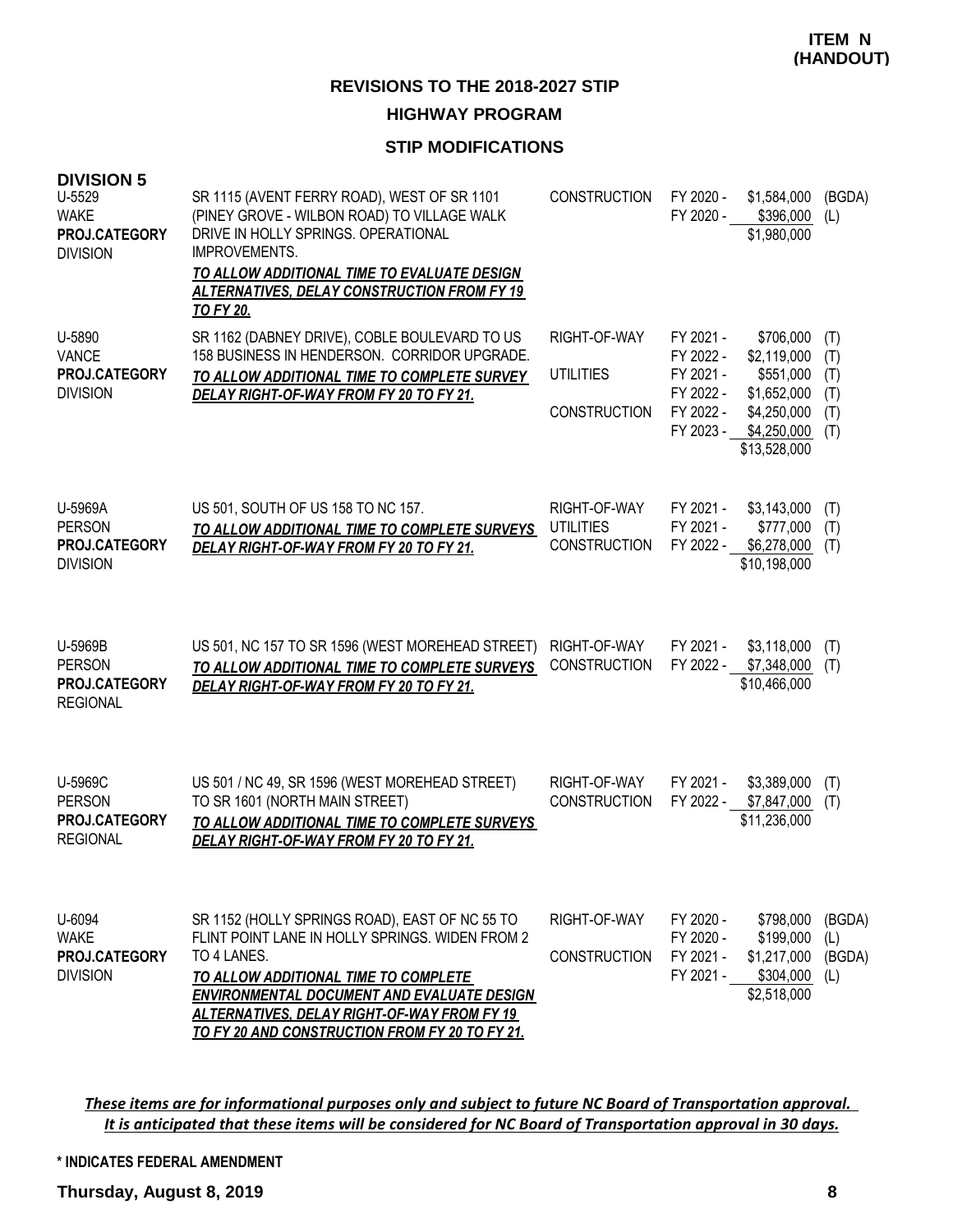#### **STIP MODIFICATIONS**

| <b>DIVISION 5</b><br>U-6095<br><b>WAKE</b><br>PROJ.CATEGORY<br><b>DIVISION</b>        | US 64 BUSINESS (NEW BERN AVENUE), FREEDOM<br>DRIVE TO PATRIOT DRIVE IN RALEIGH. ADD LANE IN<br>EASTBOUND DIRECTION.<br>TO REFLECT CURRENT CITY DELIVERY SCHEDULE,<br>DELAY RIGHT OF WAY AND CONSTRUCTION FROM FY<br>19 TO FY 20              | RIGHT-OF-WAY<br><b>CONSTRUCTION</b>                       | FY 2020 -<br>FY 2020 -<br>FY 2020 -<br>FY 2020 -                           | \$90,000<br>\$22,000<br>\$320,000<br>\$80,000<br>\$512,000                         | (BGDA)<br>(L)<br>(BGDA)<br>(L)                  |
|---------------------------------------------------------------------------------------|----------------------------------------------------------------------------------------------------------------------------------------------------------------------------------------------------------------------------------------------|-----------------------------------------------------------|----------------------------------------------------------------------------|------------------------------------------------------------------------------------|-------------------------------------------------|
| <b>DIVISION 6</b><br>AV-5734<br><b>CUMBERLAND</b><br>PROJ.CATEGORY<br><b>REGIONAL</b> | FAYETTEVILLE REGIONAL AIRPORT (FAY), REPLACE<br>PERIMETER FENCING AND ROAD.<br>AT THE REQUEST OF THE AIRPORT, DELAY<br><b>CONSTRUCTION FROM FY 19 TO FY 22 FOR</b><br><b>STRATEGIC LETTING PURPOSES.</b>                                     | <b>CONSTRUCTION</b>                                       | FY 2022 -<br>FY 2022 -                                                     | \$300,000<br>\$3,140,000<br>\$3,440,000                                            | (T)<br>(O)                                      |
| AV-5747<br><b>ROBESON</b><br>PROJ.CATEGORY<br><b>DIVISION</b>                         | LUMBERTON REGIONAL AIRPORT (LBT), PARTIAL<br>PARALLEL TAXIWAY RUNWAY 5.<br>TO STRATEGICALLY BALANCE LETTINGS, DELAY<br><b>CONSTRUCTION FROM FY 20 TO FY 21.</b>                                                                              | <b>CONSTRUCTION</b>                                       | FY 2021 -                                                                  | \$1,600,000<br>\$1,600,000                                                         | (T)                                             |
| AV-5748<br><b>COLUMBUS</b><br>PROJ.CATEGORY<br><b>DIVISION</b>                        | COLUMBUS COUNTY AIRPORT (CPC), APRON<br><b>EXPANSION.</b><br>TO ALLOW ADDITIONAL TIME FOR PLANNING AND<br><b>DESIGN, DELAY CONSTRUCTION FROM FY 20 TO FY 21.</b>                                                                             | <b>CONSTRUCTION</b>                                       | FY 2021 -                                                                  | \$380,000<br>\$380,000                                                             | (T)                                             |
| EB-4539BC<br><b>CUMBERLAND</b><br>PROJ.CATEGORY<br><b>TRANSITION</b>                  | FAYETTEVILLE, NORTH OF CSX RAIL LINE TO SOUTH<br>OF CSX RAIL LINE.<br>TO ALLOW ADDITIONAL TIME FOR PERMITTING,<br>DELAY CONSTRUCTION FROM FY 19 TO FY 20.                                                                                    | <b>CONSTRUCTION</b>                                       | FY 2020 -<br>FY 2020 -                                                     | \$600,000<br>\$150,000<br>\$750,000                                                | (TA)<br>(L)                                     |
| EB-6030<br><b>CUMBERLAND</b><br>PROJ.CATEGORY<br><b>DIVISION</b>                      | US 401 BYPASS (SKIBO ROAD), CONSTRUCT SIDEWALK<br>FROM RICHWOOD COURT TO NC 24 (BRAGG<br>BOULEVARD).<br>AT THE REQUEST OF THE MUNICIPALITY, DELAY<br><b>RIGHT-OF-WAY FROM FY 19 TO FY 20 AND</b><br><b>CONSTRUCTION FROM FY 20 TO FY 21.</b> | <b>ENGINEERING</b><br>RIGHT-OF-WAY<br><b>CONSTRUCTION</b> | FY 2019 -<br>FY 2019 -<br>FY 2020 -<br>FY 2020 -<br>FY 2021 -<br>FY 2021 - | \$60,000<br>\$15,000<br>\$60,000<br>\$15,000<br>\$360,000<br>\$90,000<br>\$600,000 | (TADA)<br>(L)<br>(TADA)<br>(L)<br>(TADA)<br>(L) |

*These items are for informational purposes only and subject to future NC Board of Transportation approval. It is anticipated that these items will be considered for NC Board of Transportation approval in 30 days.*

**\* INDICATES FEDERAL AMENDMENT**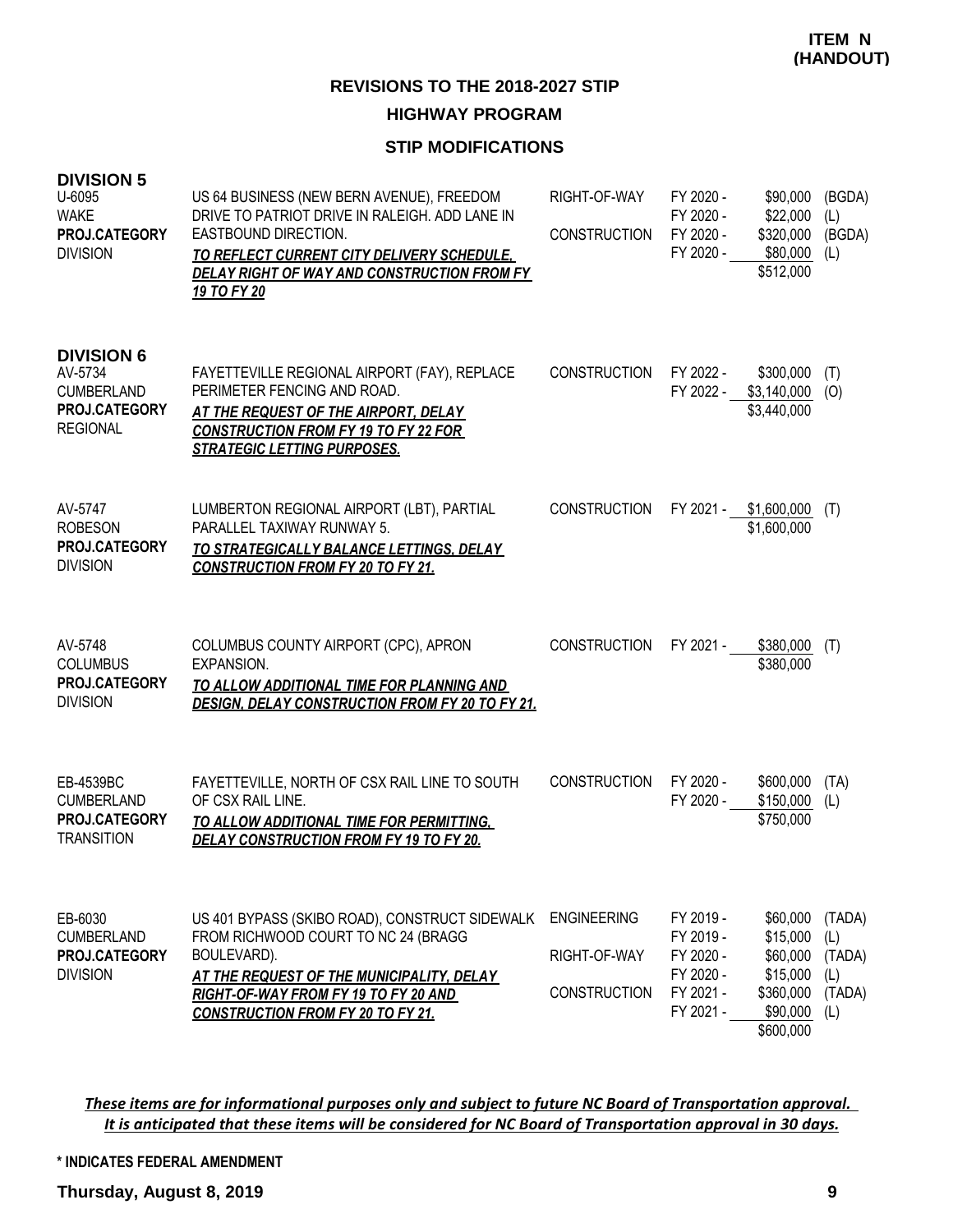### **STIP MODIFICATIONS**

| <b>DIVISION 6</b><br>I-5986B<br><b>HARNETT</b><br><b>JOHNSTON</b><br>PROJ.CATEGORY<br><b>STATEWIDE</b> | I-95, SR 1001 (LONG BRANCH ROAD - EXIT 71) TO I-40<br>(EXIT 81). WIDEN TO EIGHT LANES.<br>TO ALLOW ADDITIONAL TIME FOR PLANNING AND<br>DESIGN, DELAY RIGHT-OF-WAY FROM FY 19 TO FY 20.                                                                                                          | RIGHT-OF-WAY<br><b>UTILITIES</b><br><b>CONSTRUCTION</b> | FY 2020 -<br>\$2,105,000<br>\$39,995,000<br>FY 2021 -<br>FY 2020 -<br>\$700,000<br>FY 2021 -<br>\$34,800,000<br>FY 2022 -<br>\$34,800,000<br>FY 2023 -<br>\$34,800,000<br>FY 2024 -<br>\$34,800,000<br>FY 2025 - \$34,800,000<br>\$216,800,000 | (T)<br>(T)<br>(T)<br>(T)<br>(T)<br>(T)<br>(T)<br>(T) |
|--------------------------------------------------------------------------------------------------------|-------------------------------------------------------------------------------------------------------------------------------------------------------------------------------------------------------------------------------------------------------------------------------------------------|---------------------------------------------------------|------------------------------------------------------------------------------------------------------------------------------------------------------------------------------------------------------------------------------------------------|------------------------------------------------------|
| <b>DIVISION 7</b><br>* B-5713<br><b>GUILFORD</b><br>PROJ.CATEGORY<br><b>DIVISION</b>                   | WILLOW ROAD, REPLACE BRIDGE 400352 OVER I-40 /<br>BUSINESS 85 IN GREENSBORO.<br>TO COORDINATE WITH OTHER PROJECTS IN VICINITY,<br>DELAY RIGHT-OF-WAY FROM FY 19 TO FY 22 AND<br><b>CONSTRUCTION FROM FY 20 TO FY 23 AT REQUEST</b><br>OF STRUCTURES MANAGEMENT UNIT.                            | RIGHT-OF-WAY<br><b>CONSTRUCTION</b>                     | FY 2022 -<br>\$166,000<br>FY 2023 -<br>\$3,318,000<br>\$3,484,000                                                                                                                                                                              | (NHPB)<br>(NHPB)                                     |
| * B-5718<br><b>GUILFORD</b><br>PROJ.CATEGORY<br><b>DIVISION</b>                                        | PATTON AVENUE, REPLACE BRIDGE 400329 OVER I-40 /<br>BUSINESS 85 / US 29 / US 70 / US 220 IN GREENSBORO.<br>TO COORDINATE WITH OTHER PROJECTS IN VICINITY,<br>DELAY RIGHT-OF-WAY FROM FY 19 TO FY 22 AND<br><b>CONSTRUCTION FROM FY 20 TO FY 23 AT REQUEST</b><br>OF STRUCTURES MANAGEMENT UNIT. | RIGHT-OF-WAY<br><b>UTILITIES</b><br><b>CONSTRUCTION</b> | FY 2022 -<br>\$218,000<br>FY 2022 -<br>\$74,000<br>FY 2023 -<br>\$1,675,000<br>FY 2024 -<br>\$1,675,000<br>\$3,642,000                                                                                                                         | (NHPB)<br>(NHPB)<br>(NHPB)<br>(NHPB)                 |
| EB-5874<br><b>GUILFORD</b><br>PROJ.CATEGORY<br><b>DIVISION</b>                                         | NC 68 (EASTCHESTER DRIVE), JOHNSON STREET TO<br>SR 1278 (NORTH COLLEGE DRIVE) IN HIGH POINT.<br>CONSTRUCT SIDEWALK.<br>TO ALLOW TIME FOR CITY TO FINALIZE PROJECT<br><b>DELIVERY SCHEDULE, DELAY CONSTRUCTION FROM</b><br>FY 19 TO FY 20.                                                       | <b>CONSTRUCTION</b>                                     | FY 2020 -<br>\$114,000<br>FY 2020 -<br>\$28,000<br>\$142,000                                                                                                                                                                                   | (TA5200)<br>(L)                                      |
| EB-5877<br><b>GUILFORD</b><br>PROJ.CATEGORY<br><b>DIVISION</b>                                         | FARMINGTON DRIVE, HOLDEN ROAD TO SR 4121<br>(WEST GATE CITY BOULEVARD) IN GREENSBORO.<br>CONSTRUCT SIDEWLAKS.<br>TO ALLOW ADDITIONAL TIME FOR CITY TO COMPLETE<br>DESIGN, DELAY RIGHT OF WAY FROM FY 19 TO FY 20.                                                                               | RIGHT-OF-WAY<br><b>CONSTRUCTION</b>                     | FY 2020 -<br>\$48,000<br>FY 2020 -<br>\$12,000<br>FY 2020 -<br>\$240,000<br>FY 2020 -<br>\$60,000<br>\$360,000                                                                                                                                 | (TAANY)<br>(L)<br>(TAANY)<br>(L)                     |

*These items are for informational purposes only and subject to future NC Board of Transportation approval. It is anticipated that these items will be considered for NC Board of Transportation approval in 30 days.*

**\* INDICATES FEDERAL AMENDMENT**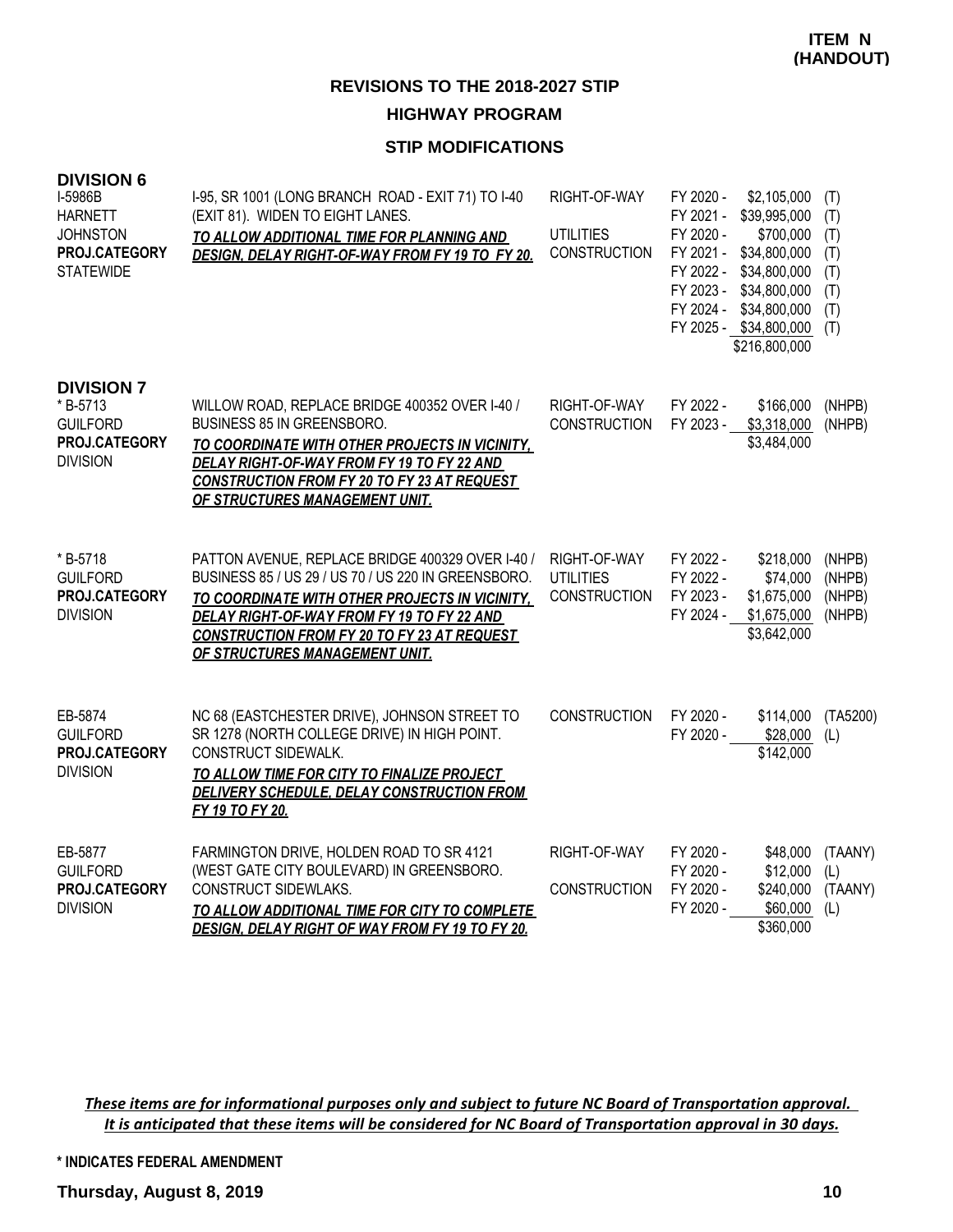#### **STIP MODIFICATIONS**

| <b>DIVISION 7</b><br>EB-5878<br><b>GUILFORD</b><br>PROJ.CATEGORY<br><b>DIVISION</b> | WEST MEADOWVIEW ROAD, SR 1007 (RANDLEMAN<br>ROAD) TO SOUTH ELM-EUGENE STREET IN<br>GREENSBORO. CONSTRUCT SIDEWALKS.<br>TO ALLOW ADDITIONAL TIME FOR CITY TO COMPLETE<br><b>DESIGN, DELAY RIGHT OF WAY FROM FY 19 TO FY 20.</b>                                             | RIGHT-OF-WAY<br><b>CONSTRUCTION</b>                                              | FY 2020 -<br>FY 2020 -<br>FY 2020 -<br>FY 2020 -                                                                                                        | \$41,000<br>\$10,000<br>\$207,000<br>\$52,000<br>\$310,000                                                                                                   | (TAANY)<br>(L)<br>(TAANY)<br>(L)                                                 |
|-------------------------------------------------------------------------------------|----------------------------------------------------------------------------------------------------------------------------------------------------------------------------------------------------------------------------------------------------------------------------|----------------------------------------------------------------------------------|---------------------------------------------------------------------------------------------------------------------------------------------------------|--------------------------------------------------------------------------------------------------------------------------------------------------------------|----------------------------------------------------------------------------------|
| EB-5879<br><b>ALAMANCE</b><br>PROJ.CATEGORY<br><b>DIVISION</b>                      | US 70 (NORTH CHURCH STREET), SR 1716 (GRAHAM-<br>HOPEDALE ROAD) TO SR 1719 (SELLARS MILL ROAD)<br>IN BURLINGTON. CONSTRUCT SIDEWALK.<br>TO ALLOW ADDITIONAL TIME FOR CITY TO COMPLETE<br><b>DESIGN, DELAY RIGHT OF WAY AND CONSTRUCTION</b><br><b>FROM FY 19 TO FY 20.</b> | RIGHT-OF-WAY<br><b>CONSTRUCTION</b>                                              | FY 2020 -<br>FY 2020 -<br>FY 2020 -<br>FY 2020 -                                                                                                        | \$22,000<br>\$6,000<br>\$53,000<br>\$13,000<br>\$94,000                                                                                                      | (TA5200)<br>(L)<br>(TA5200)<br>(L)                                               |
| P-5721<br><b>GUILFORD</b><br>PROJ.CATEGORY<br><b>STATEWIDE</b>                      | NORFOLK SOUTHERN, JAMESTOWN SIDING IN<br>JAMESTOWN. CONSTRUCT EXTENSION.<br>TO ALLOW TIME TO COORDINATE WITH RAILROAD<br><b>CAPITAL PROGRAM, DELAY CONSTRUCTION FROM FY</b><br>19 TO FY 20 AT REQUEST OF RAIL DIVISION.                                                    | <b>CONSTRUCTION</b>                                                              | FY 2020 -<br>FY 2020 -<br>FY 2021 -                                                                                                                     | \$102,000<br>\$2,035,000<br>\$1,933,000<br>\$4,070,000                                                                                                       | (T)<br>(O)<br>(T)                                                                |
| U-5852<br><b>GUILFORD</b><br>PROJ.CATEGORY<br><b>DIVISION</b>                       | SR 2085 (BENJAMIN PARKWAY / BRYAN BOULEVARD),<br>SR 2254 (WENDOVER AVENUE) TO HOLDEN ROAD IN<br>GREENSBORO. ADD LANES.<br>TO ALLOW TIME TO COMPLETE DESIGN, DELAY<br>RIGHT-OF-WAY FROM FY 20 TO FY 21, AT REQUEST OF<br><b>PROJECT MANAGEMENT.</b>                         | RIGHT-OF-WAY<br><b>UTILITIES</b><br><b>BUILD NC CONST</b><br><b>CONSTRUCTION</b> | FY 2021 -<br>FY 2021 -<br>FY 2022 -<br>FY 2023 -<br>FY 2024 -<br>FY 2025 -<br>FY 2026 -<br>FY 2027 -<br>FY 2028 -<br>FY 2029 -<br>POST YR-<br>FY 2022 - | \$855,000<br>\$103,000<br>\$686,000<br>\$686,000<br>\$686,000<br>\$686,000<br>\$686,000<br>\$686,000<br>\$686,000<br>\$686,000<br>\$4,802,000<br>\$2,229,000 | (T)<br>(T)<br>(T)<br>(T)<br>(T)<br>(T)<br>(T)<br>(T)<br>(T)<br>(T)<br>(T)<br>(T) |
|                                                                                     |                                                                                                                                                                                                                                                                            |                                                                                  |                                                                                                                                                         | $FY 2023 - $2,229,000$ (T)<br>\$15,706,000                                                                                                                   |                                                                                  |
| <b>DIVISION 8</b><br>AV-5736<br><b>CHATHAM</b><br>PROJ.CATEGORY<br><b>DIVISION</b>  | SILER CITY MUNICIPAL AIRPORT (SCR), ACQUIRE<br>NAVIGATION EASEMENTS IN RUNWAY 4 AND RUNWAY<br>22 APPROACHES, AND REMOVE OBSTRUCTIONS IN<br>EASEMENTS.<br><u>TO ALLOW TIME TO ANTICIPATE LAND ACQUISITION</u><br>DELAY RIGHT-OF-WAY FROM FY 19 TO FY 21.                    | RIGHT-OF-WAY                                                                     |                                                                                                                                                         | FY 2021 - \$365,000 (T)<br>\$365,000                                                                                                                         |                                                                                  |

*These items are for informational purposes only and subject to future NC Board of Transportation approval. It is anticipated that these items will be considered for NC Board of Transportation approval in 30 days.*

**\* INDICATES FEDERAL AMENDMENT**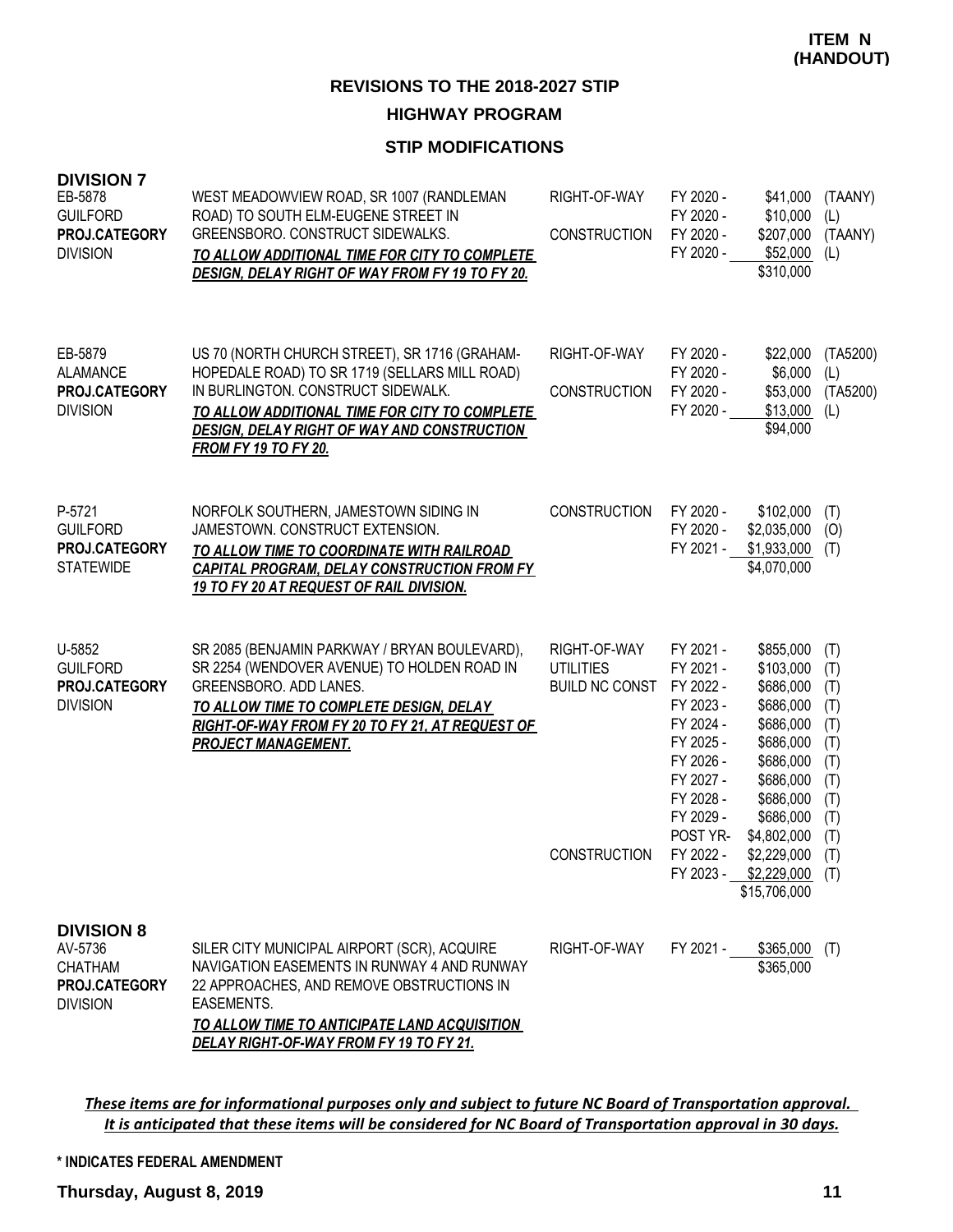#### **STIP MODIFICATIONS**

| <b>DIVISION 9</b><br>AV-5738<br><b>FORSYTH</b><br>PROJ.CATEGORY<br><b>DIVISION</b> | SMITH REYNOLDS AIRPORT (INT), ACQUIRE LAND AND<br>CLEAR TERRAIN OBSTRUCTIONS EAST OF RUNWAY 15-<br>33 TO DRAIN AND GRADE MATERIAL IN PLACE.<br>TO ALLOW ADDITIONAL TIME FOR DESIGN, DELAY<br><b>CONSTRUCTION FROM FY 19 TO FY 21 AT REQUEST</b><br>OF AVIATION DIVISION.                                  | <b>CONSTRUCTION</b>                 |                                                               | FY 2021 - \$1,909,000<br>\$1,909,000                                         | (T)                                        |
|------------------------------------------------------------------------------------|-----------------------------------------------------------------------------------------------------------------------------------------------------------------------------------------------------------------------------------------------------------------------------------------------------------|-------------------------------------|---------------------------------------------------------------|------------------------------------------------------------------------------|--------------------------------------------|
| AV-5820<br><b>ROWAN</b><br>PROJ.CATEGORY<br><b>DIVISION</b>                        | ROWAN COUNTY AIRPORT (RUQ), ACQUIRE RIGHT OF<br>WAY FOR AIRCRAFT APRON / HELIPAD.<br>TO ALLOW MORE TIME TO COORDINATE LAND<br><b>ACQUISITION WITH U-5901, DELAY RIGHT OF WAY</b><br><b>FROM FY 19 TO FY 21 AT REQUEST OF AVIATION</b><br><b>DIVISION.</b>                                                 | RIGHT-OF-WAY                        | FY 2021 -                                                     | \$400,000<br>\$400,000                                                       | (T)                                        |
| AV-5832<br><b>FORSYTH</b><br>PROJ.CATEGORY<br><b>DIVISION</b>                      | SMITH REYNOLDS AIRPORT (INT), CONSTRUCT NEW<br>TAXILANE.<br>THIS PROJECT WILL BE LET WITH AV-5738. DELAY<br><b>CONSTRUCTION FROM FY 19 TO FY 21 AT REQUEST</b><br>OF AVIATION DIVISION.                                                                                                                   | <b>CONSTRUCTION</b>                 |                                                               | FY 2021 - \$6,200,000<br>\$6,200,000                                         | (T)                                        |
| * B-5007<br><b>FORSYTH</b><br>PROJ.CATEGORY<br><b>DIVISION</b>                     | WEST FIRST STREET, REPLACE BRIDGE 330296 OVER<br>NORFOLK SOUTHERN RAILWAY IN WINSTON-SALEM.<br>TO REFLECT CITY'S CURRENT PROJECT DELIVERY<br>SCHEDULE, DELAY RIGHT-OF-WAY FROM FY 19 TO FY<br>20 AND CONSTRUCTION FROM FY 21 TO FY 22.                                                                    | RIGHT-OF-WAY<br><b>CONSTRUCTION</b> | FY 2020 -<br>FY 2020 -<br>FY 2022 -<br>FY 2022 -              | \$56,000<br>\$14,000<br>\$560,000<br>\$140,000<br>\$770,000                  | (BGOFF)<br>(L)<br>(BGOFF)<br>(L)           |
| EB-5619A<br><b>ROWAN</b><br>PROJ.CATEGORY<br><b>DIVISION</b>                       | <b>GRANTS CREEK GREENWAY, VICINITY OF</b><br>FORESTDALE DRIVE TO CATAWBA COLLEGE IN<br>SALISBURY. CONSTRUCT LOW-WATER BRIDGE<br><b>GREENWAY CONNECTION.</b><br>TO REFLECT CITY'S CURRENT PROJECT DELIVERY<br><b>SCHEDULE, DELAY CONSTRUCTION FROM FY 19 TO</b><br>FY 20.                                  | <b>CONSTRUCTION</b>                 | FY 2020 -<br>FY 2020 -                                        | \$135,000<br>\$34,000<br>\$169,000                                           | (TADA)<br>(L)                              |
| EB-5722<br><b>FORSYTH</b><br>PROJ.CATEGORY<br><b>DIVISION</b>                      | NC 67 (SILAS CREEK PARKWAY), BOLTON STREET TO<br>LOCKLAND AVENUE IN WINSTON-SALEM. CONSTRUCT<br>SIDEWALK ON NORTH SIDE TO CONNECT EXISTING<br>SECTIONS.<br><b>TO REFLECT CITY'S CURRENT PROJECT DELIVERY</b><br>SCHEDULE, DELAY RIGHT-OF-WAY FROM FY 19 TO FY<br>20 AND CONSTRUCTION FROM FY 20 TO FY 21. | RIGHT-OF-WAY<br><b>CONSTRUCTION</b> | FY 2020 -<br>FY 2020 -<br>FY 2021 -<br>FY 2021 -<br>FY 2021 - | \$728,000<br>\$182,000<br>\$102,000<br>\$360,000<br>\$116,000<br>\$1,488,000 | (BGANY)<br>(L)<br>(BGDA)<br>(TAANY)<br>(L) |

*These items are for informational purposes only and subject to future NC Board of Transportation approval. It is anticipated that these items will be considered for NC Board of Transportation approval in 30 days.*

#### **\* INDICATES FEDERAL AMENDMENT**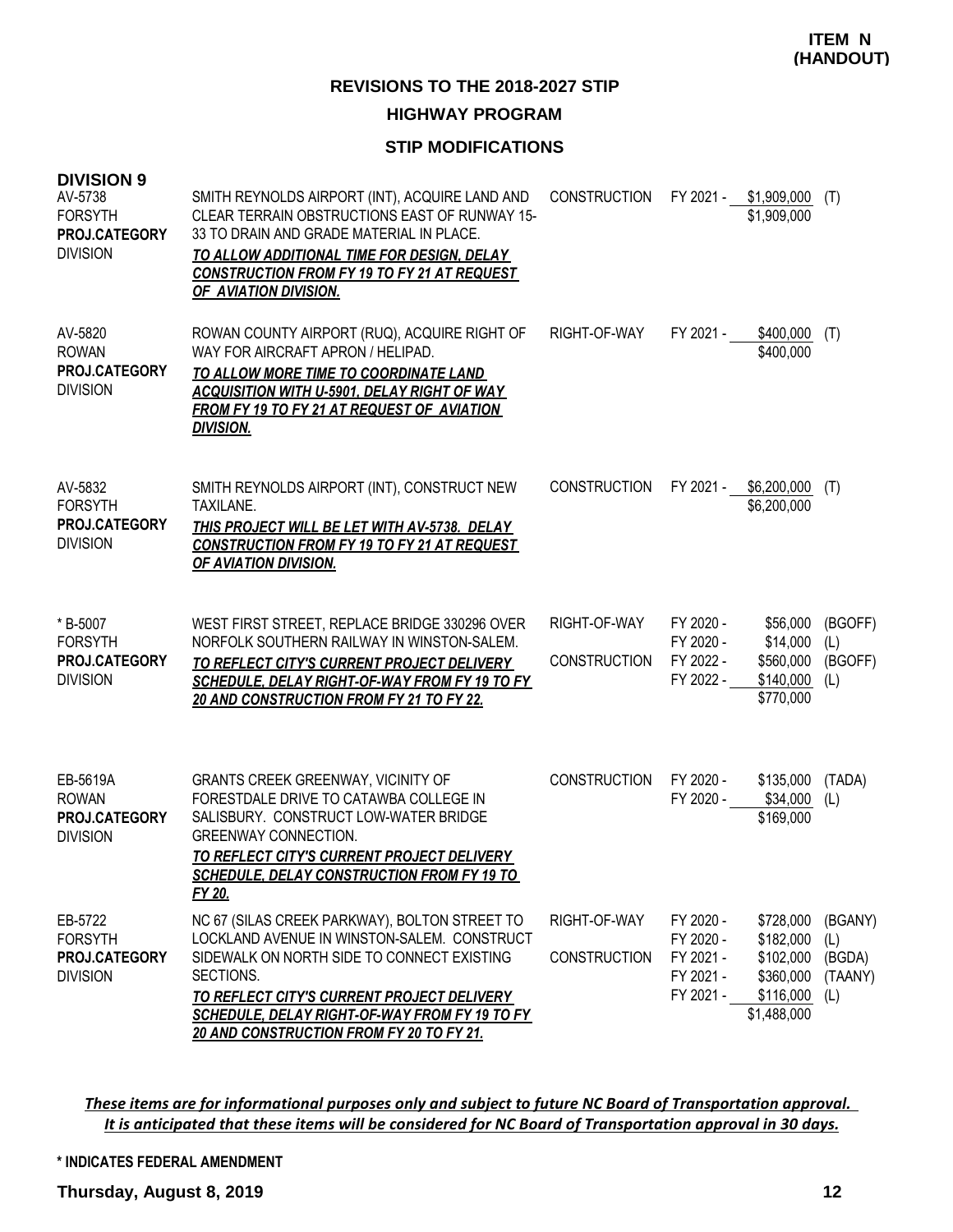#### **STIP MODIFICATIONS**

| <b>DIVISION 9</b><br>EB-5952<br><b>FORSYTH</b><br>PROJ.CATEGORY<br><b>DIVISION</b> | FAIRLAWN DRIVE, NC 67 (REYNOLDA ROAD) TO SR<br>1528 (SILAS CREEK PKWY) IN WINSTON-SALEM.<br>CONSTRUCT SIDEWALK.<br>TO REFLECT CITY'S CURRENT PROJECT DELIVERY<br>SCHEDULE, DELAY RIGHT-OF-WAY FROM FY 19 TO FY<br>20 AND CONSTRUCTION FROM FY 20 TO FY 21.                                                          | RIGHT-OF-WAY<br><b>CONSTRUCTION</b> | FY 2020 -<br>FY 2020 -<br>FY 2021 -<br>FY 2021 - | \$198,000<br>\$50,000<br>\$593,000<br>\$148,000<br>\$989,000   | (BGANY)<br>(L)<br>(BGDA)<br>(L)  |
|------------------------------------------------------------------------------------|---------------------------------------------------------------------------------------------------------------------------------------------------------------------------------------------------------------------------------------------------------------------------------------------------------------------|-------------------------------------|--------------------------------------------------|----------------------------------------------------------------|----------------------------------|
| EB-5953<br><b>FORSYTH</b><br>PROJ.CATEGORY<br><b>DIVISION</b>                      | SR 4000 (UNIVERSITY PARKWAY), SR-1686<br>(SHATTALON DRIVE) TO ROBIN WOOD LANE IN<br>WINSTON-SALEM. CONSTRUCT SIDEWALK.<br>TO REFLECT CITY'S CURRENT PROJECT DELIVERY<br><b>SCHEDULE, DELAY CONSTRUCTION FROM FY 19 TO</b><br>FY 21.                                                                                 | <b>CONSTRUCTION</b>                 | FY 2021 -<br>FY 2021 -                           | \$508,000<br>\$127,000<br>\$635,000                            | (BGDA)<br>(L)                    |
| EB-5954<br><b>FORSYTH</b><br>PROJ.CATEGORY<br><b>DIVISION</b>                      | GRIFFITH ROAD, KIMWELL DRIVE TO BURKE MILL<br>ROAD IN WINSTON-SALEM. CONSTRUCT SIDEWALK.<br>TO REFLECT CITY'S CURRENT PROJECT DELIVERY<br><b>SCHEDULE, DELAY RIGHT-OF-WAY AND</b><br><b>CONSTRUCTION FROM FY 19 TO FY 21.</b>                                                                                       | RIGHT-OF-WAY<br><b>CONSTRUCTION</b> | FY 2021 -<br>FY 2021 -<br>FY 2021 -<br>FY 2021 - | \$34,000<br>\$8,000<br>\$1,296,000<br>\$324,000<br>\$1,662,000 | (BGANY)<br>(L)<br>(BGANY)<br>(L) |
| EB-5955<br><b>FORSYTH</b><br>PROJ.CATEGORY<br><b>DIVISION</b>                      | SR 1348 (ROBINHOOD ROAD), SPEAKS FARM ROAD TO<br>MUDDY CREEK GREENWAY IN WINSTON-SALEM.<br>CONSTRUCT SIDEWALK.<br>TO REFLECT CITY'S CURRENT PROJECT DELIVERY<br>SCHEDULE, DELAY RIGHT-OF-WAY FROM FY 19 TO FY<br>20 AND CONSTRUCTION FROM FY 19 TO FY 21.                                                           | RIGHT-OF-WAY<br><b>CONSTRUCTION</b> | FY 2020 -<br>FY 2020 -<br>FY 2021 -<br>FY 2021 - | \$53,000<br>\$13,000<br>\$376,000<br>\$94,000<br>\$536,000     | (BGANY)<br>(L)<br>(BGANY)<br>(L) |
| EB-5956<br><b>FORSYTH</b><br>PROJ.CATEGORY<br><b>DIVISION</b>                      | SR 1992 (SULLIVANTOWN ROAD), US 311 AT HARLEY<br>DRIVE TO WALKERTOWN HIGH/MIDDLE SCHOOL IN<br>WALKERTOWN. INSTALL BICYCLE AND PEDESTRIAN<br>FACILITIES AND CONSTRUCT SIDEWALK.<br>TO REFLECT TOWN'S CURRENT PROJECT DELIVERY<br><b>SCHEDULE, DELAY RIGHT-OF-WAY AND</b><br><b>CONSTRUCTION FROM FY 19 TO FY 20.</b> | RIGHT-OF-WAY<br><b>CONSTRUCTION</b> | FY 2020 -<br>FY 2020 -<br>FY 2020 -<br>FY 2020 - | \$8,000<br>\$2,000<br>\$440,000<br>\$110,000<br>\$560,000      | (BGANY)<br>(L)<br>(BGDA)<br>(L)  |

*These items are for informational purposes only and subject to future NC Board of Transportation approval. It is anticipated that these items will be considered for NC Board of Transportation approval in 30 days.*

**\* INDICATES FEDERAL AMENDMENT**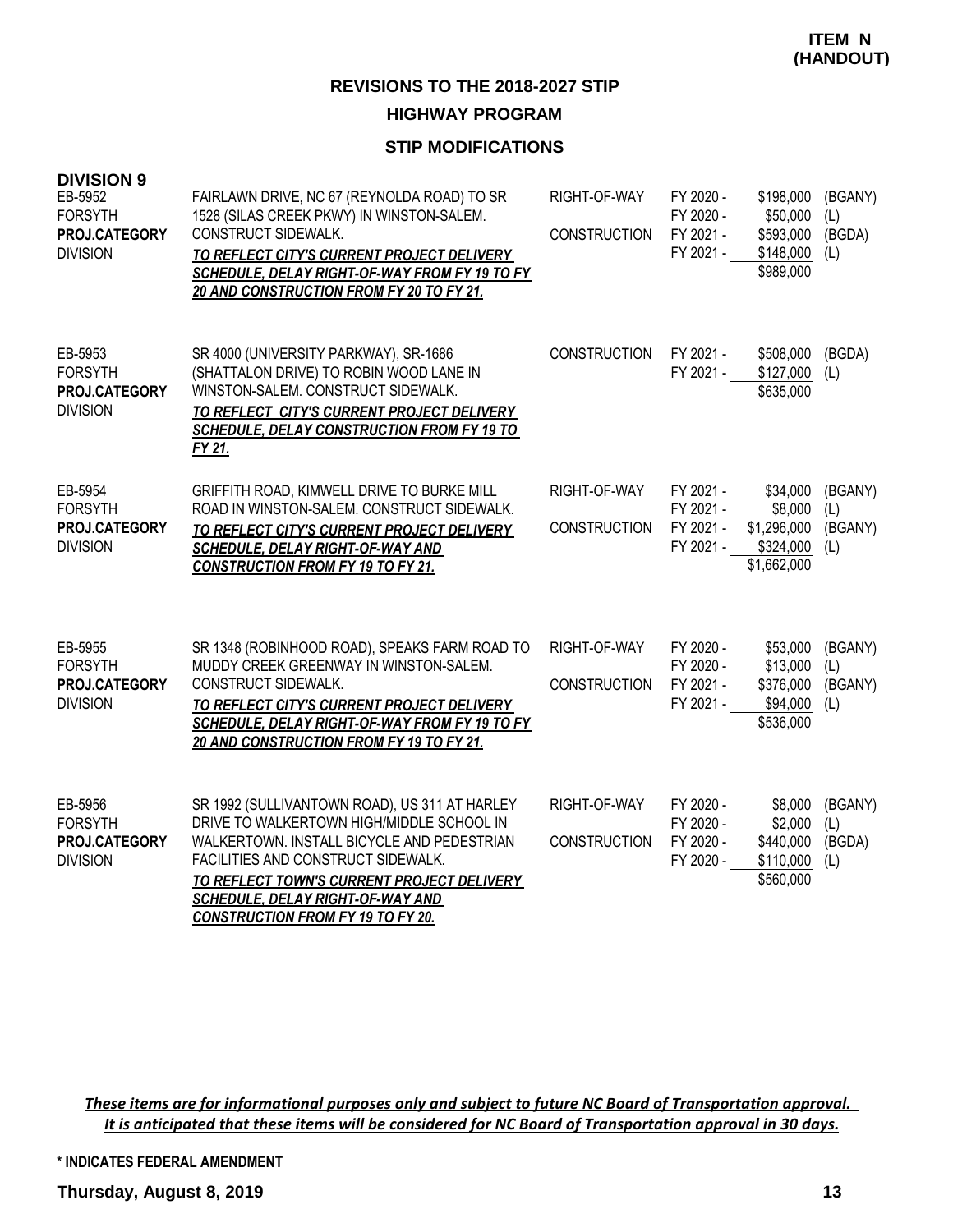### **STIP MODIFICATIONS**

| <b>DIVISION 9</b><br>P-5722<br><b>DAVIDSON</b><br>PROJ.CATEGORY<br><b>REGIONAL</b> | NORFOLK SOUTHERN, KIMBERLY CLARK IN<br>LEXINGTON. CONSTRUCT LEAD.<br>TO ALLOW TIME TO COORDINATE WITH RAILROAD<br><b>CAPITAL PROGRAM, DELAY CONSTRUCTION FROM FY</b><br>19 TO FY 20 AT REQUEST OF RAIL DIVISION.                                                                                                                                                           | <b>CONSTRUCTION</b>                                       | FY 2020 -<br>FY 2020 -<br>FY 2021 -                                                                                                                                                                                      | \$51,000<br>\$1,019,000<br>\$968,000<br>\$2,038,000                                                                                                                                                                                                                                          | (T)<br>(0)<br>(T)                                                                                                                                                  |
|------------------------------------------------------------------------------------|----------------------------------------------------------------------------------------------------------------------------------------------------------------------------------------------------------------------------------------------------------------------------------------------------------------------------------------------------------------------------|-----------------------------------------------------------|--------------------------------------------------------------------------------------------------------------------------------------------------------------------------------------------------------------------------|----------------------------------------------------------------------------------------------------------------------------------------------------------------------------------------------------------------------------------------------------------------------------------------------|--------------------------------------------------------------------------------------------------------------------------------------------------------------------|
| P-5726<br><b>ROWAN</b><br>PROJ.CATEGORY<br><b>REGIONAL</b>                         | NORFOLK SOUTHERN, NS MAINLINE IN ROWAN<br>COUNTY. CONSTRUCT TRACK IMPROVEMENTS,<br>SECOND PLATFORM, PEDESTRIAN UNDERPASS,<br>SITEWORK, RETAINING WALL AND SIGNAL EQUIPMENT.<br>TO ALLOW TIME TO FINALIZE FUNDING, DELAY<br><b>CONSTRUCTION FROM FY 20 TO FY 21 AT REQUEST</b><br><b>OF RAIL DIVISION.</b>                                                                  | <b>CONSTRUCTION</b>                                       | FY 2021 -<br>FY 2021 -<br>FY 2022 -<br>FY 2023 -                                                                                                                                                                         | \$269,000<br>\$780,000<br>\$2,691,000<br>\$2,691,000<br>\$6,431,000                                                                                                                                                                                                                          | (T)<br>(0)<br>(T)<br>(T)                                                                                                                                           |
| U-2579AA<br><b>FORSYTH</b><br>PROJ.CATEGORY<br><b>REGIONAL</b>                     | FUTURE I-74, WINSTON-SALEM NORTHERN BELTWAY,<br>EASTERN SECTION, I-74 / US 311 TO I-40<br>TO COORDINATE PROJECT COMPLETION DATES WITH<br>U-2579AB, DELAY CONSTRUCTION FROM FY 20 TO FY<br>21, AT REQUEST OF THE DIVISION OFFICE.                                                                                                                                           | GARVEE CONSTR FY 2021 -<br><b>CONSTRUCTION</b>            | FY 2022 -<br>FY 2023 -<br>FY 2024 -<br>FY 2025 -<br>FY 2026 -<br>FY 2027 -<br>FY 2028 -<br>FY 2029 -<br>POST YR-<br>FY 2021 -<br>FY 2021 -<br>FY 2022 -<br>FY 2022 -<br>FY 2023 -<br>FY 2023 -<br>FY 2024 -<br>FY 2024 - | \$5,148,000<br>\$5,148,000<br>\$5,148,000<br>\$5,148,000<br>\$5,148,000<br>\$5,148,000<br>\$5,148,000<br>\$5,148,000<br>\$5,148,000<br>\$30,888,000<br>\$6,050,000<br>\$5,000,000<br>\$6,050,000<br>\$5,000,000<br>\$6,050,000<br>\$5,000,000<br>\$6,050,000<br>\$5,000,000<br>\$121,420,000 | (NHP)<br>(NHP)<br>(NHP)<br>(NHP)<br>(NHP)<br>(NHP)<br>(NHP)<br>(NHP)<br>(NHP)<br>(NHP)<br>(NHP)<br>(S(M))<br>(NHP)<br>(S(M))<br>(NHP)<br>(S(M))<br>(NHP)<br>(S(M)) |
| <b>DIVISION 10</b><br>EB-5723<br><b>UNION</b><br>PROJ.CATEGORY<br><b>DIVISION</b>  | US 74, SR 1520 (INDIAN TRAIL FAIRVIEW ROAD) TO SR<br>1367 (UNIONVILLE INDIAN TRAIL ROAD). CONSTRUCT<br>A MULTI-USE PATH. SR 1367 (UNIONVILLE INDIAN<br>TRAIL ROAD) TO OAKWOOD LANE. CONSTRUCT A<br>MULTI-USE GREENWAY.<br>TO ALLOW ADDITIONAL TIME FOR PLANNING AND<br><b>DESIGN DELAY RIGHT-OF-WAY FROM FY 19 TO FY 20</b><br><b>AND CONSTRUCTION FROM FY 20 TO FY 21</b> | <b>ENGINEERING</b><br>RIGHT-OF-WAY<br><b>CONSTRUCTION</b> | FY 2019 -<br>FY 2019 -<br>FY 2020 -<br>FY 2020 -<br>FY 2021 -<br>FY 2021 -<br>FY 2021 -                                                                                                                                  | \$145,000<br>\$36,000<br>\$100,000<br>\$25,000<br>\$2,879,000<br>\$868,000<br>\$1,020,000<br>\$5,073,000                                                                                                                                                                                     | (TAANY)<br>(L)<br>(TAANY)<br>(L)<br>(BGDA)<br>(TAANY)<br>(L)                                                                                                       |

*These items are for informational purposes only and subject to future NC Board of Transportation approval. It is anticipated that these items will be considered for NC Board of Transportation approval in 30 days.*

**\* INDICATES FEDERAL AMENDMENT**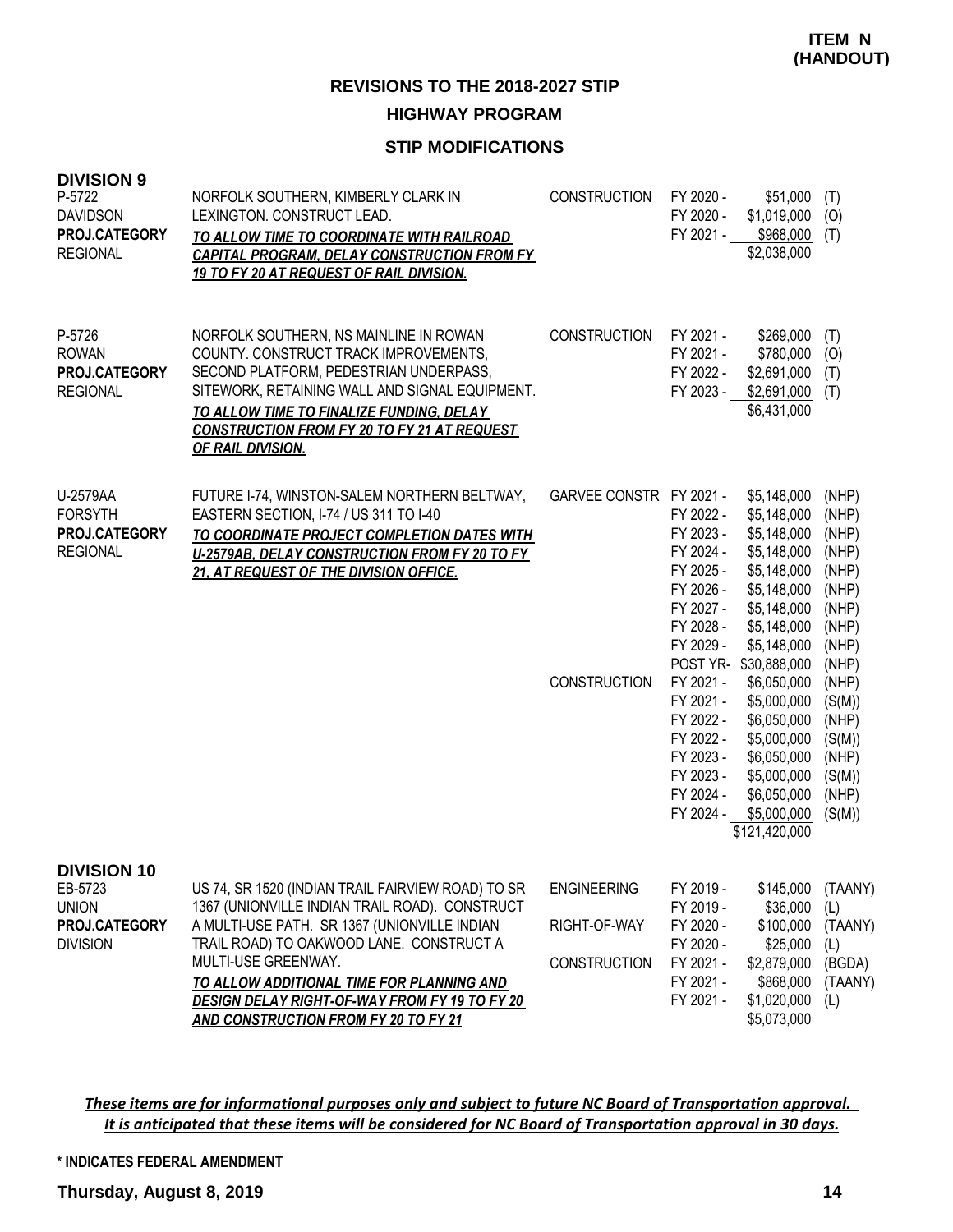### **STIP MODIFICATIONS**

| <b>DIVISION 10</b><br>* EB-5732<br><b>CABARRUS</b><br>PROJ.CATEGORY<br><b>DIVISION</b> | BRUTON SMITH BLVD/ CONCORD MILLS BLVD/<br>PORTION OF WEDDINGTON ROAD, US 29 TO<br>WEDDINGTON ROAD. CONSTRUCT SIDEWALK ON<br>BOTH SIDES OF THE ROAD, INCLUDING A PORTION OF<br>WEDDINGTON ROAD.<br>ADD RIGHT-OF-WAY IN FY 20 NOT PREVIOUSLY<br><b>PROGRAMMED.</b>          | RIGHT-OF-WAY<br><b>CONSTRUCTION</b>                       | FY 2020 -<br>FY 2020 -<br>FY 2021 -<br>FY 2021 -                                        | \$80,000<br>\$20,000<br>\$4,800,000<br>\$1,200,000<br>\$6,100,000                                      | (TAANY)<br>(L)<br>(TAANY)<br>(L)                                |
|----------------------------------------------------------------------------------------|---------------------------------------------------------------------------------------------------------------------------------------------------------------------------------------------------------------------------------------------------------------------------|-----------------------------------------------------------|-----------------------------------------------------------------------------------------|--------------------------------------------------------------------------------------------------------|-----------------------------------------------------------------|
| EB-5779<br><b>MECKLENBURG</b><br>PROJ.CATEGORY<br><b>DIVISION</b>                      | MATTHEWS, PLEASANT PLAINS ROAD BICYCLE LANES<br>(TRADE STREET - MCKEE ROAD). CONSTRUCT MULTI-<br>USE PATH.<br>TO ALLOW ADDITIONAL TIME FOR PLANNING, DELAY<br>PRELIMINIARY ENGINEERING FROM FY 19 TO FY 20<br><b>AND RIGHT-OF-WAY FROM FY 20 TO FY 21.</b>                | <b>ENGINEERING</b><br>RIGHT-OF-WAY                        | FY 2020 -<br>FY 2020 -<br>FY 2021 -<br>FY 2021 -                                        | \$132,000<br>\$33,000<br>\$88,000<br>\$22,000<br>\$275,000                                             | (TADA)<br>(L)<br>(BGDA)<br>(L)                                  |
| EB-5819<br><b>UNION</b><br>PROJ.CATEGORY<br><b>DIVISION</b>                            | WAXHAW, DOWNTOWN WAXHAW PEDESTRIAN AND<br>BICYCLE FACILITY ENHANCEMENTS.<br>TO ALLOW ADDITIONAL TIME FOR DESIGN DELAY<br><b>CONSTRUCTION FROM FY 19 TO FY 20</b>                                                                                                          | <b>CONSTRUCTION</b>                                       | FY 2020 -<br>FY 2020 -                                                                  | \$515,000<br>\$515,000<br>\$1,030,000                                                                  | (BGDA)<br>(L)                                                   |
| EB-5844<br><b>CABARRUS</b><br>PROJ.CATEGORY<br><b>DIVISION</b>                         | KANNAPOLIS, LITTLE TEXAS ROAD, LANE STREET TO<br>DALE EARNHARDT BOULEVARD. CONSTRUCT<br>SIDEWALK AND CURB AND GUTTER.<br>TO ALLOW ADDITIONAL TIME FOR PLANNING AND<br><b>DESIGN DELAY RIGHT-OF-WAY FROM FY 19 TO FY 20</b><br><b>AND CONSTRUCTION FROM FY 20 TO FY 21</b> | <b>ENGINEERING</b><br>RIGHT-OF-WAY<br><b>CONSTRUCTION</b> | FY 2019 -<br>FY 2019 -<br>FY 2020 -<br>FY 2020 -<br>FY 2021 -<br>FY 2021 -<br>FY 2021 - | \$320,000<br>\$80,000<br>\$320,000<br>\$80,000<br>\$131,000<br>\$1,280,000<br>\$353,000<br>\$2,564,000 | (TA5200)<br>(L)<br>(TA5200)<br>(L)<br>(CMAQ)<br>(TA5200)<br>(L) |
| EB-5903<br><b>CABARRUS</b><br>PROJ.CATEGORY<br><b>DIVISION</b>                         | CONCORD, UNION STREET. CONSTRUCT SIDEWALK<br>EXTENSION.<br>TO ALLOW ADDITIONAL TIME FOR DESIGN DELAY<br><b>CONSTRUCTION FROM FY 19 TO FY 20</b>                                                                                                                           | RIGHT-OF-WAY<br><b>CONSTRUCTION</b>                       | FY 2019 -<br>FY 2020 -<br>FY 2020 -                                                     | \$10,000<br>\$320,000<br>\$80,000<br>\$410,000                                                         | (L)<br>(TADA)<br>(L)                                            |

*These items are for informational purposes only and subject to future NC Board of Transportation approval. It is anticipated that these items will be considered for NC Board of Transportation approval in 30 days.*

**\* INDICATES FEDERAL AMENDMENT**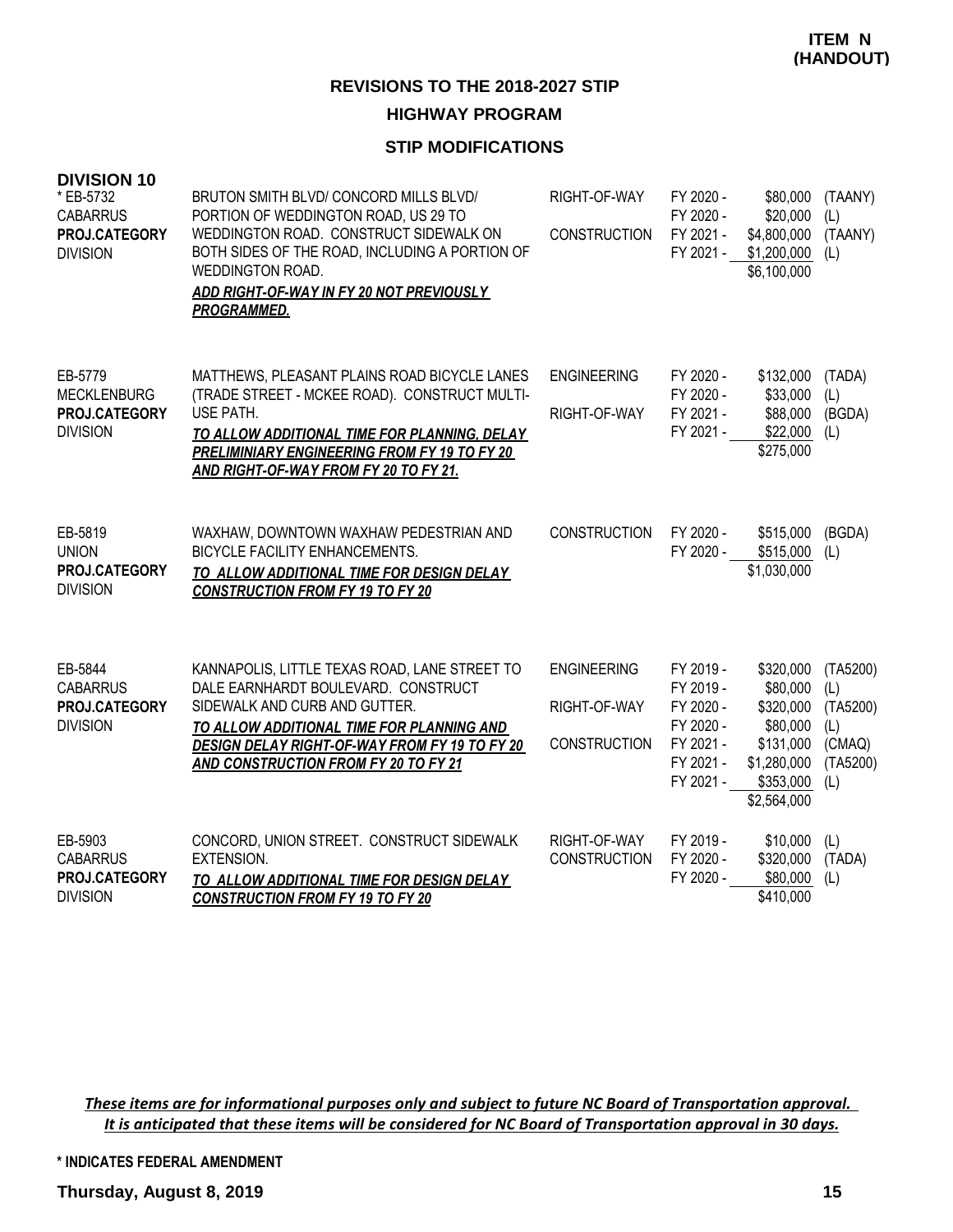### **STIP MODIFICATIONS**

| <b>DIVISION 10</b><br>EB-5931<br><b>UNION</b><br>PROJ.CATEGORY<br><b>DIVISION</b> | INDIAN TRAIL, NORTH INDIAN TRAIL ROAD. SOUTH<br>FORK ROAD TO LIBERTY LANE. CONSTRUCT<br><b>COMPLETE STREET.</b><br>TO ALLOW ADDITIONAL TIME FOR DESIGN DELAY<br><b>CONSTRUCTION FROM FY 19 TO FY 20</b>                    | <b>CONSTRUCTION</b>                       | FY 2020 -<br>FY 2020 -                           | \$2,510,000<br>\$1,351,000<br>\$3,861,000                                             | (BGDA)<br>(L)                     |
|-----------------------------------------------------------------------------------|----------------------------------------------------------------------------------------------------------------------------------------------------------------------------------------------------------------------------|-------------------------------------------|--------------------------------------------------|---------------------------------------------------------------------------------------|-----------------------------------|
| * EB-5933<br><b>MECKLENBURG</b><br>PROJ.CATEGORY<br><b>DIVISION</b>               | DAVIDSON, KINCAID MULTIUSE PATH. EUGENIA<br>STREET AND SPRING STREET TO SOUTH PRONG<br>ROCKY RIVER GREENWAY NEAR DAVIDSON<br>ELEMENTARY.<br><b>ADD PRELIMARY ENGINEERING IN FY 19 NOT</b><br><b>PREVIOUSLY PROGRAMMED.</b> | <b>ENGINEERING</b><br><b>CONSTRUCTION</b> | FY 2019 -<br>FY 2019 -<br>FY 2020 -<br>FY 2020 - | \$175,000<br>\$45,000<br>\$702,000<br>\$176,000<br>\$1,098,000                        | (TADA)<br>(L)<br>(BGDA)<br>(L)    |
| EB-5950<br><b>UNION</b><br>PROJ.CATEGORY<br><b>DIVISION</b>                       | WAXHAW, NC 16 TO SUNSET HILL ROAD. KENSINGTON<br>DRIVE CORRIDOR IMPROVEMENT PROJECT.<br>TO ALLOW ADDITIONAL TIME FOR PLANNING AND<br>DESIGN DELAY RIGHT-OF-WAY FROM FY 19 TO FY 20<br>AND CONSTRUCTION FROM FY 20 TO FY 21 | RIGHT-OF-WAY<br>CONSTRUCTION              | FY 2020 -<br>FY 2020 -<br>FY 2021 -<br>FY 2021 - | \$421,000<br>\$170,000<br>\$1,382,000<br>\$556,000<br>\$2,529,000                     | (BGDA)<br>(L)<br>(BGDA)<br>(L)    |
| $I-5715$<br><b>MECKLENBURG</b><br>PROJ.CATEGORY<br><b>STATEWIDE</b>               | I-77, NC 73 INTERCHANGE. UPGRADE EXISTING<br>INTERCHANGE TO SPLIT DIAMOND CONFIGURATION.<br>TO ALLOW ADDITIONAL TIME FOR PLANNING DELAY<br>RIGHT-OF-WAY FROM FY 19 TO FY 20                                                | RIGHT-OF-WAY<br><b>CONSTRUCTION</b>       | FY 2020 -<br>FY 2024 -<br>FY 2024 -              | \$1,550,000<br>\$10,000,000<br>\$15,950,000<br>FY 2025 - \$15,950,000<br>\$43,450,000 | (NHP)<br>(NHFP)<br>(NHP)<br>(NHP) |
| P-5705A<br><b>MECKLENBURG</b><br>PROJ.CATEGORY<br><b>STATEWIDE</b>                | CHARLOTTE, WYE CONNECTION TRACK AT<br>CHARLOTTE JUNCTION<br>TO ALLOW ADDITIONAL TIME FOR PLANNING AND<br><b>DESIGN DELAY CONSTRUCTION FROM FY 20 TO FY 21</b>                                                              | <b>CONSTRUCTION</b>                       | FY 2021 -<br>FY 2021 -<br>FY 2022 -              | \$432,000<br>\$500,000<br>\$7,743,000<br>\$8,675,000                                  | (T)<br>(O)<br>(T)                 |

*These items are for informational purposes only and subject to future NC Board of Transportation approval. It is anticipated that these items will be considered for NC Board of Transportation approval in 30 days.*

**\* INDICATES FEDERAL AMENDMENT**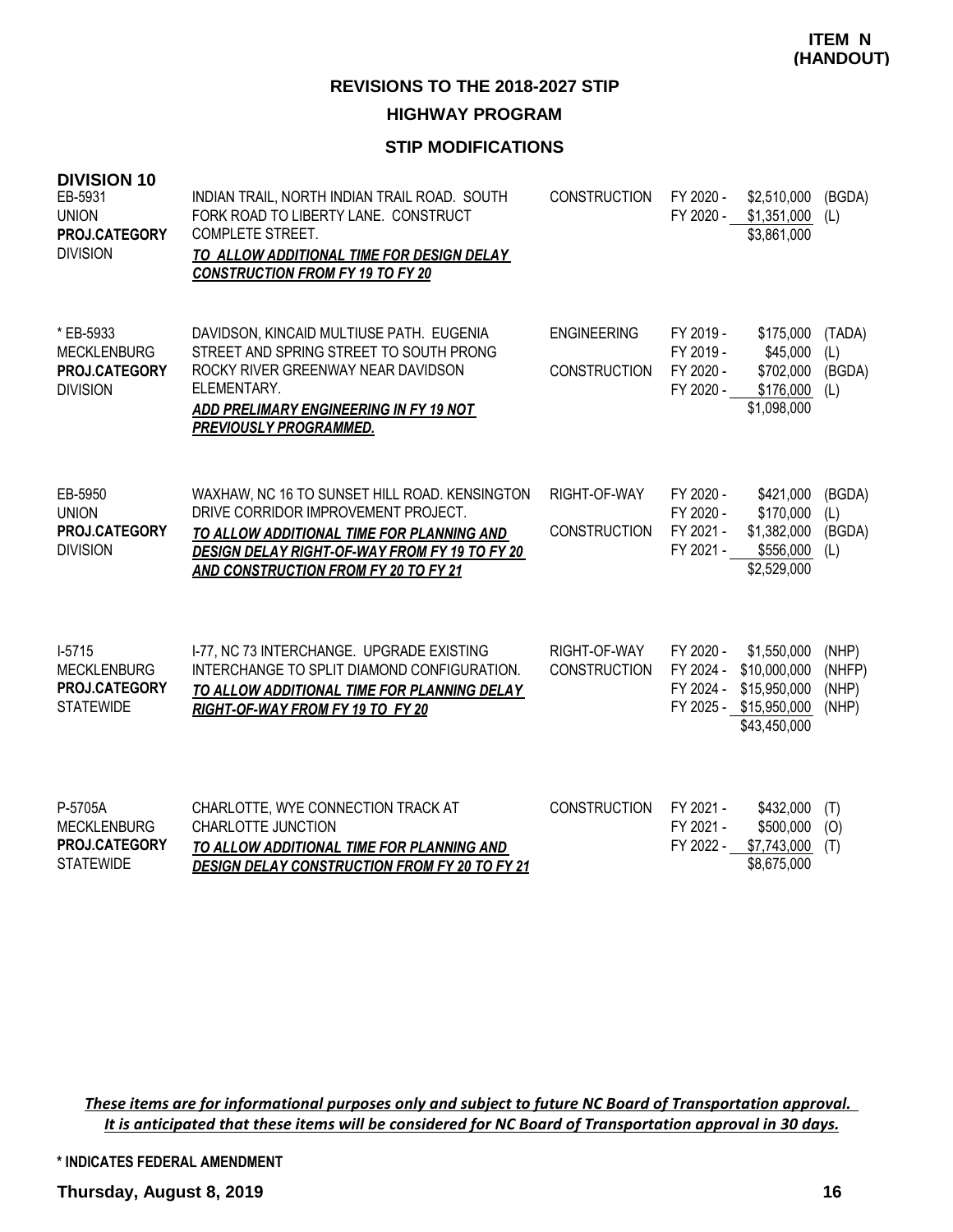### **STIP MODIFICATIONS**

| <b>DIVISION 10</b><br>U-4713A | SR 3440 (MCKEE ROAD) EXTENSION, SR 3448                                                           | <b>ENGINEERING</b>  | FY 2020 - | \$58,000     | (T)    |
|-------------------------------|---------------------------------------------------------------------------------------------------|---------------------|-----------|--------------|--------|
| <b>MECKLENBURG</b>            | (PLEASANT PLAINS ROAD) TO SR 1009 (JOHN STREET)                                                   |                     | FY 2021 - | \$58,000     | (T)    |
| PROJ.CATEGORY                 | TO ALLOW ADDITIONAL TIME FOR DESIGN DELAY                                                         |                     | FY 2022 - | \$58,000     | (T)    |
| <b>DIVISION</b>               | <b>CONSTRUCTION FROM FY 20 TO FY 21</b>                                                           |                     | FY 2023 - | \$58,000     | (T)    |
|                               |                                                                                                   |                     | FY 2024 - | \$58,000     | (T)    |
|                               |                                                                                                   |                     | FY 2025 - | \$58,000     | (T)    |
|                               |                                                                                                   |                     | FY 2026 - | \$58,000     | (T)    |
|                               |                                                                                                   |                     | FY 2027 - | \$58,000     | (T)    |
|                               |                                                                                                   |                     | FY 2028 - | \$58,000     | (T)    |
|                               |                                                                                                   |                     | FY 2029 - | \$58,000     | (T)    |
|                               |                                                                                                   |                     | POST YR-  | \$290,000    | (T)    |
|                               |                                                                                                   | <b>BUILD NC ROW</b> | FY 2020 - | \$86,000     | (T)    |
|                               |                                                                                                   |                     | FY 2021 - | \$86,000     | (T)    |
|                               |                                                                                                   |                     | FY 2022 - | \$86,000     | (T)    |
|                               |                                                                                                   |                     | FY 2023 - | \$86,000     | (T)    |
|                               |                                                                                                   |                     | FY 2024 - | \$86,000     | (T)    |
|                               |                                                                                                   |                     | FY 2025 - | \$86,000     | (T)    |
|                               |                                                                                                   |                     | FY 2026 - | \$86,000     | (T)    |
|                               |                                                                                                   |                     | FY 2027 - | \$86,000     | (T)    |
|                               |                                                                                                   |                     | FY 2028 - | \$86,000     | (T)    |
|                               |                                                                                                   |                     | FY 2029 - | \$86,000     | (T)    |
|                               |                                                                                                   |                     | POST YR-  | \$430,000    | (T)    |
|                               |                                                                                                   | RIGHT-OF-WAY        | FY 2020 - | \$80,000     | (T)    |
|                               |                                                                                                   |                     | FY 2021 - | \$1,520,000  | (T)    |
|                               |                                                                                                   | <b>UTILITIES</b>    | FY 2020 - | \$500,000    | (T)    |
|                               |                                                                                                   | <b>CONSTRUCTION</b> | FY 2021 - | \$2,050,000  | (T)    |
|                               |                                                                                                   |                     | FY 2021 - | \$2,000,000  | (L)    |
|                               |                                                                                                   |                     | FY 2022 - | \$2,050,000  | (T)    |
|                               |                                                                                                   |                     |           | \$10,360,000 |        |
| U-5112                        | STALLINGS, SR 1364 (PLEASANT PLAINS ROAD) AT SR                                                   | <b>CONSTRUCTION</b> | FY 2020 - | \$500,000    | (HSIP) |
| <b>UNION</b>                  | 1357 (POTTERS ROAD) IN STALLINGS. CONSTRUCT                                                       |                     | FY 2020 - | \$1,600,000  | (BGDA) |
| PROJ.CATEGORY                 | INTERSECTION IMPROVEMENTS INCLUDING LEFT                                                          |                     | FY 2020 - | \$400,000    | (L)    |
| <b>TRANSITION</b>             | TURN LANES AND MODIFICATION OF TRAFFIC SIGNAL.                                                    |                     |           | \$2,500,000  |        |
|                               | <b>TO ALLOW ADDITIONAL TIME FOR DESIGN DELAY</b>                                                  |                     |           |              |        |
|                               | <b>CONSTRUCTION FROM FY 19 TO FY 20</b>                                                           |                     |           |              |        |
|                               |                                                                                                   |                     |           |              |        |
| U-5703B                       | US 74 (ROOSEVELT BLVD), REALIGN JAMES HAMILTON                                                    | RIGHT-OF-WAY        | FY 2020 - | \$500,000    | (T)    |
| <b>UNION</b>                  | ROAD TO INTERSECT WITH SR 1514 (ROCKY RIVER                                                       | <b>CONSTRUCTION</b> | FY 2021 - | \$650,000    | (T)    |
| PROJ.CATEGORY                 | ROAD) AT MYERS ROAD.                                                                              |                     |           | \$1,150,000  |        |
| <b>STATEWIDE</b>              | TO ALLOW ADDITIONAL TIME FOR PLANNING AND<br><b>DESIGN DELAY RIGHT-OF-WAY FROM FY 19 TO FY 20</b> |                     |           |              |        |
|                               | <b>AND CONSTRUCTION FROM FY 20 TO FY 21</b>                                                       |                     |           |              |        |

*These items are for informational purposes only and subject to future NC Board of Transportation approval. It is anticipated that these items will be considered for NC Board of Transportation approval in 30 days.*

**\* INDICATES FEDERAL AMENDMENT**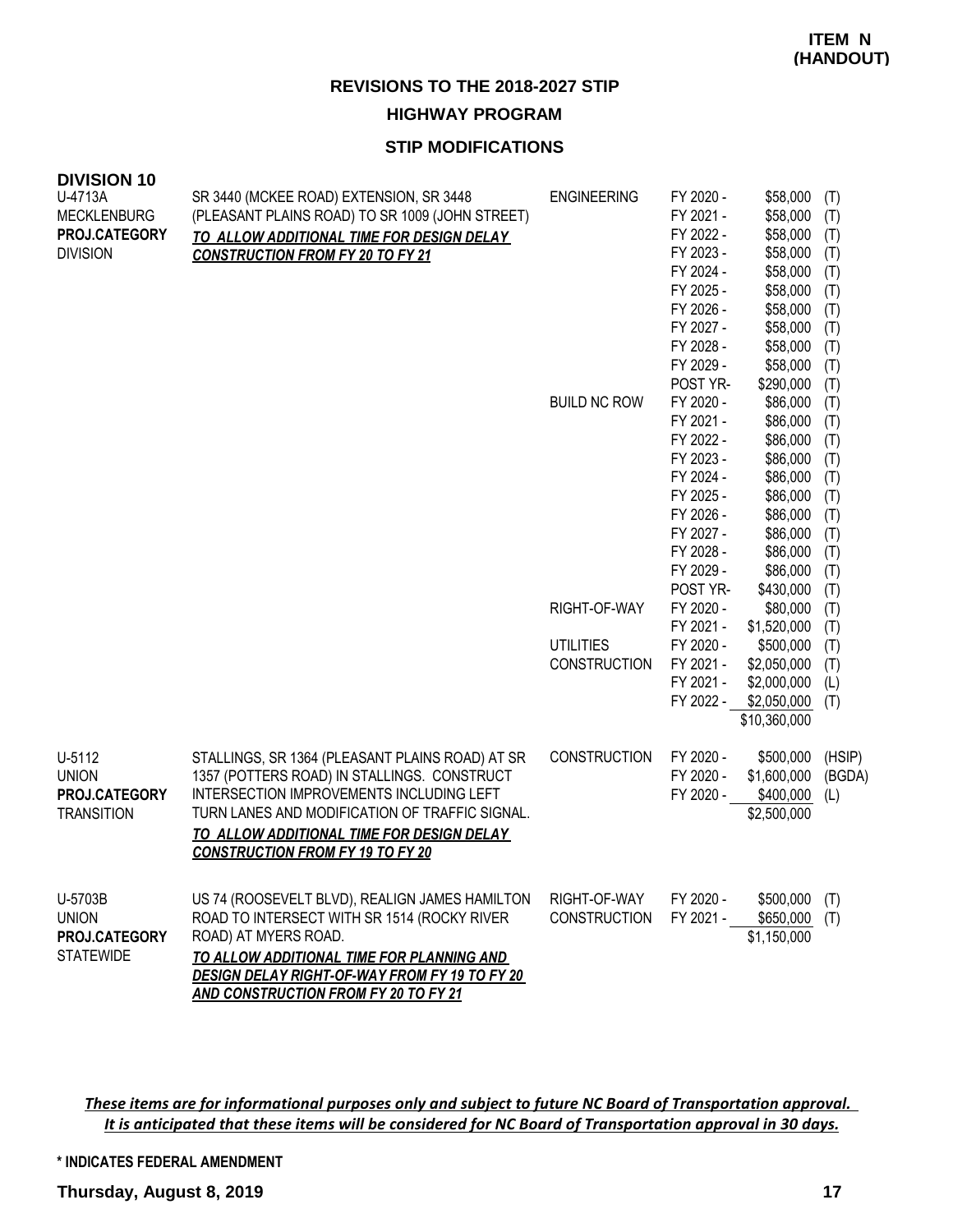### **STIP MODIFICATIONS**

| <b>DIVISION 10</b><br>* U-5764<br><b>UNION</b><br>PROJ.CATEGORY<br><b>REGIONAL</b> | US 74, NC 200 (DICKERSON BOULEVARD) TO SR 1007<br>(ROCKY RIVER ROAD). WIDEN EXISTING ROADWAY.<br>TO STRATEGICALLY BALANCE LETTINGS DELAY<br>RIGHT-OF-WAY FROM FY 19 TO FY 20 AND<br><b>CONSTRUCTION FROM FY 21 TO FY 24</b>             | RIGHT-OF-WAY<br><b>UTILITIES</b><br><b>CONSTRUCTION</b> | FY 2020 -<br>FY 2021 -<br>FY 2020 -<br>FY 2024 -<br>FY 2025 -                                                                                                                                  | \$7,450,000<br>\$22,350,000<br>\$1,000,000<br>\$14,467,000<br>\$14,466,000<br>FY 2026 - \$14,467,000<br>\$74,200,000                                                                                                      | (T)<br>(T)<br>(T)<br>(T)<br>(T)<br>(T)                                                                |
|------------------------------------------------------------------------------------|-----------------------------------------------------------------------------------------------------------------------------------------------------------------------------------------------------------------------------------------|---------------------------------------------------------|------------------------------------------------------------------------------------------------------------------------------------------------------------------------------------------------|---------------------------------------------------------------------------------------------------------------------------------------------------------------------------------------------------------------------------|-------------------------------------------------------------------------------------------------------|
| U-5767<br><b>MECKLENBURG</b><br>PROJ.CATEGORY<br><b>REGIONAL</b>                   | US 21 (STATESVILLE ROAD), NORTHCROSS CENTER<br>COURT TO SR 2147 (WESTMORELAND ROAD). WIDEN<br>TO MULTI-LANES.<br>TO ALLOW ADDITIONAL TIME FOR PLANNING DELAY<br>RIGHT-OF-WAY FROM FY 19 TO FY 20                                        | RIGHT-OF-WAY<br><b>UTILITIES</b><br><b>CONSTRUCTION</b> | FY 2020 -<br>FY 2020 -<br>FY 2020 -<br>FY 2024 -<br>FY 2025 -<br>FY 2026 -<br>FY 2027 -                                                                                                        | \$500,000<br>\$300,000<br>\$1,400,000<br>\$5,250,000<br>\$5,250,000<br>\$5,250,000<br>\$5,250,000<br>\$23,200,000                                                                                                         | (BA)<br>(T)<br>(T)<br>(T)<br>(T)<br>(T)<br>(T)                                                        |
| * U-5803<br><b>MECKLENBURG</b><br>PROJ.CATEGORY<br><b>DIVISION</b>                 | CHARLOTTE, SR 2940 (EASTWAY DRIVE) AND<br>SHAMROCK DRIVE. CONSTRUCT INTERSECTION<br>IMPROVEMENTS.<br>TO ALLOW ADDITIONAL TIME FOR PLANNING AND<br>DESIGN DELAY RIGHT-OF-WAY FROM FY 20 TO FY 21<br>AND CONSTRUCTION FROM FY 22 TO FY 23 | RIGHT-OF-WAY<br><b>BUILD NC CONST</b><br>CONSTRUCTION   | FY 2021 -<br>FY 2021 -<br>FY 2022 -<br>FY 2023 -<br>FY 2024 -<br>FY 2025 -<br>FY 2026 -<br>FY 2027 -<br>FY 2028 -<br>FY 2029 -<br>POST YR-<br>FY 2023 -<br>FY 2023 -<br>FY 2024 -<br>FY 2024 - | \$1,200,000<br>\$600,000<br>\$1,200,000<br>\$429,000<br>\$429,000<br>\$429,000<br>\$429,000<br>\$429,000<br>\$429,000<br>\$429,000<br>\$3,432,000<br>\$300,000<br>\$2,200,000<br>\$300,000<br>\$2,200,000<br>\$14,435,000 | (T)<br>(L)<br>(T)<br>(T)<br>(T)<br>(T)<br>(T)<br>(T)<br>(T)<br>(T)<br>(T)<br>(T)<br>(L)<br>(T)<br>(L) |
| U-5805<br><b>MECKLENBURG</b><br>PROJ.CATEGORY<br><b>DIVISION</b>                   | SR 1009 (MONROE ROAD), INTERSECTION OF SR 1009<br>(MONROE ROAD) AND RAMA ROAD/IDLEWILD ROAD.<br>CONSTRUCT INTERSECTION IMPROVEMENTS.<br>TO ALLOW ADDITIONAL TIME FOR PLANNING DELAY<br>RIGHT-OF-WAY FROM FY 19 TO FY 20                 | RIGHT-OF-WAY<br><b>CONSTRUCTION</b>                     | FY 2020 -<br>FY 2021 -<br>FY 2022 -                                                                                                                                                            | \$750,000<br>\$1,325,000<br>\$1,325,000<br>\$3,400,000                                                                                                                                                                    | (T)<br>(T)<br>(T)                                                                                     |

*These items are for informational purposes only and subject to future NC Board of Transportation approval. It is anticipated that these items will be considered for NC Board of Transportation approval in 30 days.*

**\* INDICATES FEDERAL AMENDMENT**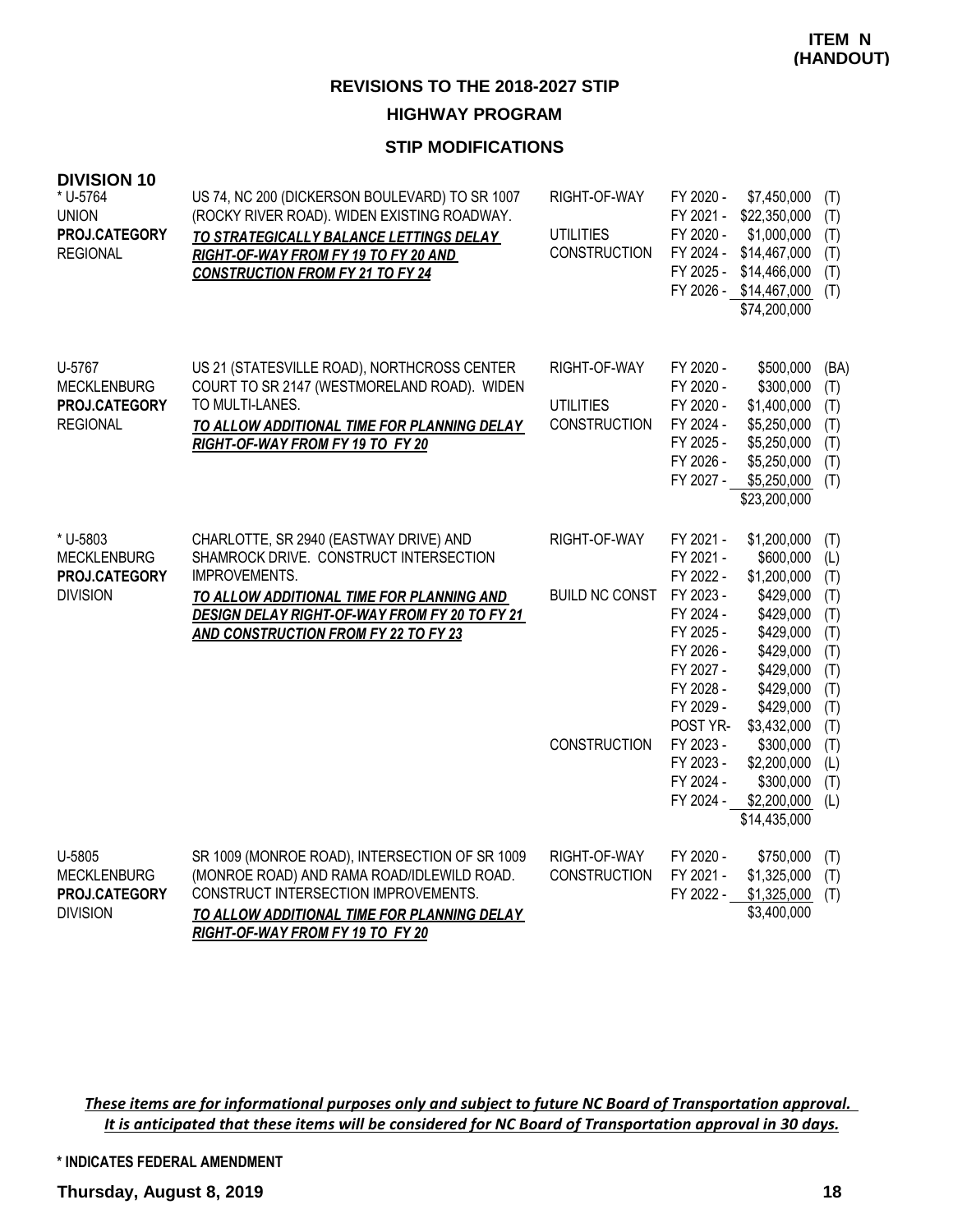### **STIP MODIFICATIONS**

| <b>DIVISION 10</b><br>* U-5931<br><b>UNION</b><br>PROJ.CATEGORY<br><b>STATEWIDE</b> | US 74, INTERSECTION OF US 74 AND SECREST<br>SHORTCUT ROAD. CONSTRUCT IMPROVEMENTS.<br>TO STRATEGICALLY BALANCE LETTINGS, DELAY<br>RIGHT-OF-WAY FROM FY 19 TO FY 20 AND<br><b>CONSTRUCTION FROM FY 21 TO FY 24</b>                                                                                            | RIGHT-OF-WAY<br><b>UTILITIES</b><br><b>CONSTRUCTION</b> | FY 2020 -<br>FY 2021 -<br>FY 2020 -<br>FY 2024 - | \$2,750,000<br>\$2,750,000<br>\$300,000<br>\$2,300,000<br>FY 2025 - \$2,300,000<br>\$10,400,000 | (T)<br>(T)<br>(T)<br>(T)<br>(T)  |
|-------------------------------------------------------------------------------------|--------------------------------------------------------------------------------------------------------------------------------------------------------------------------------------------------------------------------------------------------------------------------------------------------------------|---------------------------------------------------------|--------------------------------------------------|-------------------------------------------------------------------------------------------------|----------------------------------|
| * U-5956<br><b>CABARRUS</b><br>PROJ.CATEGORY<br><b>REGIONAL</b>                     | US 29, REALIGN UNION CEMETERY ROAD TO<br>INTERSECT US 29 AT ROCK HILL CHURCH ROAD AND<br>CONSTRUCT IMPROVEMENTS ALONG US 29 FROM 0.6<br>MILE WEST OF ROCK HILL CHURCH ROAD TO JUST<br>EAST OF ROCK HILL CHURCH ROAD.<br>TO ALLOW ADDITIONAL TIME FOR DESIGN DELAY<br><b>CONSTRUCTION FROM FY 21 TO FY 22</b> | RIGHT-OF-WAY<br><b>UTILITIES</b><br><b>CONSTRUCTION</b> | FY 2020 -<br>FY 2020 -<br>FY 2022 -<br>FY 2023 - | \$1,000,000<br>\$500,000<br>\$4,050,000<br>\$4,050,000<br>\$9,600,000                           | (T)<br>(T)<br>(T)<br>(T)         |
| <b>DIVISION 11</b><br>AV-5859<br><b>SURRY</b><br>PROJ.CATEGORY<br><b>DIVISION</b>   | MOUNT AIRY - SURRY COUNTY AIRPORT (MWK),<br>CONSTRUCT GENERAL AVIATION APRON AND<br>AIRCRAFT STORAGE HANGARS.<br>TO ALLOW ADDITIONAL TIME FOR DESIGN DELAY<br><b>CONSTRUCTION FROM FY 19 TO FY 20</b>                                                                                                        | <b>CONSTRUCTION</b>                                     | FY 2020 -                                        | \$3,100,000<br>FY 2021 - \$3,100,000<br>\$6,200,000                                             | (T)<br>(T)                       |
| B-5979<br><b>WATAUGA</b><br>PROJ.CATEGORY<br><b>DIVISION</b>                        | HUNTING HILLS LANE, REPLACE BRIDGE NO. 940346<br>OVER SOUTH FORK OF NEW RIVER IN BOONE.<br>TO ALLOW ADDITIONAL TIME FOR PLANNING AND<br>DESIGN DELAY RIGHT-OF-WAY FROM FY 19 TO FY 20<br>AND CONSTRUCTION FROM FY 19 TO FY 21                                                                                | RIGHT-OF-WAY<br><b>CONSTRUCTION</b>                     | FY 2020 -<br>FY 2020 -<br>FY 2021 -<br>FY 2021 - | \$80,000<br>\$20,000<br>\$1,200,000<br>\$300,000<br>\$1,600,000                                 | (BGOFF)<br>(L)<br>(BGOFF)<br>(L) |
| R-2566BA<br><b>WATAUGA</b><br>PROJ.CATEGORY<br><b>DIVISION</b>                      | NC 105, CONSTRUCT NEW BRIDGE OVER WATAUGA<br>RIVER AND LEFT-TURN LANE AT SR 1112<br>(BROADSTONE ROAD).<br>TO STRATEGICALLY BALANCE LETTINGS, DELAY<br><b>CONSTRUCTION FROM FY 20 TO FY 21</b>                                                                                                                | <b>UTILITIES</b><br><b>CONSTRUCTION</b>                 | FY 2020 -<br>FY 2021 -                           | \$2,850,000<br>\$1,400,000<br>\$4,250,000                                                       | (T)<br>(T)                       |

*These items are for informational purposes only and subject to future NC Board of Transportation approval. It is anticipated that these items will be considered for NC Board of Transportation approval in 30 days.*

**\* INDICATES FEDERAL AMENDMENT**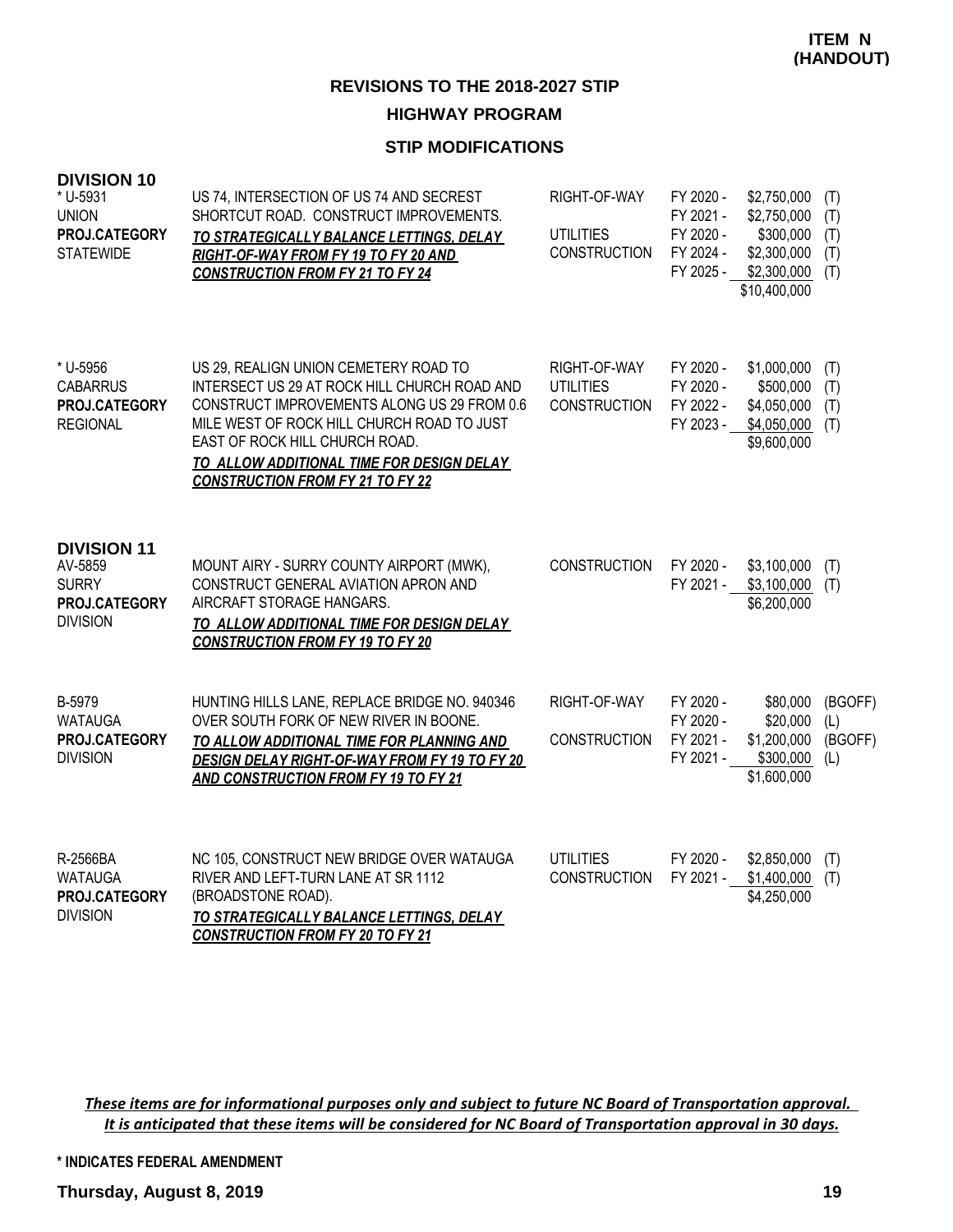### **STIP MODIFICATIONS**

| <b>DIVISION 11</b><br>R-2915E<br><b>ASHE</b><br>PROJ.CATEGORY<br><b>DIVISION</b> | US 221, US 221 BYPASS TO US 221 BUSINESS/NC 88 IN<br><b>JEFFERSON</b><br><u>TO STRATEGICALLY BALANCE LETTINGS, DELAY</u><br><b>CONSTRUCTION FROM FY 20 TO FY 21</b>                                                                                                                                                 | <b>CONSTRUCTION</b> | FY 2021 -<br>FY 2022 -<br>FY 2023 -<br>FY 2024 -                                                                                           | \$5,575,000<br>\$5,575,000<br>\$5,575,000<br>\$5,575,000<br>\$22,300,000                                                                           | (BGLT5)<br>(BGLT5)<br>(BGLT5)<br>(BGLT5)                                  |
|----------------------------------------------------------------------------------|---------------------------------------------------------------------------------------------------------------------------------------------------------------------------------------------------------------------------------------------------------------------------------------------------------------------|---------------------|--------------------------------------------------------------------------------------------------------------------------------------------|----------------------------------------------------------------------------------------------------------------------------------------------------|---------------------------------------------------------------------------|
| R-5730<br><b>YADKIN</b><br>PROJ.CATEGORY<br><b>DIVISION</b>                      | SR 1605 (OLD US 421), SR 1146 (SHACKTOWN ROAD)<br>TO SR 1711 (SPEER BRIDGE ROAD). CONSTRUCT NEW<br>ROADWAY TO REALIGN SR 1605 WITH SR 1711 AND<br>CONSTRUCT A ROUNDABOUT AT THE INTERSECTION<br><b>WITH SR 1146.</b><br><b>TO ALLOW ADDITIONAL TIME FOR DESIGN DELAY</b><br><b>CONSTRUCTION FROM FY 19 TO FY 20</b> | <b>CONSTRUCTION</b> | FY 2020 -                                                                                                                                  | \$2,050,000<br>\$2,050,000                                                                                                                         | (T)                                                                       |
| R-5759<br><b>WILKES</b><br>PROJ.CATEGORY<br><b>DIVISION</b>                      | NC 115, US 421 TO 2ND STREET. WIDEN ROADWAY.<br>TO ALLOW ADDITIONAL TIME FOR PLANNING DELAY<br>RIGHT-OF-WAY FROM FY 19 TO FY 20                                                                                                                                                                                     | <b>ENGINEERING</b>  | FY 2020 -<br>FY 2021 -<br>FY 2022 -<br>FY 2023 -<br>FY 2024 -<br>FY 2025 -<br>FY 2026 -<br>FY 2027 -<br>FY 2028 -<br>FY 2029 -<br>POST YR- | \$62,000<br>\$62,000<br>\$62,000<br>\$62,000<br>\$62,000<br>\$62,000<br>\$62,000<br>\$62,000<br>\$62,000<br>\$62,000<br>\$310,000                  | (T)<br>(T)<br>(T)<br>(T)<br>(T)<br>(T)<br>(T)<br>(T)<br>(T)<br>(T)<br>(T) |
|                                                                                  |                                                                                                                                                                                                                                                                                                                     | <b>BUILD NC ROW</b> | FY 2020 -<br>FY 2021 -<br>FY 2022 -<br>FY 2023 -<br>FY 2024 -<br>FY 2025 -<br>FY 2026 -<br>FY 2027 -<br>FY 2028 -<br>FY 2029 -<br>POST YR- | \$515,000<br>\$515,000<br>\$515,000<br>\$515,000<br>\$515,000<br>\$515,000<br>\$515,000<br>\$515,000<br>$$515,000$ (T)<br>\$515,000<br>\$2,575,000 | (T)<br>(T)<br>(T)<br>(T)<br>(T)<br>(T)<br>(T)<br>(T)<br>(T)<br>(T)        |
|                                                                                  |                                                                                                                                                                                                                                                                                                                     | RIGHT-OF-WAY        | FY 2020 -<br>FY 2021 -                                                                                                                     | \$1,425,000<br>\$75,000                                                                                                                            | (T)<br>(T)                                                                |
|                                                                                  |                                                                                                                                                                                                                                                                                                                     | <b>UTILITIES</b>    | FY 2020 -<br>FY 2021 -                                                                                                                     | \$450,000<br>\$450,000                                                                                                                             | (T)<br>(T)                                                                |
|                                                                                  |                                                                                                                                                                                                                                                                                                                     | <b>CONSTRUCTION</b> | FY 2021 -                                                                                                                                  | \$9,067,000                                                                                                                                        | (T)                                                                       |
|                                                                                  |                                                                                                                                                                                                                                                                                                                     |                     | FY 2022 -<br>FY 2023 -                                                                                                                     | \$9,066,000<br>\$9,067,000                                                                                                                         | (T)<br>(T)                                                                |

\$38,255,000

*These items are for informational purposes only and subject to future NC Board of Transportation approval. It is anticipated that these items will be considered for NC Board of Transportation approval in 30 days.*

**\* INDICATES FEDERAL AMENDMENT**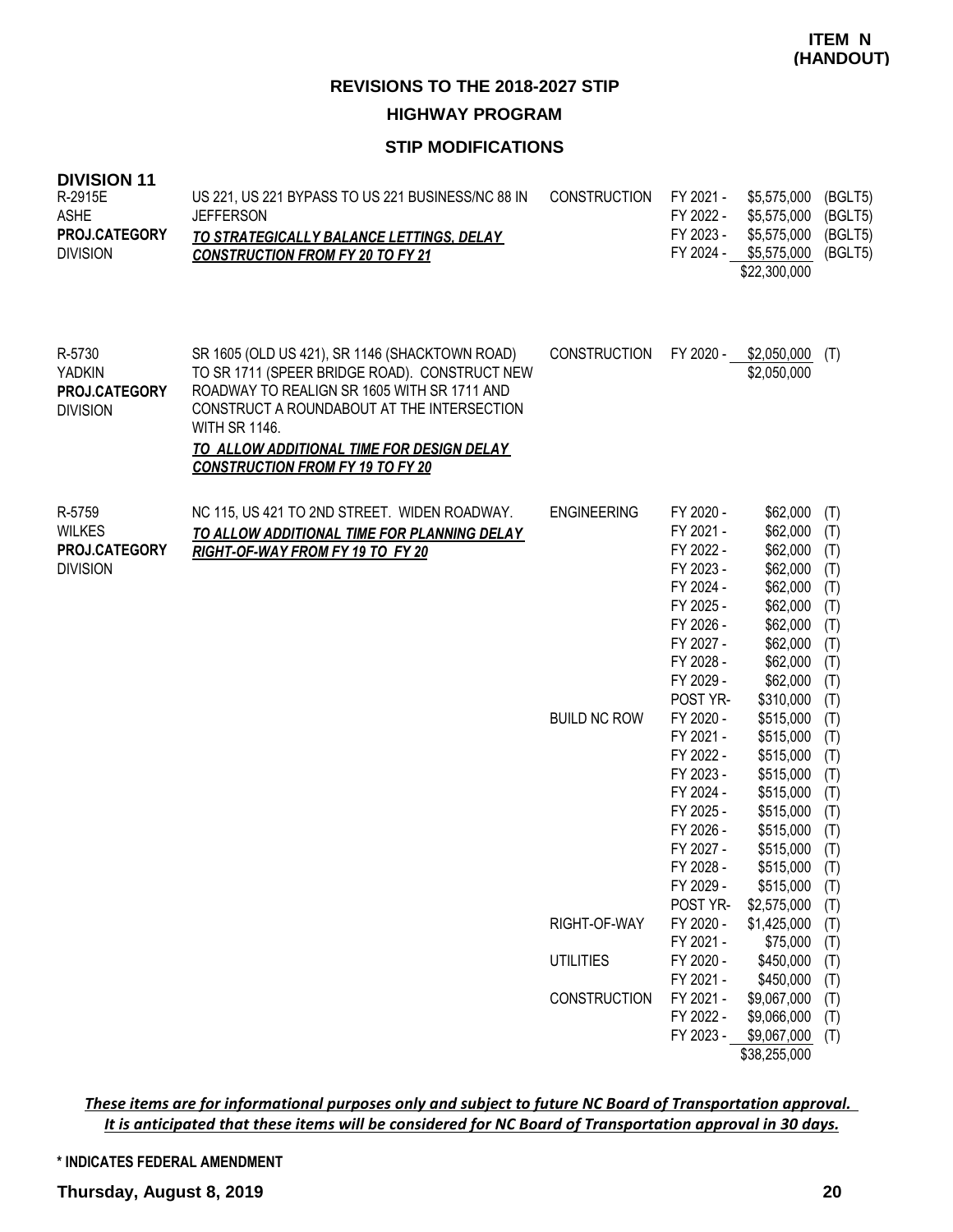#### **STIP MODIFICATIONS**

| <b>DIVISION 11</b><br>* R-5830<br><b>WATAUGA</b><br>PROJ.CATEGORY<br><b>DIVISION</b> | SR 1522 (DEERFIELD ROAD), STATE FARM ROAD TO SR<br>1523 (WILSON RIDGE ROAD). UPGRADE ROADWAY.<br>TO ALLOW ADDITIONAL TIME FOR PLANNING AND<br>DESIGN DELAY RIGHT-OF-WAY FROM FY 18 TO FY 20<br>AND CONSTRUCTION FROM FY 20 TO FY 22 | RIGHT-OF-WAY<br><b>UTILITIES</b><br>CONSTRUCTION        | FY 2020 -<br>FY 2020 -<br>FY 2022 -<br>FY 2023 -<br>FY 2024 -              | \$150,000<br>\$100,000<br>\$1,067,000<br>\$1,067,000<br>\$1,066,000<br>\$3,450,000                                              | (T)<br>(T)<br>(T)<br>(T)<br>(T)               |
|--------------------------------------------------------------------------------------|-------------------------------------------------------------------------------------------------------------------------------------------------------------------------------------------------------------------------------------|---------------------------------------------------------|----------------------------------------------------------------------------|---------------------------------------------------------------------------------------------------------------------------------|-----------------------------------------------|
| R-5836<br><b>SURRY</b><br>PROJ.CATEGORY<br><b>DIVISION</b>                           | US 601, I-74 TO SR 1104 (CODY TRAIL). WIDEN TO 4-<br>LANES.<br>TO STRATEGICALLY BALANCE LETTINGS, DELAY<br>RIGHT-OF-WAY FROM FY 19 TO FY 20 AND<br><b>CONSTRUCTION FROM FY 21 TO FY 23</b>                                          | RIGHT-OF-WAY<br><b>UTILITIES</b><br><b>CONSTRUCTION</b> | FY 2020 -<br>FY 2021 -<br>FY 2020 -<br>FY 2023 -<br>FY 2024 -<br>FY 2025 - | \$160,000<br>\$3,040,000<br>\$500,000<br>\$12,750,000<br>\$12,750,000<br>\$12,750,000<br>FY 2026 - \$12,750,000<br>\$54,700,000 | (T)<br>(T)<br>(T)<br>(T)<br>(T)<br>(T)<br>(T) |
| U-4700CA<br>CALDWELL<br>PROJ.CATEGORY<br><b>REGIONAL</b>                             | US 321, SR 1160 (MOUNT HERMAN ROAD). UPGRADE<br>INTERSECTION TO SUPERSTREET DESIGN - WITHIN<br>THE LIMITS OF U-4700 C.<br>TO ALLOW ADDITIONAL TIME FOR DESIGN DELAY<br><b>CONSTRUCTION FROM FY 19 TO FY 20</b>                      | RIGHT-OF-WAY<br><b>CONSTRUCTION</b>                     | FY 2020 -<br>FY 2020 -                                                     | \$420,000<br>\$1,750,000<br>\$2,170,000                                                                                         | (NHP)<br>(NHP)                                |
| <b>U-4700CB</b><br>CALDWELL<br>PROJ.CATEGORY<br><b>STATEWIDE</b>                     | US 321, SR 1809/1952 (PINE MOUNTAIN ROAD).<br>UPGRADE INTERSECTION TO SUPERSTREET DESIGN -<br>WITHIN THE LIMITS OF U-4700 C.<br>TO ALLOW ADDITIONAL TIME FOR DESIGN DELAY<br><b>CONSTRUCTION FROM FY 19 TO FY 20</b>                | RIGHT-OF-WAY<br><b>UTILITIES</b><br><b>CONSTRUCTION</b> | FY 2020 -<br>FY 2020 -<br>FY 2020 -                                        | \$400,000<br>\$100,000<br>\$2,200,000<br>\$2,700,000                                                                            | (NHP)<br>(NHP)<br>(NHP)                       |
| <b>U-4700CC</b><br>CALDWELL<br>PROJ.CATEGORY<br><b>STATEWIDE</b>                     | US 321, SR 1108 (MISSION ROAD). UPGRADE<br>INTERSECTION TO SUPERSTREET DESIGN - WITHIN<br>THE LIMITS OF U-4700 C.<br>TO ALLOW ADDITIONAL TIME FOR DESIGN DELAY<br><b>CONSTRUCTION FROM FY 19 TO FY 20</b>                           | RIGHT-OF-WAY<br><b>UTILITIES</b><br><b>CONSTRUCTION</b> | FY 2020 -<br>FY 2020 -<br>FY 2020 -                                        | \$450,000<br>\$100,000<br>\$2,200,000<br>\$2,750,000                                                                            | (NHP)<br>(NHP)<br>(NHP)                       |

*These items are for informational purposes only and subject to future NC Board of Transportation approval. It is anticipated that these items will be considered for NC Board of Transportation approval in 30 days.*

**\* INDICATES FEDERAL AMENDMENT**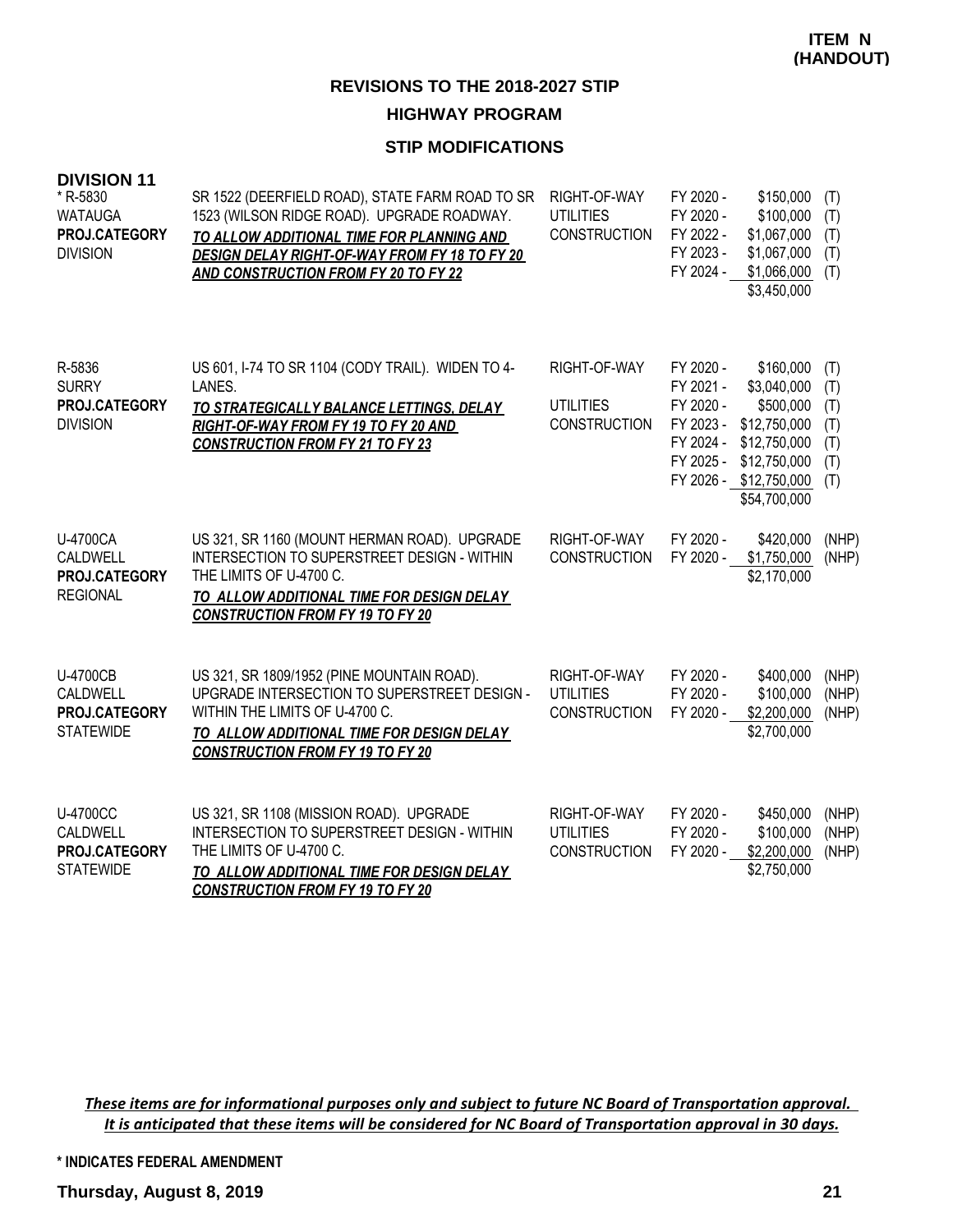### **STIP MODIFICATIONS**

| <b>DIVISION 11</b><br>* U-5603<br><b>WATAUGA</b><br>PROJ.CATEGORY<br><b>DIVISION</b> | NC 105, US 321 (BLOWING ROCK ROAD) TO NC 105<br>BYPASS. UPGRADE ROADWAY.<br>TO STRATEGICALLY BALANCE LETTINGS DELAY<br>RIGHT-OF-WAY FROM FY 19 TO FY 22 AND<br><b>CONSTRUCTION FROM FY 21 TO FY 24</b>                                                        | RIGHT-OF-WAY<br><b>UTILITIES</b><br><b>CONSTRUCTION</b> | FY 2022 -<br>FY 2023 -<br>FY 2022 -<br>FY 2023 -<br>FY 2024 -<br>FY 2025 - | \$55,000<br>\$1,045,000<br>\$1,500,000<br>\$1,500,000<br>\$2,700,000<br>\$2,700,000<br>\$9,500,000 | (T)<br>(T)<br>(T)<br>(T)<br>(T)<br>(T) |
|--------------------------------------------------------------------------------------|---------------------------------------------------------------------------------------------------------------------------------------------------------------------------------------------------------------------------------------------------------------|---------------------------------------------------------|----------------------------------------------------------------------------|----------------------------------------------------------------------------------------------------|----------------------------------------|
| * U-5705<br><b>WATAUGA</b><br>PROJ.CATEGORY<br><b>STATEWIDE</b>                      | US 221/321, NC 105 INTERSECTION. CONSTRUCT<br>UPGRADES.<br>TO STRATEGICALLY BALANCE LETTINGS, DELAY<br>RIGHT-OF-WAY FROM FY 19 TO FY 22 AND<br><b>CONSTRUCTION FROM FY 21 TO FY 24</b>                                                                        | RIGHT-OF-WAY<br><b>CONSTRUCTION</b>                     | FY 2022 -<br>FY 2024 -<br>FY 2025 -                                        | \$450,000<br>\$950,000<br>\$950,000<br>\$2,350,000                                                 | (T)<br>(T)<br>(T)                      |
| U-5810<br><b>WATAUGA</b><br>PROJ.CATEGORY<br><b>DIVISION</b>                         | SR 1514 (BAMBOO ROAD); SR 1523 (WILSON RIDGE),<br>US 421/US 221 TO SR 1522 (DEERFIELD ROAD). WIDEN<br>ROADWAY TO 12-FEET LANES WITH 4-FEET PAVED<br>SHOULDERS.<br>TO ALLOW ADDITIONAL TIME FOR PLANNING AND<br>DESIGN DELAY RIGHT-OF-WAY FROM FY 19 TO FY 20. | RIGHT-OF-WAY<br><b>CONSTRUCTION</b>                     | FY 2020 -<br>FY 2021 -<br>FY 2022 -<br>FY 2023 -                           | \$6,674,000<br>\$1,000,000<br>\$1,000,000<br>\$1,000,000<br>\$9,674,000                            | (T)<br>(T)<br>(T)<br>(T)               |
| <b>DIVISION 12</b><br>AV-5741<br><b>CATAWBA</b><br>PROJ.CATEGORY<br><b>DIVISION</b>  | HICKORY REGIONAL AIRPORT (HKY), 600 FEET<br>EXTENSION OF RUNWAY 6 - PHASE I AND II.<br>TO ALLOW ADDITIONAL TIME FOR DESIGN DELAY<br><b>CONSTRUCTION FROM FY 19 TO FY 21</b>                                                                                   | <b>CONSTRUCTION</b>                                     | FY 2021 -<br>FY 2021 -                                                     | \$3,460,000<br>\$384,000<br>\$3,844,000                                                            | (T)<br>(O)                             |
| * C-5505<br><b>GASTON</b><br>PROJ.CATEGORY<br><b>EXEMPT</b>                          | BELMONT, RAIL TRAIL, WOODLAWN AVENUE TO<br>BELMONT ABBEY COLLEGE AND DOWNTOWN.<br>CONVERT ABANDONED NCDOT RAILROAD LINE TO A<br>PEDESTRIAN TRAIL.<br><b>REPURPOSE CONSTRUCTION FUNDS IN FY 19 TO</b><br><b>RIGHT-OF-WAY</b>                                   | RIGHT-OF-WAY                                            | FY 2019 -<br>FY 2019 -                                                     | \$1,520,000<br>\$380,000<br>\$1,900,000                                                            | (CMAQ)<br>(L)                          |

*These items are for informational purposes only and subject to future NC Board of Transportation approval. It is anticipated that these items will be considered for NC Board of Transportation approval in 30 days.*

**\* INDICATES FEDERAL AMENDMENT**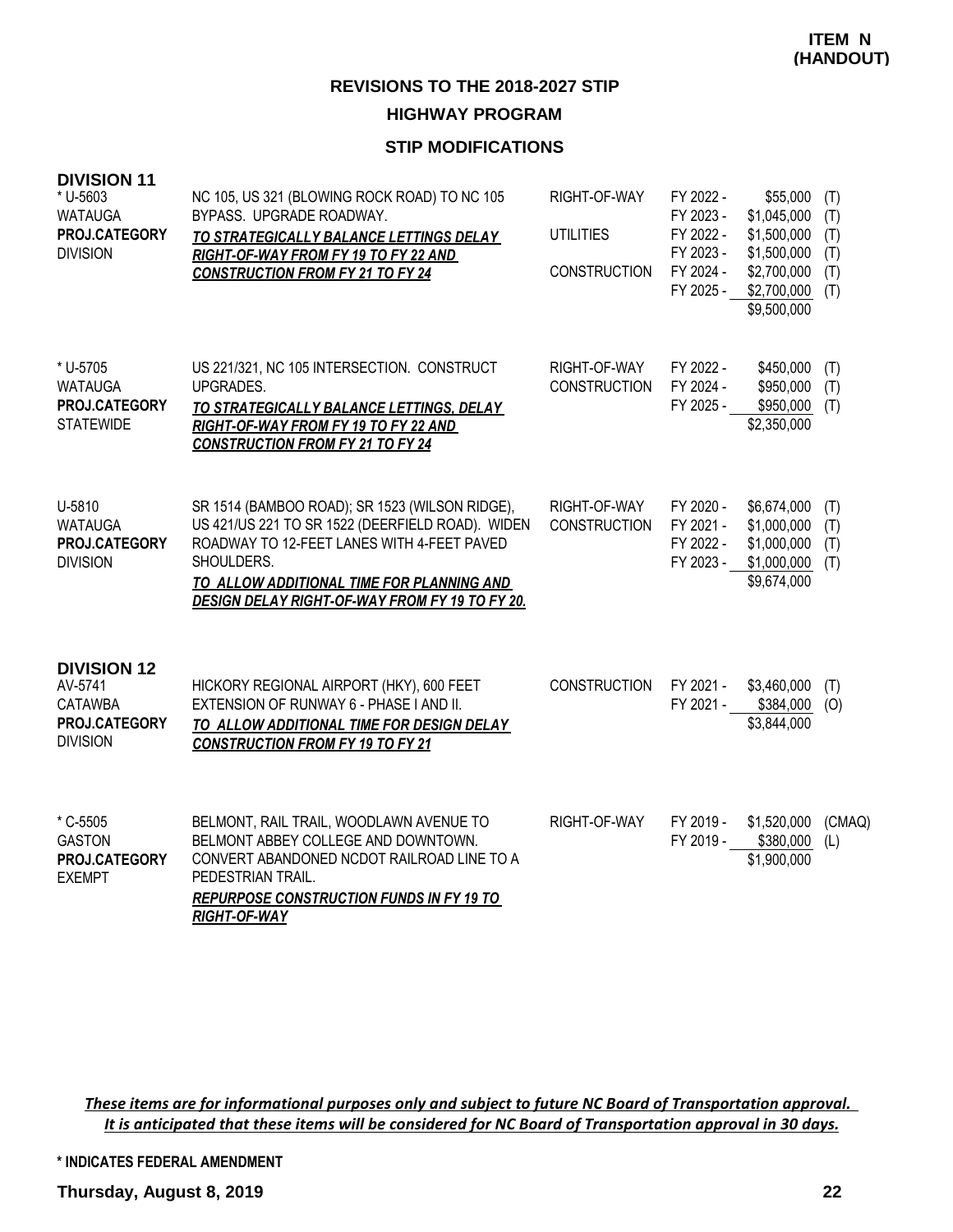### **STIP MODIFICATIONS**

| <b>DIVISION 12</b><br>C-5624<br><b>CATAWBA</b><br>PROJ.CATEGORY<br><b>EXEMPT</b> | CONOVER, CONOVER BIKE LANE PROJECT (1ST<br>STREET/US 70)<br>TO ALLOW ADDITIONAL TIME FOR DESIGN DELAY<br><b>CONSTRUCTION FROM FY 19 TO FY 21</b>                                                                                                                               | <b>ENGINEERING</b><br><b>CONSTRUCTION</b>                 | FY 2019 -<br>FY 2019 -<br>FY 2021 -<br>FY 2021 -                                                                  | \$240,000<br>\$60,000<br>\$1,331,000<br>$$333,000$ (L)<br>\$1,964,000                                                                 | (CMAQ)<br>(L)<br>(BGDA)                                                       |
|----------------------------------------------------------------------------------|--------------------------------------------------------------------------------------------------------------------------------------------------------------------------------------------------------------------------------------------------------------------------------|-----------------------------------------------------------|-------------------------------------------------------------------------------------------------------------------|---------------------------------------------------------------------------------------------------------------------------------------|-------------------------------------------------------------------------------|
| C-5703<br><b>GASTON</b><br>PROJ.CATEGORY<br><b>REGIONAL</b>                      | GASTONIA, GASTONIA SIGNAL SYSTEM. UPGRADE<br>CITYWIDE SIGNAL SYSTEM.<br>TO ALLOW ADDITIONAL TIME FOR DESIGN DELAY<br><b>CONSTRUCTION FROM FY 20 TO FY 21</b>                                                                                                                   | <b>ENGINEERING</b><br>RIGHT-OF-WAY<br><b>CONSTRUCTION</b> | FY 2019 -<br>FY 2019 -<br>FY 2019 -<br>FY 2020 -<br>FY 2020 -<br>FY 2020 -<br>FY 2021 -<br>FY 2021 -<br>FY 2021 - | \$1,696,000<br>\$32,000<br>\$392,000<br>\$600,000<br>\$11,000<br>\$139,000<br>\$6,784,000<br>\$127,000<br>\$1,569,000<br>\$11,350,000 | (CMAQ)<br>(L)<br>(S(M))<br>(CMAQ)<br>(L)<br>(S(M))<br>(CMAQ)<br>(L)<br>(S(M)) |
| EB-5531<br><b>GASTON</b><br>PROJ.CATEGORY<br><b>TRANSITION</b>                   | BESSEMER CITY, PHASE I: 12TH STREET, CHADWICK<br>COURT TO KAISER ROAD. PHASE II: YELLOW JACKET<br>LANE/BESS TOWN ROAD, 12TH STREET TO 14TH<br>STREET (NC 274). CONSTRUCT SIDEWALKS.<br>TO ALLOW ADDITIONAL TIME FOR DESIGN DELAY<br><b>CONSTRUCTION FROM FY 18 TO FY 20</b>    | <b>CONSTRUCTION</b>                                       | FY 2020 -                                                                                                         | \$300,000<br>\$300,000                                                                                                                | (BGANY)                                                                       |
| * EB-5713<br><b>GASTON</b><br>PROJ.CATEGORY<br><b>DIVISION</b>                   | VARIOUS, CONSTRUCT PEDESTRIAN IMPROVEMENTS<br>AT THE INTERSECTION OF WILKINSON BOULEVARD<br>AND LAKEWOOD ROAD, WILKINSON BOULEVARD AND<br>MARKET STREET, AND EIGHTH AVENUE AND MARKET<br>STREET.<br>DELETE, WORK TO BE ACCOMPLISHED UNDER<br><b>PROJECT U-6043 AND B-5857.</b> | <b>CONSTRUCTION</b>                                       | FY 2019 -                                                                                                         | \$139,000<br>\$139,000                                                                                                                | (SRTS)                                                                        |
| EB-5787<br><b>IREDELL</b><br>PROJ.CATEGORY<br><b>DIVISION</b>                    | MOORESVILLE, BELLINGHAM PARK GREENWAY<br>EXTENSION TO JOHNSON DAIRY ROAD. CONSTRUCT<br>GREENWAY.<br>TO ALLOW ADDITIONAL TIME FOR PLANNING AND<br>DESIGN DELAY RIGHT-OF-WAY FROM FY 18 TO FY 20<br>AND CONSTRUCTION FROM FY 19 TO FY 21                                         | RIGHT-OF-WAY<br>CONSTRUCTION                              | FY 2020 -<br>FY 2020 -<br>FY 2021 -<br>FY 2021 -                                                                  | \$107,000<br>\$27,000<br>\$426,000<br>\$106,000<br>\$666,000                                                                          | (BGDA)<br>(L)<br>(BGDA)<br>(L)                                                |

*These items are for informational purposes only and subject to future NC Board of Transportation approval. It is anticipated that these items will be considered for NC Board of Transportation approval in 30 days.*

**\* INDICATES FEDERAL AMENDMENT**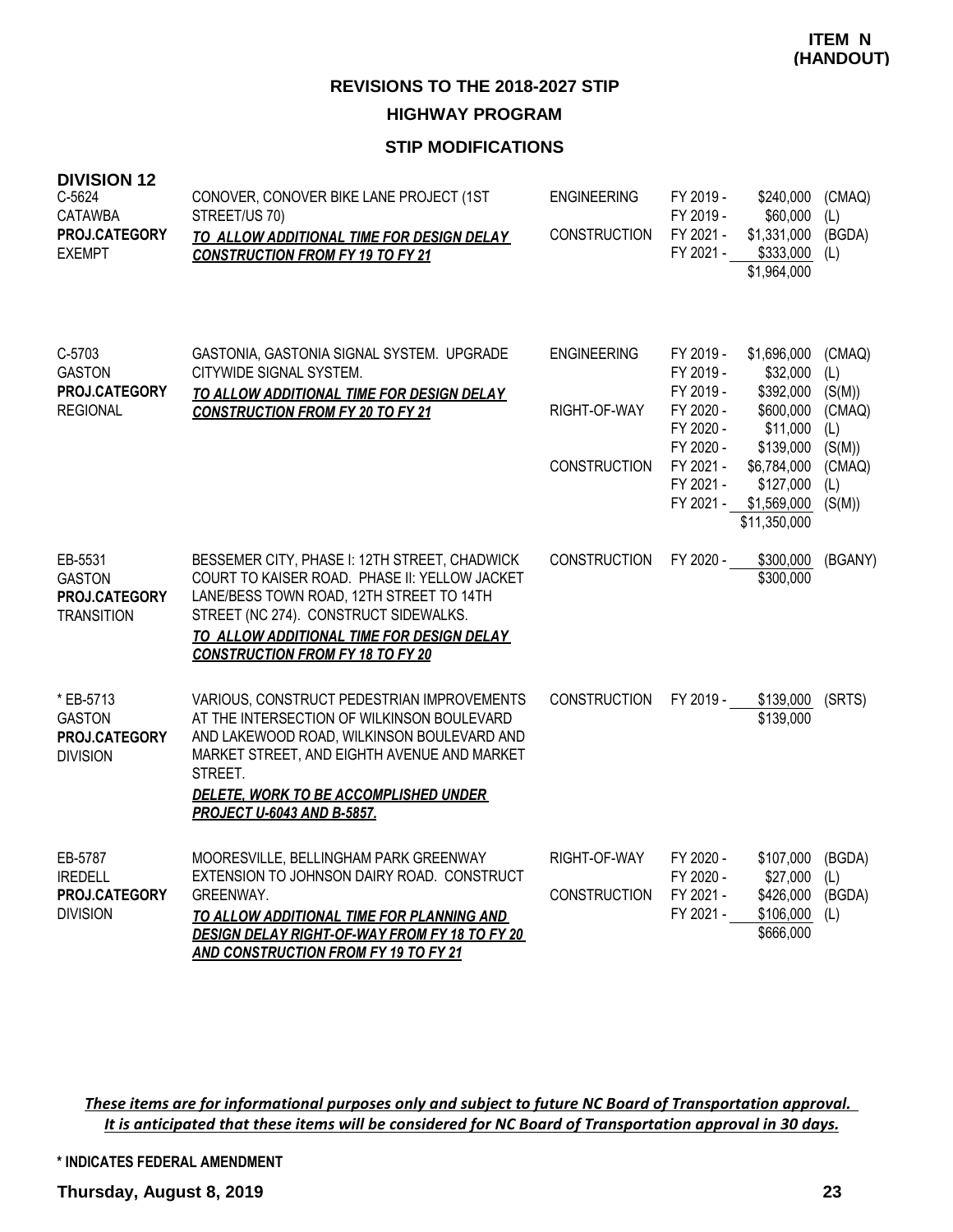### **STIP MODIFICATIONS**

| <b>DIVISION 12</b><br>EB-5818<br><b>IREDELL</b><br>PROJ.CATEGORY<br><b>DIVISION</b> | STATESVILLE, CONSTRUCT GREENWAY CONNECTOR<br>UNDER US 21 (TURNERSBURG HIGHWAY).<br>TO ALLOW ADDITIONAL TIME FOR DESIGN DELAY<br><b>CONSTRUCTION FROM FY 19 TO FY 20</b>                                                                                                                                                                                                                         | <b>CONSTRUCTION</b>                                       | FY 2020 -<br>FY 2020 -                                                     | \$1,200,000<br>\$470,000<br>\$1,670,000                                                | (BGDA)<br>(L)                                   |
|-------------------------------------------------------------------------------------|-------------------------------------------------------------------------------------------------------------------------------------------------------------------------------------------------------------------------------------------------------------------------------------------------------------------------------------------------------------------------------------------------|-----------------------------------------------------------|----------------------------------------------------------------------------|----------------------------------------------------------------------------------------|-------------------------------------------------|
| EB-5828<br><b>CATAWBA</b><br>PROJ.CATEGORY<br><b>DIVISION</b>                       | CLAREMONT, CENTENNIAL BOULEVARD, NORTH<br>OXFORD STREET TO NORTH LOOKOUT STREET.<br>CONSTRUCT SIDEWALK.<br>TO ALLOW ADDITIONAL TIME FOR PLANNING AND<br>DESIGN DELAY RIGHT-OF-WAY FROM FY 18 TO FY 19<br>AND CONSTRUCTION FROM FY 18 TO FY 20                                                                                                                                                   | RIGHT-OF-WAY<br><b>CONSTRUCTION</b>                       | FY 2019 -<br>FY 2019 -<br>FY 2020 -<br>FY 2020 -                           | \$25,000<br>\$6,000<br>\$433,000<br>\$108,000<br>\$572,000                             | (BGDA)<br>(L)<br>(BGDA)<br>(L)                  |
| EB-5930<br><b>IREDELL</b><br>PROJ.CATEGORY<br><b>DIVISION</b>                       | TROUTMAN, DOWNTOWN SIDEWALK IMPROVEMENTS.<br>RUMPLE STREET FROM US 21/NC 115 TO THOMAS<br>STREET; WAGNER STREET FROM US 21/NC 115 TO<br>WEST AVENUE; TALLEY STREET FROM US 21/NC 115<br>TO WEST AVENUE.<br>TO ALLOW ADDITIONAL TIME FOR PLANNING AND<br><b>DESIGN DELAY ENGINEERING FROM FY 19 TO FY 20.</b><br>RIGHT-OF-WAY FROM FY 19 TO FY 20 AND<br><b>CONSTRUCTION FROM FY 20 TO FY 21</b> | <b>ENGINEERING</b><br>RIGHT-OF-WAY<br><b>CONSTRUCTION</b> | FY 2020 -<br>FY 2020 -<br>FY 2020 -<br>FY 2020 -<br>FY 2021 -<br>FY 2021 - | \$136,000<br>\$34,000<br>\$80,000<br>\$44,000<br>\$675,000<br>\$413,000<br>\$1,382,000 | (BGDA)<br>(L)<br>(BGDA)<br>(L)<br>(BGDA)<br>(L) |
| EB-5932<br><b>IREDELL</b><br>PROJ.CATEGORY<br><b>DIVISION</b>                       | TROUTMAN, RICHARDSON GREENWAY SOUTH. US<br>21/NC 115 (SOUTH MAIN STREET) FROM TROUTMAN<br>ELEMENTARY SCHOOL TO JACOBS WOODS<br>SUBDIVISION.<br>TO ALLOW ADDITIONAL TIME FOR PLANNING AND<br><b>DESIGN DELAY ENGINEERING FROM FY 19 TO FY 20.</b><br>RIGHT-OF-WAY FROM FY 19 TO FY 20 AND<br><b>CONSTRUCTION FROM FY 20 TO FY 21</b>                                                             | <b>ENGINEERING</b><br>RIGHT-OF-WAY<br><b>CONSTRUCTION</b> | FY 2019 -<br>FY 2019 -<br>FY 2020 -<br>FY 2020 -<br>FY 2021 -<br>FY 2021 - | \$64,000<br>\$16,000<br>\$124,000<br>\$31,000<br>\$608,000<br>\$152,000<br>\$995,000   | (BGDA)<br>(L)<br>(BGDA)<br>(L)<br>(BGDA)<br>(L) |
| EB-5936<br><b>CATAWBA</b><br>PROJ.CATEGORY<br><b>DIVISION</b>                       | CONOVER, 5 POINTS PEDESTRIAN/TRAFFIC SIGNAL<br>UPGRADE IN DOWNTOWN CONOVER<br>TO ALLOW ADDITIONAL TIME FOR DESIGN DELAY<br><b>CONSTRUCTION FROM FY 19 TO FY 20</b>                                                                                                                                                                                                                              | <b>CONSTRUCTION</b>                                       | FY 2020 -<br>FY 2020 -                                                     | \$792,000<br>\$198,000<br>\$990,000                                                    | (BGDA)<br>(L)                                   |

*These items are for informational purposes only and subject to future NC Board of Transportation approval. It is anticipated that these items will be considered for NC Board of Transportation approval in 30 days.*

**\* INDICATES FEDERAL AMENDMENT**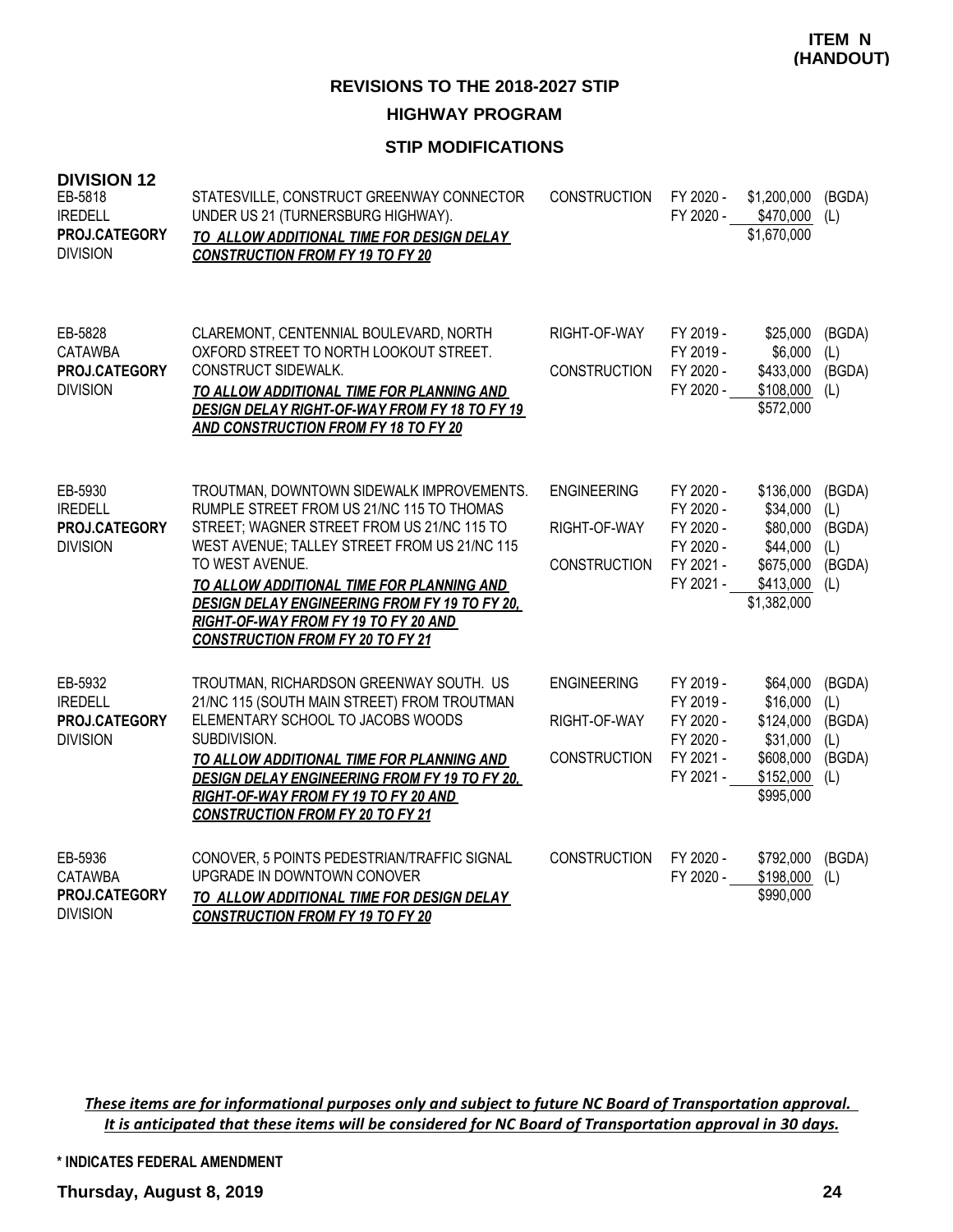#### **STIP MODIFICATIONS**

| <b>DIVISION 12</b><br>EB-5937<br><b>CATAWBA</b><br>PROJ.CATEGORY<br><b>DIVISION</b> | HICKORY, BOOK WALK. CONSTRUCT MULTI-USE PATH<br>FROM CITY WALK TO RIDGEVIEW LIBRARY.<br>TO ALLOW ADDITIONAL TIME FOR PLANNING DELAY<br>RIGHT-OF-WAY FROM FY 19 TO FY 20                               | <b>ENGINEERING</b><br>RIGHT-OF-WAY<br><b>CONSTRUCTION</b> | FY 2019 -<br>FY 2019 -<br>FY 2020 -<br>FY 2020 -<br>FY 2021 -<br>FY 2021 -<br>FY 2021 - | \$275,000<br>\$69,000<br>\$25,000<br>\$6,000<br>\$1,500,000<br>\$200,000<br>\$425,000<br>\$2,500,000            | (TADA)<br>(L)<br>(TADA)<br>(L)<br>(BGANY)<br>(BGDA)<br>(L) |
|-------------------------------------------------------------------------------------|-------------------------------------------------------------------------------------------------------------------------------------------------------------------------------------------------------|-----------------------------------------------------------|-----------------------------------------------------------------------------------------|-----------------------------------------------------------------------------------------------------------------|------------------------------------------------------------|
| EB-5938<br><b>CATAWBA</b><br>PROJ.CATEGORY<br><b>DIVISION</b>                       | HICKORY, BOOK WALK SOUTH. CONSTRUCT MULTI-<br>USE PATH FROM RIDGEVIEW LIBRARY TO WALMART.<br>TO ALLOW ADDITIONAL TIME FOR PLANNING DELAY<br>RIGHT-OF-WAY FROM FY 19 TO FY 20                          | <b>ENGINEERING</b><br>RIGHT-OF-WAY<br><b>CONSTRUCTION</b> | FY 2019 -<br>FY 2019 -<br>FY 2020 -<br>FY 2020 -<br>FY 2021 -<br>FY 2021 -<br>FY 2021 - | \$800,000<br>\$200,000<br>\$100,000<br>\$25,000<br>\$2,400,000<br>\$100,000<br>\$625,000<br>\$4,250,000         | (TADA)<br>(L)<br>(TADA)<br>(L)<br>(BGANY)<br>(TADA)<br>(L) |
| * I-5962<br><b>IREDELL</b><br>PROJ.CATEGORY<br><b>STATEWIDE</b>                     | I-77, I-77 AT SR 1302 (CORNELIUS ROAD). CONVERT<br>GRADE SEPARATION TO INTERCHANGE.<br>TO ALLOW ADDITIONAL TIME FOR PLANNING DELAY<br>RIGHT-OF-WAY FROM FY 22 TO FY 23                                | RIGHT-OF-WAY<br><b>UTILITIES</b><br><b>CONSTRUCTION</b>   | FY 2023 -<br>FY 2024 -<br>FY 2023 -<br>FY 2025 -<br>FY 2025 -<br>FY 2026 -<br>FY 2027 - | \$950,000<br>\$950,000<br>\$500,000<br>\$7,553,000<br>\$2,240,000<br>\$7,554,000<br>\$7,553,000<br>\$27,300,000 | (NHP)<br>(NHP)<br>(NHP)<br>(NHP)<br>(O)<br>(NHP)<br>(NHP)  |
| R-5713<br>CLEVELAND<br>PROJ.CATEGORY<br><b>REGIONAL</b>                             | US 74, US 74 BUSINESS TO NC 226. CONSTRUCT<br>ACCESS MANAGEMENT IMPROVEMENTS.<br>TO ALLOW ADDITIONAL TIME FOR DESIGN DELAY<br><b>CONSTRUCTION FROM FY 19 TO FY 20</b>                                 | RIGHT-OF-WAY<br><b>UTILITIES</b><br><b>CONSTRUCTION</b>   | FY 2019 -<br>FY 2019 -<br>FY 2020 -<br>FY 2021 -                                        | \$100,000<br>\$100,000<br>\$150,000<br>\$2,850,000<br>\$3,200,000                                               | (T)<br>(T)<br>(T)<br>(T)                                   |
| R-5762<br><b>ALEXANDER</b><br>PROJ.CATEGORY<br><b>DIVISION</b>                      | NC 16, INTERSECTION OF NC 16 AND SR 1609 (COUNTY<br>HOME ROAD). CONSTRUCT INTERSECTION<br><b>IMPROVMENTS.</b><br>TO ALLOW ADDITIONAL TIME FOR DESIGN DELAY<br><b>CONSTRUCTION FROM FY 19 TO FY 20</b> | <b>CONSTRUCTION</b>                                       | FY 2020 -<br>FY 2021 -                                                                  | \$35,000<br>\$400,000<br>\$435,000                                                                              | (T)<br>(T)                                                 |

*These items are for informational purposes only and subject to future NC Board of Transportation approval. It is anticipated that these items will be considered for NC Board of Transportation approval in 30 days.*

**\* INDICATES FEDERAL AMENDMENT**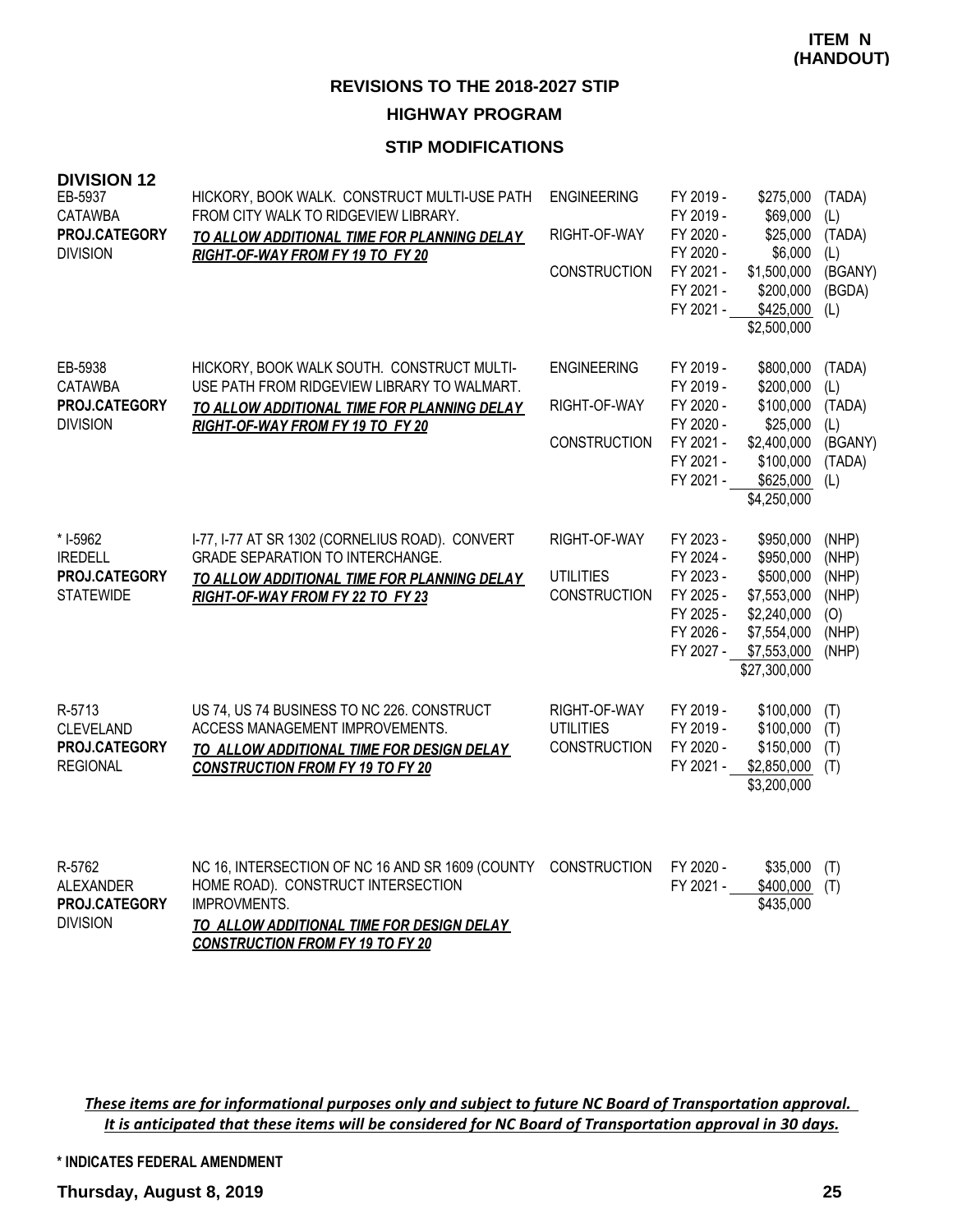### **STIP MODIFICATIONS**

| <b>DIVISION 12</b><br>U-5780<br><b>IREDELL</b><br>PROJ.CATEGORY<br><b>REGIONAL</b> | NC 150, INTERSECTION OF NC 150 AND SR 2399<br>(WIGGINS ROAD). REALIGN INTERSECTION.<br>TO ALLOW ADDITIONAL TIME FOR DESIGN DELAY<br><b>CONSTRUCTION FROM FY 20 TO FY 21</b>                               | RIGHT-OF-WAY<br><b>CONSTRUCTION</b>                     | FY 2019 -<br>FY 2020 -<br>FY 2021 -                                                                                                                                               | \$55,000<br>\$550,000<br>\$750,000<br>\$1,355,000                                                                                                                                    | (T)<br>(T)<br>(T)                                                                              |
|------------------------------------------------------------------------------------|-----------------------------------------------------------------------------------------------------------------------------------------------------------------------------------------------------------|---------------------------------------------------------|-----------------------------------------------------------------------------------------------------------------------------------------------------------------------------------|--------------------------------------------------------------------------------------------------------------------------------------------------------------------------------------|------------------------------------------------------------------------------------------------|
| U-5799<br><b>IREDELL</b><br>PROJ.CATEGORY<br><b>REGIONAL</b>                       | US 21, SR 1933 TO FORT DOBBS ROAD. WIDEN TO<br>MULTI-LANES AND REALIGN OFFSET INTERSECTIONS<br>OF SR 1922 AND SR 2171.<br>TO ALLOW ADDITIONAL TIME FOR PLANNING DELAY<br>RIGHT-OF-WAY FROM FY 19 TO FY 20 | <b>ENGINEERING</b><br><b>BUILD NC ROW</b>               | FY 2020 -<br>FY 2021 -<br>FY 2022 -<br>FY 2023 -<br>FY 2024 -<br>FY 2025 -<br>FY 2026 -<br>FY 2027 -<br>FY 2028 -<br>FY 2029 -<br>POST YR-<br>FY 2020 -                           | \$115,000<br>\$115,000<br>\$115,000<br>\$115,000<br>\$115,000<br>\$115,000<br>\$115,000<br>\$115,000<br>\$115,000<br>\$115,000<br>\$575,000<br>\$172,000                             | (T)<br>(T)<br>(T)<br>(T)<br>(T)<br>(T)<br>(T)<br>(T)<br>(T)<br>(T)<br>(T)<br>(T)               |
|                                                                                    |                                                                                                                                                                                                           | RIGHT-OF-WAY<br><b>UTILITIES</b><br><b>CONSTRUCTION</b> | FY 2021 -<br>FY 2022 -<br>FY 2023 -<br>FY 2024 -<br>FY 2025 -<br>FY 2026 -<br>FY 2027 -<br>FY 2028 -<br>FY 2029 -<br>POST YR-<br>FY 2020 -<br>FY 2021 -<br>FY 2020 -<br>FY 2021 - | \$172,000<br>\$172,000<br>\$172,000<br>\$172,000<br>\$172,000<br>\$172,000<br>\$172,000<br>\$172,000<br>\$172,000<br>\$860,000<br>\$600,000<br>\$600,000<br>\$400,000<br>\$5,700,000 | (T)<br>(T)<br>(T)<br>(T)<br>(T)<br>(T)<br>(T)<br>(T)<br>(T)<br>(T)<br>(T)<br>(T)<br>(T)<br>(T) |
|                                                                                    |                                                                                                                                                                                                           |                                                         | FY 2022 -                                                                                                                                                                         | \$5,700,000<br>\$17,305,000                                                                                                                                                          | (T)                                                                                            |
| U-5816<br><b>IREDELL</b><br>PROJ.CATEGORY<br><b>DIVISION</b>                       | SR 1305 (OATES ROAD - MIDNIGHT LANE), US 21<br>(CHARLOTTE HIGHWAY) TO SR 1474 (BLUEFIELD<br>ROAD). WIDEN TO THREE-LANES WITH OVERPASS<br><b>OVER I-77.</b>                                                | RIGHT-OF-WAY<br><b>UTILITIES</b>                        | FY 2020 -<br>FY 2021 -<br>FY 2020 -<br>FY 2021 -                                                                                                                                  | \$1,049,000<br>\$1,049,000<br>\$500,000<br>\$500,000                                                                                                                                 | (BA)<br>(BA)<br>(T)<br>(T)                                                                     |
|                                                                                    | TO ALLOW ADDITIONAL TIME FOR PLANNING DELAY<br>RIGHT-OF-WAY FROM FY 19 TO FY 20                                                                                                                           | <b>CONSTRUCTION</b>                                     | FY 2024 -<br>FY 2025 -<br>FY 2026 -                                                                                                                                               | \$2,367,000<br>\$2,367,000<br>\$2,366,000<br>\$10,198,000                                                                                                                            | (T)<br>(T)<br>(T)                                                                              |

*These items are for informational purposes only and subject to future NC Board of Transportation approval. It is anticipated that these items will be considered for NC Board of Transportation approval in 30 days.*

**\* INDICATES FEDERAL AMENDMENT**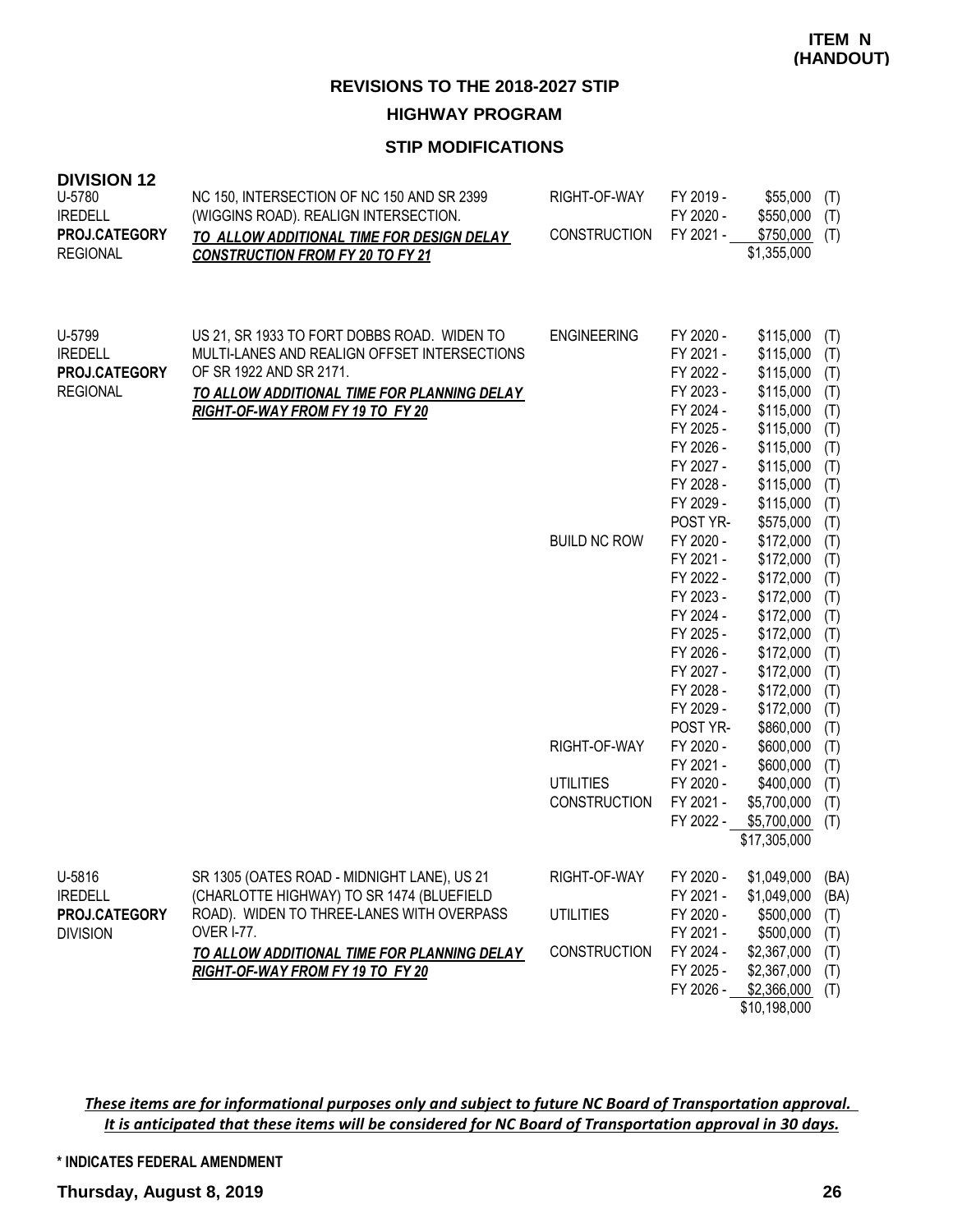### **STIP MODIFICATIONS**

| <b>DIVISION 12</b><br>U-6054<br><b>IREDELL</b><br>PROJ.CATEGORY<br><b>DIVISION</b>     | STATESVILLE, CONSTRUCT BROOKDALE DRIVE-US 21<br>CONNECTOR.<br>TO ALLOW ADDITIONAL TIME FOR PLANNING DELAY<br>RIGHT-OF-WAY FROM FY 19 TO FY 20                                                                                                                                                                                                                                                    | RIGHT-OF-WAY<br><b>CONSTRUCTION</b>                       | FY 2020 -<br>FY 2020 -<br>FY 2021 -<br>FY 2021 -                                        | \$1,063,000<br>\$477,000<br>\$820,000<br>\$368,000<br>\$2,728,000                                           | (BGDA)<br>(L)<br>(BGDA)<br>(L)                             |
|----------------------------------------------------------------------------------------|--------------------------------------------------------------------------------------------------------------------------------------------------------------------------------------------------------------------------------------------------------------------------------------------------------------------------------------------------------------------------------------------------|-----------------------------------------------------------|-----------------------------------------------------------------------------------------|-------------------------------------------------------------------------------------------------------------|------------------------------------------------------------|
| <b>DIVISION 13</b><br>* EB-5547<br><b>BUNCOMBE</b><br>PROJ.CATEGORY<br><b>DIVISION</b> | BLACK MOUNTAIN RIVERWALK GREENWAY,<br>CONSTRUCT MULTI-USE PATH FROM EXISTING FLAT<br>CREEK GREENWAY TRAILHEAD NORTH OF US 70 TO<br>THE INTO THE OAKS TRAIL.<br><b>COMBINE SEGMENTS EB-5547A AND EB-5547B PER</b><br><u>MPO.</u>                                                                                                                                                                  | <b>ENGINEERING</b><br>RIGHT-OF-WAY<br><b>CONSTRUCTION</b> | FY 2019 -<br>FY 2019 -<br>FY 2019 -<br>FY 2019 -<br>FY 2020 -<br>FY 2020 -<br>FY 2020 - | \$597,000<br>\$150,000<br>\$80,000<br>\$20,000<br>\$2,300,000<br>\$934,000<br>\$809,000<br>\$4,890,000      | (BGDA)<br>(L)<br>(BGDA)<br>(L)<br>(BGANY)<br>(BGDA)<br>(L) |
| * EB-5774<br><b>BUNCOMBE</b><br>PROJ.CATEGORY<br><b>DIVISION</b>                       | NC 251 (RIVERSIDE DRIVE) MULTI-USE PATH, US<br>19/23/70 (EXIT 25) TO US 25. CONSTRUCT MULTI-USE<br>PATH VIA BEAVERDAM CREEK.<br>TO ALLOW ADDITIONAL TIME FOR PLANNING DELAY<br>RIGHT-OF-WAY FROM FY 19 TO FY 20 AND<br><b>CONSTRUCTION FROM FY 19 TO FY 20. MODIFY</b><br><b>SCOPE TO INCLUDE LIMITS PREVIOUSLY UNDER EB-</b><br>5925: ADD ENGINEERING IN FY 20 FOR PREVIOUS EB-<br>5925 SECTION | <b>ENGINEERING</b><br>RIGHT-OF-WAY<br><b>CONSTRUCTION</b> | FY 2020 -<br>FY 2020 -<br>FY 2020 -<br>FY 2020 -<br>FY 2021 -<br>FY 2021 -<br>FY 2021 - | \$600,000<br>\$150,000<br>\$176,000<br>\$44,000<br>\$2,000,000<br>\$1,824,000<br>\$1,156,000<br>\$5,950,000 | (BGDA)<br>(L)<br>(BGDA)<br>(L)<br>(BGANY)<br>(BGDA)<br>(L) |
| EB-5807<br><b>BURKE</b><br>PROJ.CATEGORY<br><b>DIVISION</b>                            | MORGANTON, MORGANTON DOWNTOWN GREENWAY<br>CONNECTOR.<br><b>TO ALLOW ADDITIONAL TIME FOR DESIGN DELAY</b><br><b>CONSTRUCTION FROM FY 19 TO FY 20</b>                                                                                                                                                                                                                                              | RIGHT-OF-WAY<br><b>CONSTRUCTION</b>                       | FY 2019 -<br>FY 2019 -<br>FY 2020 -<br>FY 2020 -<br>FY 2020 -                           | \$50,000<br>\$13,000<br>\$1,000,000<br>\$285,000<br>\$321,000<br>\$1,669,000                                | (BGDA)<br>(L)<br>(BGANY)<br>(BGDA)<br>(L)                  |
| EB-5824<br><b>BUNCOMBE</b><br>PROJ.CATEGORY<br><b>DIVISION</b>                         | HOMINY CREEK GREENWAY, CONSTRUCT MULTI-USE<br>PATH FROM HOMINY VALLEY PARK AND ENKA HIGH<br>SCHOOL TO EAST OF SAND HILL ROAD<br>TO ALLOW ADDITIONAL TIME FOR DESIGN DELAY<br><b>CONSTRUCTION FROM FY 19 TO FY 20</b>                                                                                                                                                                             | <b>ENGINEERING</b><br><b>CONSTRUCTION</b>                 | FY 2019 -<br>FY 2019 -<br>FY 2020 -<br>FY 2020 -<br>FY 2020 -                           | \$320,000<br>\$80,000<br>\$4,400,000<br>\$400,000<br>\$1,200,000<br>\$6,400,000                             | (BGDA)<br>(L)<br>(BGANY)<br>(BGDA)<br>(L)                  |

*These items are for informational purposes only and subject to future NC Board of Transportation approval. It is anticipated that these items will be considered for NC Board of Transportation approval in 30 days.*

**\* INDICATES FEDERAL AMENDMENT**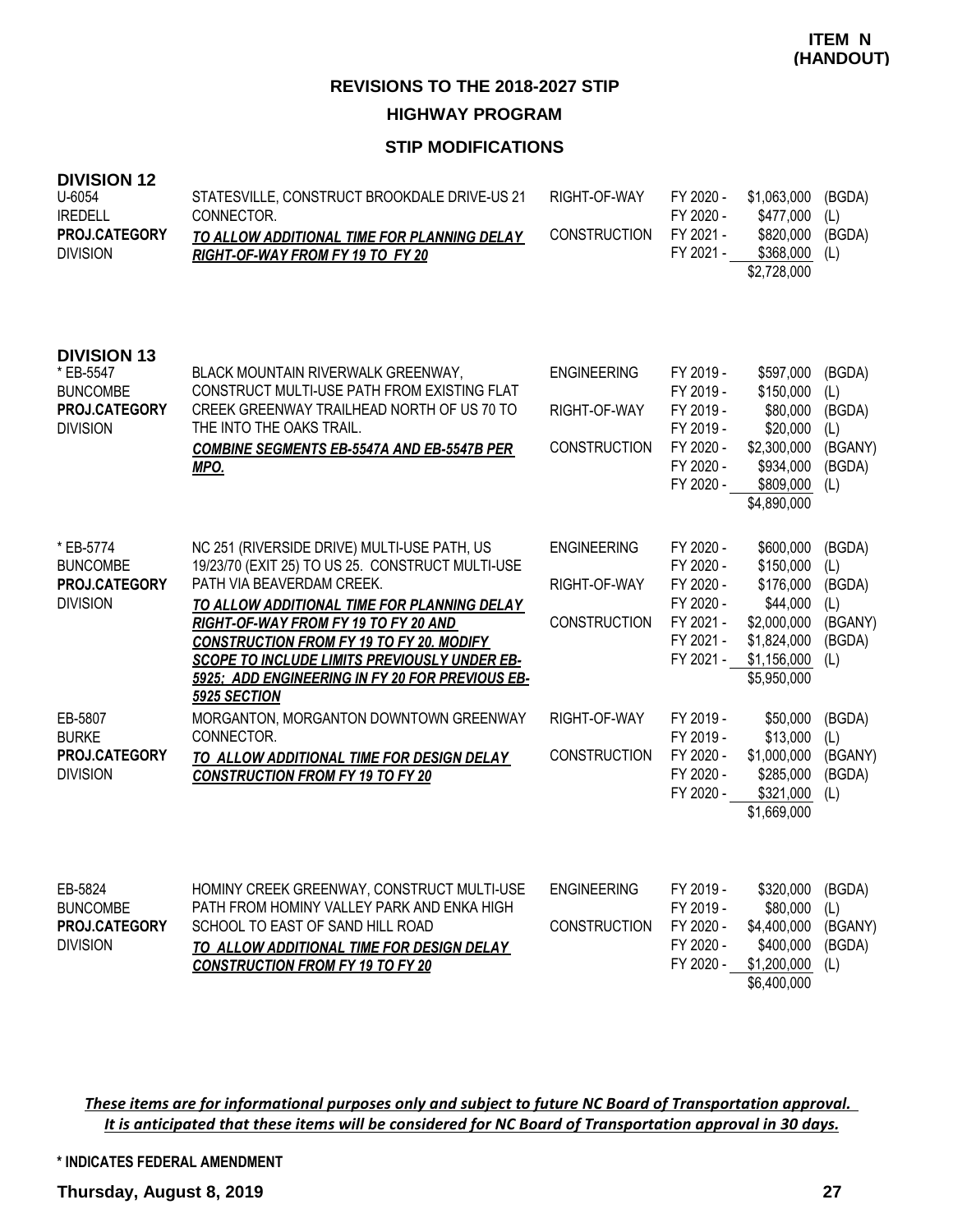#### **STIP MODIFICATIONS**

| <b>DIVISION 13</b><br>EB-5944<br><b>BUNCOMBE</b><br>PROJ.CATEGORY<br><b>DIVISION</b> | ASHEVILLE, JOHNSTON BOULEVARD, PATTON AVENUE<br>TO IONA CIRCLE. CONSTRUCT SIDEWALKS.<br>TO ALLOW ADDITIONAL TIME FOR DESIGN DELAY<br><b>CONSTRUCTION FROM FY 19 TO FY 21</b>                                                                                                                                                                                            | <b>CONSTRUCTION</b>                                     | FY 2021 -                                                                  | \$1,880,000<br>FY 2021 - \$470,000<br>\$2,350,000                                                    | (BGDA)<br>(L)                                      |
|--------------------------------------------------------------------------------------|-------------------------------------------------------------------------------------------------------------------------------------------------------------------------------------------------------------------------------------------------------------------------------------------------------------------------------------------------------------------------|---------------------------------------------------------|----------------------------------------------------------------------------|------------------------------------------------------------------------------------------------------|----------------------------------------------------|
| EB-5948<br><b>BUNCOMBE</b><br>PROJ.CATEGORY<br><b>DIVISION</b>                       | ASHEVILLE, ONTEORA BOULEVARD, LINCOLN AVENUE<br>TO RALEIGH ROAD. CONSTRUCT SIDEWALKS.<br>TO ALLOW ADDITIONAL TIME FOR DESIGN DELAY<br><b>CONSTRUCTION FROM FY 19 TO FY 21</b>                                                                                                                                                                                           | <b>CONSTRUCTION</b>                                     | FY 2021 -<br>FY 2021 -                                                     | \$912,000<br>\$228,000<br>\$1,140,000                                                                | (BGDA)<br>(L)                                      |
| * I-4409<br><b>BUNCOMBE</b><br>PROJ.CATEGORY<br><b>STATEWIDE</b>                     | SR 2500 (BLUE RIDGE ROAD), CONVERT I-40/SR 2500<br>(BLUE RIDGE ROAD) GRADE SEPARATION TO<br>INTERCHANGE. WIDEN SR 2500 (BLUE RIDGE ROAD)<br>TO THREE LANES FROM US 70 TO SOUTH OF I-40 AND<br>UPGRADE ROADWAY SOUTH OF I-40 TO SR 2713.<br>TO STRATEGICALLY BALANACE LETTINGS, DELAY<br>RIGHT-OF-WAY FROM FY 19 TO FY 20 AND<br><b>CONSTRUCTION FROM FY 22 TO FY 23</b> | RIGHT-OF-WAY<br><b>UTILITIES</b><br><b>CONSTRUCTION</b> | FY 2020 -<br>FY 2021 -<br>FY 2020 -<br>FY 2023 -<br>FY 2024 -<br>FY 2025 - | \$1,300,000<br>\$1,300,000<br>\$500,000<br>\$3,383,000<br>\$3,384,000<br>\$3,383,000<br>\$13,250,000 | (NHP)<br>(NHP)<br>(NHP)<br>(NHP)<br>(NHP)<br>(NHP) |
| * I-5009<br><b>BURKE</b><br>PROJ.CATEGORY<br><b>REGIONAL</b>                         | I-40, US 64 (BURKEMONT ROAD). IMPROVE<br>INTERCHANGE.<br>TO STRATEGICALLY BALANACE LETTINGS, DELAY<br>RIGHT-OF-WAY FROM FY 19 TO FY 20 AND<br><b>CONSTRUCTION FROM FY 20 TO FY 23</b>                                                                                                                                                                                   | RIGHT-OF-WAY<br><b>CONSTRUCTION</b>                     | FY 2020 -<br>FY 2023 -<br>FY 2023 -                                        | \$160,000<br>\$625,000<br>\$375,000<br>\$1,160,000                                                   | (NHP)<br>(NHFP)<br>(NHP)                           |
| I-5831<br><b>MADISON</b><br>PROJ.CATEGORY<br><b>STATEWIDE</b>                        | I-26, TENNESSEE STATE LINE TO MILEMARKER 9.<br>PAVEMENT AND BRIDGE REHABILITATION.<br>TO STRATEGICALLY BALANCE LETTINGS, DELAY<br><b>CONSTRUCTION FROM FY 19 TO FY 20</b>                                                                                                                                                                                               | <b>CONSTRUCTION</b>                                     | FY 2020 -<br>FY 2021 -                                                     | \$3,750,000<br>\$3,750,000<br>\$7,500,000                                                            | (BGIM)<br>(BGIM)                                   |
| I-5888B<br><b>BUNCOMBE</b><br>PROJ.CATEGORY<br><b>STATEWIDE</b>                      | I-40, MILE MARKER 37 TO MILE MARKER 44.<br>REHABILITATE BRIDGES.<br>TO STRATEGICALLY BALANCE LETTINGS, DELAY<br><b>CONSTRUCTION FROM FY 19 TO FY 20</b>                                                                                                                                                                                                                 | <b>CONSTRUCTION</b>                                     | FY 2020 -                                                                  | \$5,000,000<br>\$5,000,000                                                                           | (NHPIM)                                            |

*These items are for informational purposes only and subject to future NC Board of Transportation approval. It is anticipated that these items will be considered for NC Board of Transportation approval in 30 days.*

**\* INDICATES FEDERAL AMENDMENT**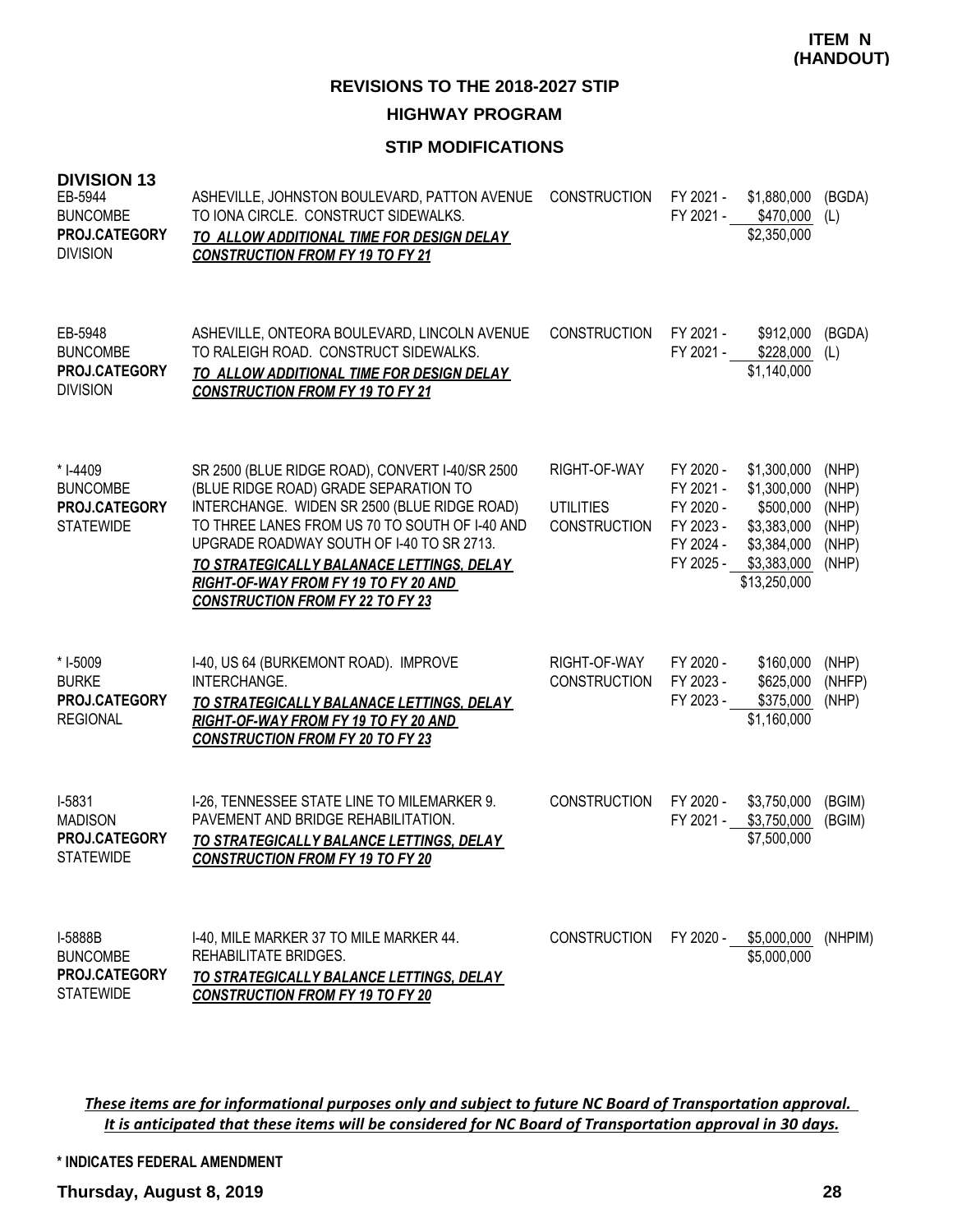#### **STIP MODIFICATIONS**

| <b>DIVISION 13</b><br>R-5779<br><b>MADISON</b><br>PROJ.CATEGORY<br><b>DIVISION</b> | SR 1631 (CROSSROADS PARKWAY), EXTEND SR 1631<br>(CROSSROADS PARKWAY) TO SR 1632.<br>TO ALLOW ADDITIONAL TIME FOR DESIGN DELAY<br><b>CONSTRUCTION FROM FY 18 TO FY 20</b>                                                                                        | <b>CONSTRUCTION</b>                                     | FY 2020 -<br>FY 2020 -<br>FY 2020 -                           | \$1,611,000<br>\$1,510,000<br>\$950,000<br>\$4,071,000                                | (APD)<br>(T)<br>(O)                       |
|------------------------------------------------------------------------------------|-----------------------------------------------------------------------------------------------------------------------------------------------------------------------------------------------------------------------------------------------------------------|---------------------------------------------------------|---------------------------------------------------------------|---------------------------------------------------------------------------------------|-------------------------------------------|
| * U-5019E<br><b>BUNCOMBE</b><br>PROJ.CATEGORY<br><b>DIVISION</b>                   | RIVERWAY MULTI-MODAL NETWORK, CRAVEN STREET<br>BRIDGE IMPROVEMENTS OVER THE FRENCH BROAD<br><b>RIVER</b><br>TO ALLOW ADDITIONAL TIME FOR DESIGN DELAY<br><b>CONSTRUCTION FROM FY 18 TO FY 22</b>                                                                | <b>CONSTRUCTION</b>                                     | FY 2022 -<br>FY 2022 -                                        | \$4,200,000<br>\$1,050,000<br>\$5,250,000                                             | (BGANY)<br>(L)                            |
| U-5190<br><b>BUNCOMBE</b><br>PROJ.CATEGORY<br><b>TRANSITION</b>                    | NEW LEICESTER HIGHWAY, NEW LEICESTER<br>HIGHWAY, CITY LIMITS TO PATTON AVENUE IN<br>ASHEVILLE. CONSTRUCT SIDEWALK.<br>TO ALLOW ADDITIONAL TIME FOR PLANNING AND<br><b>DESIGN DELAY RIGHT-OF-WAY FROM FY 19 TO FY 20</b><br>AND CONSTRUCTION FROM FY 20 TO FY 21 | RIGHT-OF-WAY<br><b>CONSTRUCTION</b>                     | FY 2020 -<br>FY 2020 -<br>FY 2021 -<br>FY 2021 -<br>FY 2021 - | \$193,000<br>\$48,000<br>\$2,199,000<br>\$459,000<br>\$664,000<br>\$3,563,000         | (BGDA)<br>(L)<br>(BGANY)<br>(BGDA)<br>(L) |
| * U-5835<br><b>McDOWELL</b><br>PROJ.CATEGORY<br><b>DIVISION</b>                    | US 221 BUSINESS, US 221/NC 226 TO GEORGIA<br>AVENUE. WIDEN EXISTING ROADWAY.<br>TO STRATEGICALLY BALANACE LETTINGS, DELAY<br><b>RIGHT-OF-WAY FROM FY 19 TO FY 20 AND</b><br><b>CONSTRUCTION FROM FY 21 TO FY 24</b>                                             | RIGHT-OF-WAY<br><b>UTILITIES</b><br><b>CONSTRUCTION</b> | FY 2020 -<br>FY 2020 -<br>FY 2024 -<br>FY 2025 -<br>FY 2026 - | \$1,400,000<br>\$170,000<br>\$4,000,000<br>\$4,000,000<br>\$4,000,000<br>\$13,570,000 | (T)<br>(T)<br>(T)<br>(T)<br>(T)           |
| * U-5837<br><b>BUNCOMBE</b><br>PROJ.CATEGORY<br><b>DIVISION</b>                    | SR 2002 (RICEVILLE ROAD), US 70 (TUNNEL ROAD) TO<br>SR 2285 (CLEAR VISTA LANE). UPGRADE ROADWAY.<br>TO STRATEGICALLY BALANCE LETTINGS, DELAY<br>RIGHT-OF-WAY FROM FY 19 TO FY 21 AND<br><b>CONSTRUCTION FROM FY 20 TO FY 23</b>                                 | RIGHT-OF-WAY<br><b>CONSTRUCTION</b>                     | FY 2021 -<br>FY 2023 -<br>FY 2024 -                           | \$100,000<br>\$950,000<br>\$950,000<br>\$2,000,000                                    | (T)<br>(T)<br>(T)                         |
| U-5971A<br><b>BUNCOMBE</b><br>PROJ.CATEGORY<br><b>REGIONAL</b>                     | ASHEVILLE, US 19 (PATTON AVENUE) AND NC 63 (NEW<br>LEICESTER HIGHWAY). CONSTRUCT INITIAL<br>INTERSECTION IMPROVEMENTS.<br>TO ALLOW ADDITIONAL TIME FOR DESIGN DELAY<br><b>CONSTRUCTION FROM FY 19 TO FY 20</b>                                                  | <b>CONSTRUCTION</b>                                     | FY 2020 -                                                     | \$500,000<br>\$500,000                                                                | (T)                                       |

*These items are for informational purposes only and subject to future NC Board of Transportation approval. It is anticipated that these items will be considered for NC Board of Transportation approval in 30 days.*

**\* INDICATES FEDERAL AMENDMENT**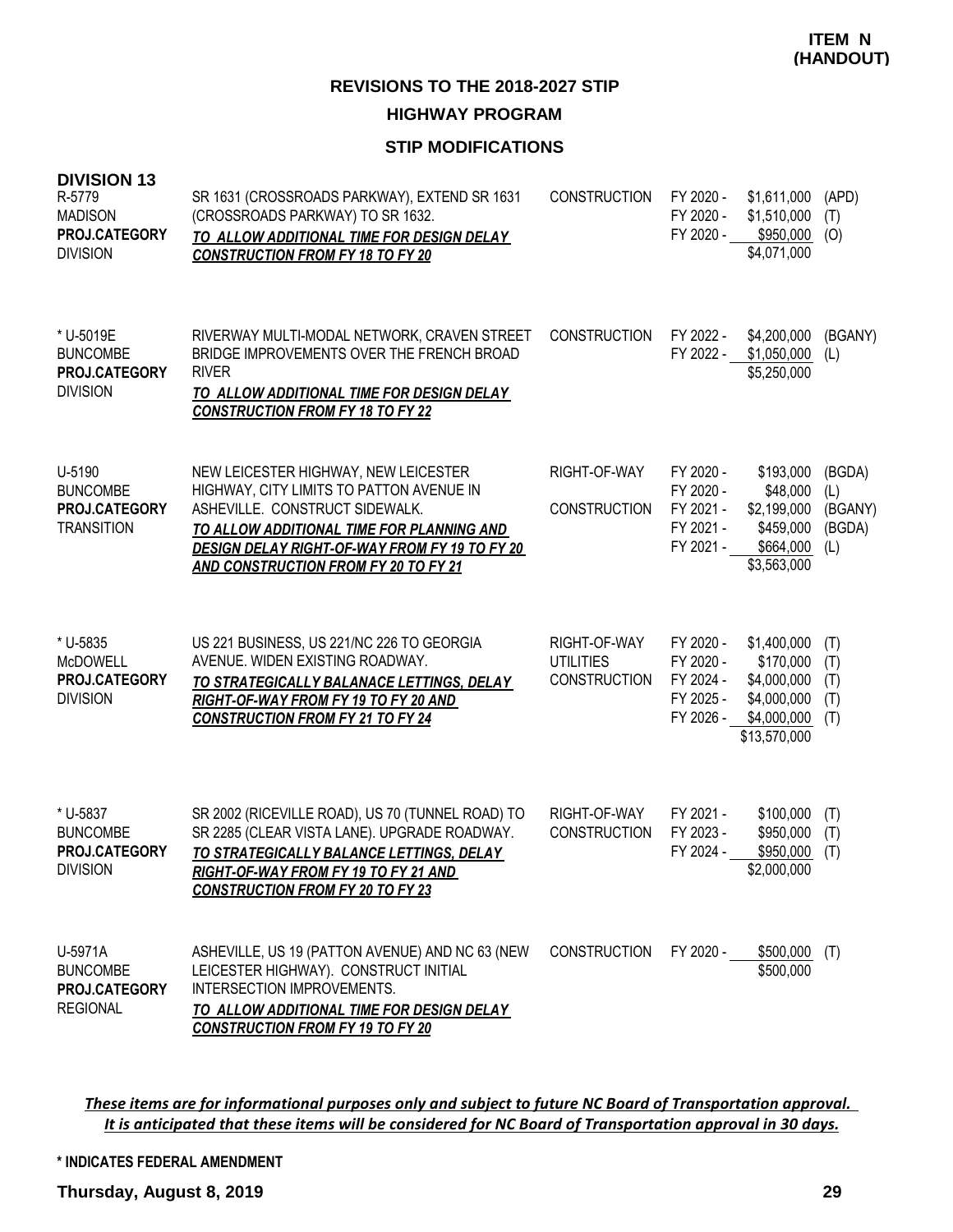### **STIP MODIFICATIONS**

| <b>DIVISION 13</b><br>* U-5971B<br><b>BUNCOMBE</b><br>PROJ.CATEGORY<br><b>REGIONAL</b> | ASHEVILLE, US 19 (PATTON AVENUE) AND NC 63 (NEW<br>LEICESTER HIGHWAY). CONSTRUCT FINAL<br>INTERSECTION IMPROVEMENTS.<br>TO ALLOW ADDITIONAL TIME FOR PLANNING AND<br>DESIGN DELAY RIGHT-OF-WAY FROM FY 19 TO FY 20<br><b>AND CONSTRUCTION FROM FY 22 TO FY 23</b> | RIGHT-OF-WAY<br><b>UTILITIES</b><br><b>CONSTRUCTION</b> | FY 2020 -<br>FY 2020 -<br>FY 2023 -<br>FY 2024 -                           | \$400,000<br>\$100,000<br>\$1,100,000<br>\$1,100,000<br>\$2,700,000                                | (T)<br>(T)<br>(T)<br>(T)               |
|----------------------------------------------------------------------------------------|-------------------------------------------------------------------------------------------------------------------------------------------------------------------------------------------------------------------------------------------------------------------|---------------------------------------------------------|----------------------------------------------------------------------------|----------------------------------------------------------------------------------------------------|----------------------------------------|
| U-5973<br><b>BUNCOMBE</b><br>PROJ.CATEGORY<br><b>REGIONAL</b>                          | WEAVERVILLE, US 19 BUSINESS (WEAVERVILLE<br>HIGHWAY) AND SR 1740 (NEW STOCK ROAD).<br>CONSTRUCT INTERSECTION IMPROVEMENTS.<br>TO ALLOW ADDITIONAL TIME FOR PLANNING DELAY<br>RIGHT-OF-WAY FROM FY 19 TO FY 20                                                     | RIGHT-OF-WAY<br><b>UTILITIES</b><br><b>CONSTRUCTION</b> | FY 2020 -<br>FY 2020 -<br>FY 2020 -                                        | \$200,000<br>\$100,000<br>\$1,000,000<br>\$1,300,000                                               | (T)<br>(T)<br>(T)                      |
| <b>DIVISION 14</b><br>* B-3186<br><b>HAYWOOD</b><br>PROJ.CATEGORY<br><b>STATEWIDE</b>  | US 23/US 74, REPLACE BRIDGE 430155, AND BRIDGE<br>430158 OVER RICHLAND CREEK.<br>TO ALLOW ADDITIONAL TIME FOR PLANNING AND<br>DESIGN DELAY RIGHT-OF-WAY FROM FY 20 TO FY 21<br><b>AND CONSTRUCTION FROM FY 21 TO FY 22</b>                                        | RIGHT-OF-WAY<br><b>CONSTRUCTION</b>                     | FY 2021 -<br>FY 2022 -<br>FY 2023 -                                        | \$800,000<br>\$3,050,000<br>\$3,050,000<br>\$6,900,000                                             | (NHPB)<br>(NHPB)<br>(NHPB)             |
| * B-5898<br><b>HAYWOOD</b><br>PROJ.CATEGORY<br><b>STATEWIDE</b>                        | US 23 US 74, REPLACE BRIDGE 430168 OVER US 19<br><b>AND US 23.</b><br>TO ALLOW ADDITIONAL TIME FOR PLANNING AND<br>DESIGN DELAY RIGHT-OF-WAY FROM FY 20 TO FY 21<br><b>AND CONSTRUCTION FROM FY 21 TO FY 22</b>                                                   | RIGHT-OF-WAY<br><b>CONSTRUCTION</b>                     | FY 2021 -<br>FY 2022 -<br>FY 2023 -                                        | \$150,000<br>\$1,550,000<br>\$1,550,000<br>\$3,250,000                                             | (NHPB)<br>(NHPB)<br>(NHPB)             |
| EB-5926<br><b>HAYWOOD</b><br>PROJ.CATEGORY<br><b>DIVISION</b>                          | US 19 (SOCO ROAD), US 276 TO FIE TOP ROAD.<br>CONSTRUCT BICYCLE AND PEDESTRIAN<br>IMPROVEMENTS.<br>TO ALLOW ADDITIONAL TIME FOR DESIGN DELAY<br><b>CONSTRUCTION FROM FY 19 TO FY 20</b>                                                                           | <b>CONSTRUCTION</b>                                     | FY 2020 -<br>FY 2020 -                                                     | \$1,440,000<br>\$360,000<br>\$1,800,000                                                            | (BGDA)<br>(L)                          |
| R-2822B<br><b>GRAHAM</b><br>PROJ.CATEGORY<br><b>REGIONAL</b>                           | NC 143, WEST BUFFALO CREEK TO NC 143 BUSINESS.<br>UPGRADE CORRIDOR.<br>TO ALLOW ADDITIONAL TIME FOR PLANNING DELAY<br>RIGHT-OF-WAY FROM FY 20 TO FY 21                                                                                                            | RIGHT-OF-WAY<br><b>UTILITIES</b><br><b>CONSTRUCTION</b> | FY 2021 -<br>FY 2021 -<br>FY 2024 -<br>FY 2025 -<br>FY 2026 -<br>FY 2027 - | \$500,000<br>\$635,000<br>\$6,425,000<br>\$6,425,000<br>\$6,425,000<br>\$6,425,000<br>\$26,835,000 | (T)<br>(T)<br>(T)<br>(T)<br>(T)<br>(T) |

*These items are for informational purposes only and subject to future NC Board of Transportation approval. It is anticipated that these items will be considered for NC Board of Transportation approval in 30 days.*

**\* INDICATES FEDERAL AMENDMENT**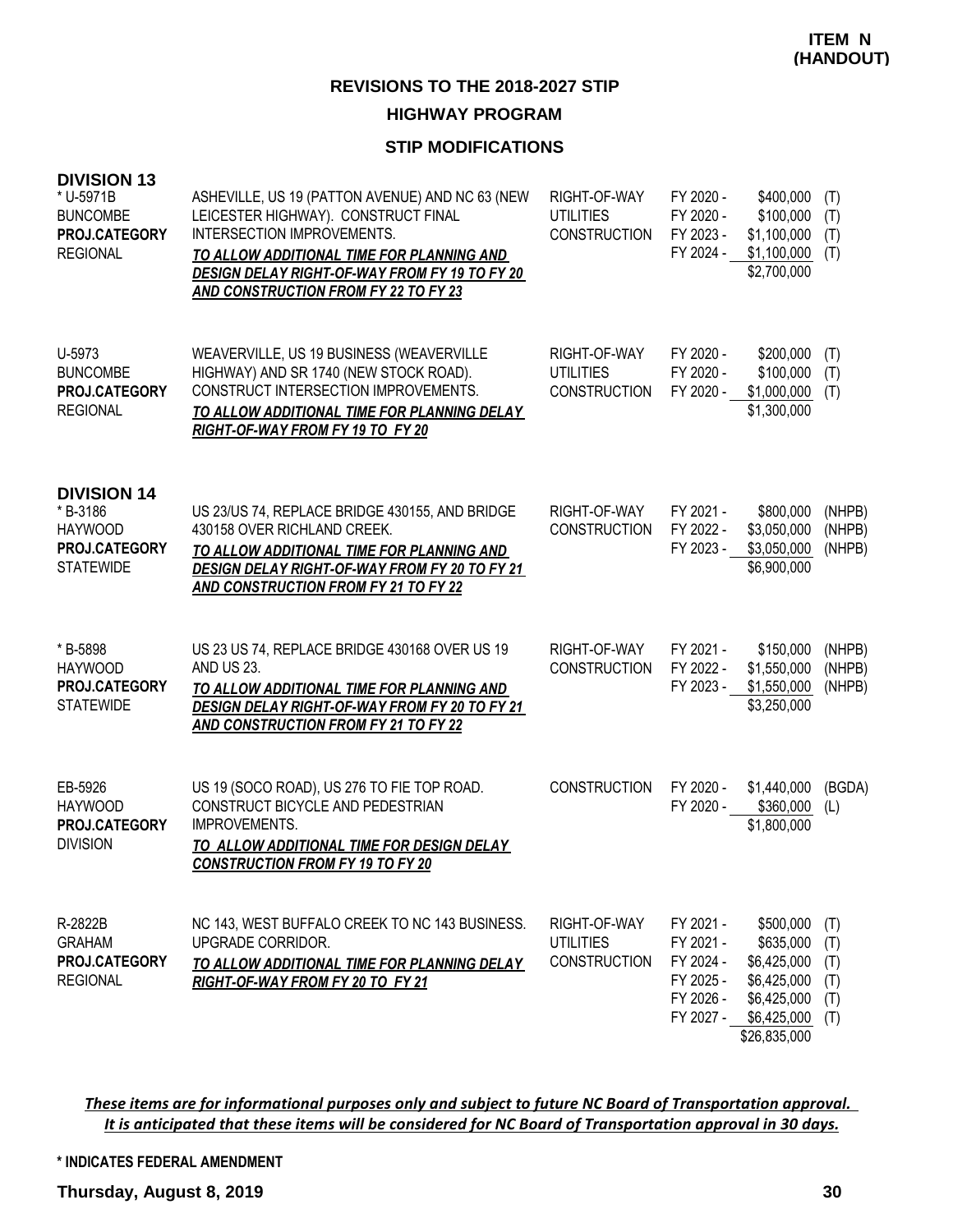#### **STIP MODIFICATIONS**

| <b>DIVISION 14</b><br>R-4751<br><b>SWAIN</b><br>PROJ.CATEGORY<br><b>REGIONAL</b> | US 19, SR 1152 (HUGHES BRANCH ROAD) IN BRYSON<br>CITY TO SR 1195 (US 19A). MODERNIZE ROADWAY.<br>TO ALLOW ADDITIONAL TIME FOR PLANNING DELAY<br>RIGHT-OF-WAY FROM FY 20 TO FY 21                                                                                                                                                                                   | RIGHT-OF-WAY<br>UTILITIES<br><b>CONSTRUCTION</b> | FY 2021 -<br>FY 2021 -<br>FY 2022 -<br>FY 2023 -                           | \$400,000<br>\$100,000<br>\$4,250,000<br>\$4,250,000<br>\$9,000,000                              | (T)<br>(T)<br>(T)<br>(T)               |
|----------------------------------------------------------------------------------|--------------------------------------------------------------------------------------------------------------------------------------------------------------------------------------------------------------------------------------------------------------------------------------------------------------------------------------------------------------------|--------------------------------------------------|----------------------------------------------------------------------------|--------------------------------------------------------------------------------------------------|----------------------------------------|
| U-5548<br><b>HAYWOOD</b><br><b>PROJ.CATEGORY</b><br><b>DIVISION</b>              | BROWN AVENUE, REALIGNMENT OF BROWN AVENUE<br>FROM BOYD AVENUE TO APPROXIMATELY 1200 FEET<br>SOUTH OF THE INTERSECTION. PROJECT INCLUDES<br>CONSTRUCTION OF NEW ROADWAY (SCHOOL<br>STREET), RAISED CROSSWALK, PAINTED<br>CROSSWALKS, REFUGE ISLAND, BULBOUT AND<br>SIGNAGE.<br>TO ALLOW ADDITIONAL TIME FOR DESIGN DELAY<br><b>CONSTRUCTION FROM FY 19 TO FY 20</b> | <b>CONSTRUCTION</b>                              | FY 2020 -<br>FY 2020 -                                                     | \$400,000<br>\$100,000<br>\$500,000                                                              | (BGDA)<br>(L)                          |
| * U-5783<br><b>HENDERSON</b><br>PROJ.CATEGORY<br><b>REGIONAL</b>                 | US 64, SR 1180 (BLYTHE STREET) TO SR 1173 (WHITE<br>PINE DRIVE)/SR 1186 (DANIEL DRIVE). WIDEN<br>ROADWAY.<br>TO STRATEGICALLY BALANACE LETTINGS, DELAY<br><u>RIGHT-OF-WAY FROM FY 19 TO FY 20 AND</u><br><u>CONSTRUCTION FROM FY 21 TO FY 24</u>                                                                                                                   | RIGHT-OF-WAY<br>UTILITIES<br><b>CONSTRUCTION</b> | FY 2020 -<br>FY 2021 -<br>FY 2020 -<br>FY 2024 -<br>FY 2025 -<br>FY 2026 - | \$925,000<br>\$925,000<br>\$220,000<br>\$5,267,000<br>\$5,266,000<br>\$5,267,000<br>\$17,870,000 | (T)<br>(T)<br>(T)<br>(T)<br>(T)<br>(T) |

*These items are for informational purposes only and subject to future NC Board of Transportation approval. It is anticipated that these items will be considered for NC Board of Transportation approval in 30 days.*

**\* INDICATES FEDERAL AMENDMENT**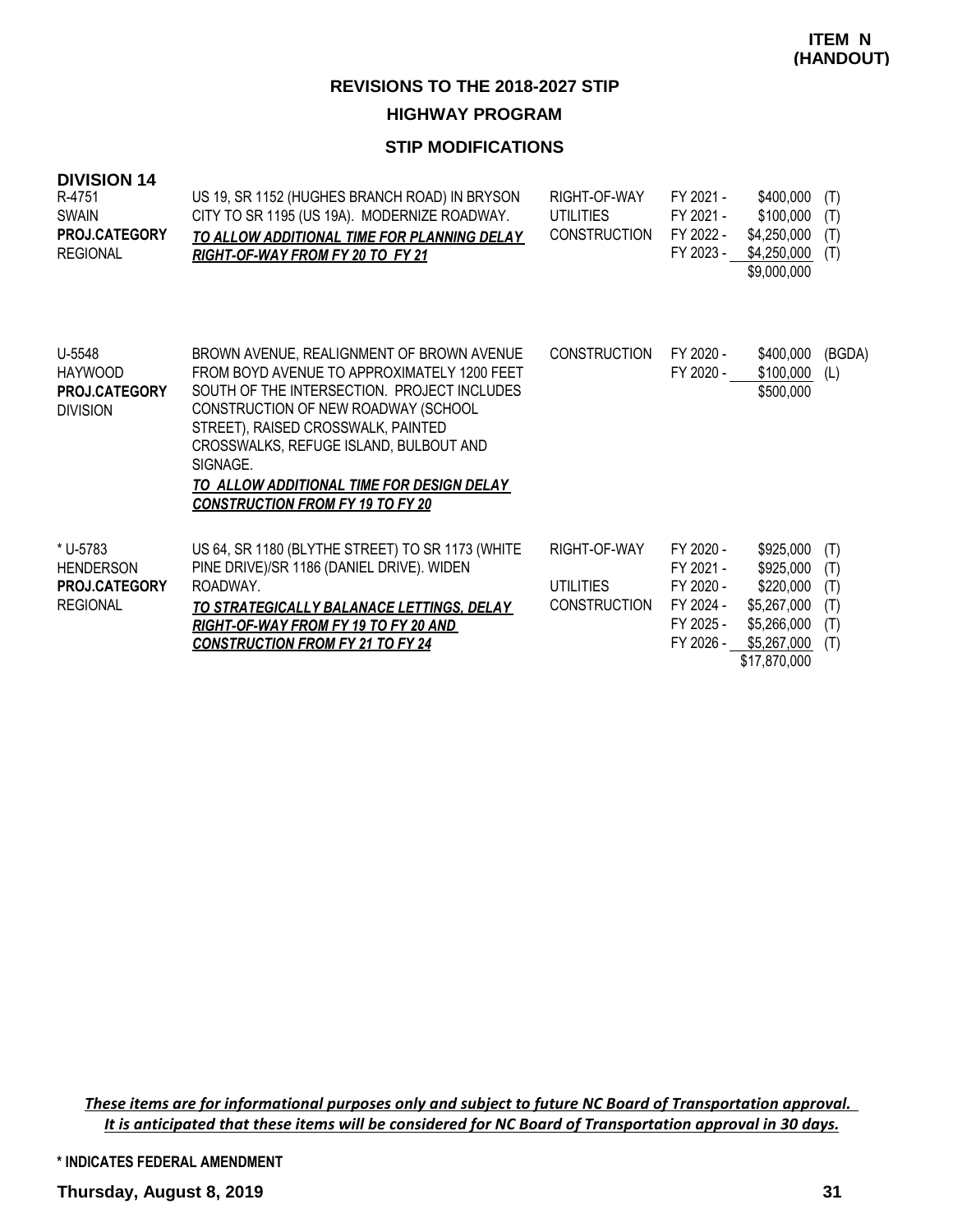#### **STIP MODIFICATIONS**

| <b>DIVISION 14</b>               |                                                  |                     |                        |                        |            |
|----------------------------------|--------------------------------------------------|---------------------|------------------------|------------------------|------------|
| U-5839                           | US 276 (RUSS AVENUE), US 23/74 TO US 23 BUSINESS | <b>ENGINEERING</b>  | FY 2020 -              | \$172,000              | (T)        |
| <b>HAYWOOD</b>                   | (MAIN STREET). UPGRADE CORRIDOR.                 |                     | FY 2021 -              | \$172,000              | (T)        |
| PROJ.CATEGORY<br><b>DIVISION</b> | TO ALLOW ADDITIONAL TIME FOR PLANNING DELAY      |                     | FY 2022 -<br>FY 2023 - | \$172,000              | (T)        |
|                                  | RIGHT-OF-WAY FROM FY 19 TO FY 20                 |                     | FY 2024 -              | \$172,000<br>\$172,000 | (T)        |
|                                  |                                                  |                     | FY 2025 -              | \$172,000              | (T)        |
|                                  |                                                  |                     | FY 2026 -              | \$172,000              | (T)<br>(T) |
|                                  |                                                  |                     | FY 2027 -              | \$172,000              | (T)        |
|                                  |                                                  |                     | FY 2028 -              | \$172,000              | (T)        |
|                                  |                                                  |                     | FY 2029 -              | \$172,000              | (T)        |
|                                  |                                                  |                     | POST YR-               | \$860,000              | (T)        |
|                                  |                                                  | <b>BUILD NC ROW</b> | FY 2020 -              | \$258,000              | (T)        |
|                                  |                                                  |                     | FY 2021 -              | \$258,000              | (T)        |
|                                  |                                                  |                     | FY 2022 -              | \$258,000              | (T)        |
|                                  |                                                  |                     | FY 2023 -              | \$258,000              | (T)        |
|                                  |                                                  |                     | FY 2024 -              | \$258,000              | (T)        |
|                                  |                                                  |                     | FY 2025 -              | \$258,000              | (T)        |
|                                  |                                                  |                     | FY 2026 -              | \$258,000              | (T)        |
|                                  |                                                  |                     | FY 2027 -              | \$258,000              | (T)        |
|                                  |                                                  |                     | FY 2028 -              | \$258,000              | (T)        |
|                                  |                                                  |                     | FY 2029 -              | \$258,000              | (T)        |
|                                  |                                                  |                     | POST YR-               | \$1,290,000            | (T)        |
|                                  |                                                  | RIGHT-OF-WAY        | FY 2020 -              | \$160,000              | (T)        |
|                                  |                                                  |                     | FY 2021 -              | \$3,040,000            | (T)        |
|                                  |                                                  | <b>UTILITIES</b>    | FY 2020 -              | \$750,000              | (T)        |
|                                  |                                                  | <b>CONSTRUCTION</b> | FY 2021 -              | \$3,600,000            | (T)        |
|                                  |                                                  |                     | FY 2022 -              | \$3,600,000            | (T)        |
|                                  |                                                  |                     | FY 2023 -              | \$3,600,000            | (T)        |
|                                  |                                                  |                     |                        | \$21,200,000           |            |
| U-5887                           | SR 1783 (HIGHLAND LAKE ROAD), NC 225 TO US 176.  | RIGHT-OF-WAY        | FY 2020 -              | \$500,000              | (T)        |
| <b>HENDERSON</b>                 | UPGRADE ROADWAY.                                 | <b>CONSTRUCTION</b> | FY 2021 -              | \$1,300,000            | (T)        |
| PROJ.CATEGORY                    | TO ALLOW ADDITIONAL TIME FOR PLANNING DELAY      |                     | FY 2022 -              | \$1,300,000            | (T)        |
| <b>DIVISION</b>                  | RIGHT-OF-WAY FROM FY 19 TO FY 20                 |                     |                        | \$3,100,000            |            |

*These items are for informational purposes only and subject to future NC Board of Transportation approval. It is anticipated that these items will be considered for NC Board of Transportation approval in 30 days.*

**\* INDICATES FEDERAL AMENDMENT**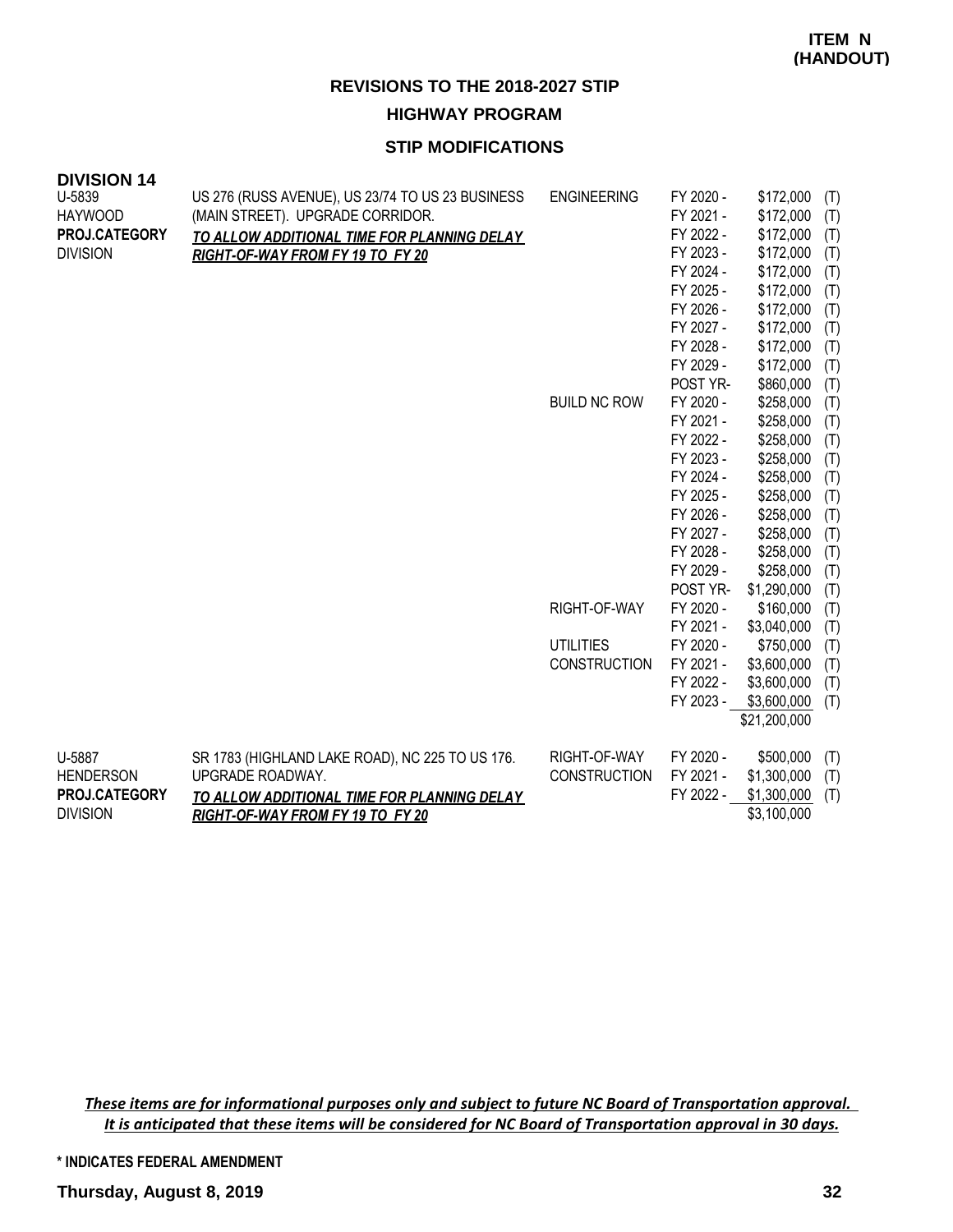#### **STIP DELETIONS**

| <b>DIVISION 10</b><br>* C-5159<br><b>CABARRUS</b><br>PROJ.CATEGORY<br><b>EXEMPT</b>     | KANNAPOLIS, ROXIE STREET, NC 3 AND DALE<br>EARNHARDT BOULEVARD IN KANNAPOLIS. STREET<br><b>IMPROVEMENTS.</b><br>DELETE, PROJECT FUNDING SHIFTED TO C-5161.                                                                                                                                                | <b>ENGINEERING</b><br><b>CONSTRUCTION</b>                 | FY 2019 -<br>FY 2019 -<br>FY 2020 -<br>FY 2020 -                                        | \$108,000<br>\$27,000<br>\$432,000<br>\$108,000<br>\$675,000                                           | (CMAQ)<br>(L)<br>(CMAQ)<br>(L)                             |
|-----------------------------------------------------------------------------------------|-----------------------------------------------------------------------------------------------------------------------------------------------------------------------------------------------------------------------------------------------------------------------------------------------------------|-----------------------------------------------------------|-----------------------------------------------------------------------------------------|--------------------------------------------------------------------------------------------------------|------------------------------------------------------------|
| <b>DIVISION 13</b><br>* EB-5547A<br><b>BUNCOMBE</b><br>PROJ.CATEGORY<br><b>DIVISION</b> | BLACK MOUNTAIN RIVERWALK GREENWAY,<br>CONSTRUCT MULTI-USE PATH FROM EXISTING FLAT<br>CREEK GREENWAY TRAILHEAD NORTH OF US 70 TO<br>BLACK MOUNTAIN AVENUE.<br>DELETE AT THE REQUEST OF MPO.                                                                                                                | <b>ENGINEERING</b><br>RIGHT-OF-WAY<br><b>CONSTRUCTION</b> | FY 2019 -<br>FY 2019 -<br>FY 2019 -<br>FY 2019 -<br>FY 2020 -<br>FY 2020 -<br>FY 2020 - | \$487,000<br>\$122,000<br>\$80,000<br>\$20,000<br>\$2,300,000<br>\$334,000<br>\$659,000<br>\$4,002,000 | (BGDA)<br>(L)<br>(BGDA)<br>(L)<br>(BGANY)<br>(BGDA)<br>(L) |
| * EB-5547B<br><b>BUNCOMBE</b><br>PROJ.CATEGORY<br><b>DIVISION</b>                       | BLACK MOUNTAIN RIVERWALK GREENWAY,<br>CONSTRUCT MULTI-USE PATH FROM BLACK<br>MOUNTAIN AVENUE TO THE INTO THE OAKS TRAIL.<br>DELETE AT THE REQUEST OF MPO.                                                                                                                                                 | <b>ENGINEERING</b><br><b>CONSTRUCTION</b>                 | FY 2019 -<br>FY 2019 -<br>FY 2020 -<br>FY 2020 -                                        | \$110,000<br>\$28,000<br>\$600,000<br>\$150,000<br>\$888,000                                           | (BGDA)<br>(L)<br>(BGDA)<br>(L)                             |
| * EB-5925<br><b>BUNCOMBE</b><br>PROJ.CATEGORY<br><b>DIVISION</b>                        | BEAVERDAM CREEK GREENWAY, NC 251 TO US 25.<br>CONSTRUCT MULTI-USE PATH.<br>DELETE, WORK TO BE ACCOMPLISHED UNDER<br><b>PROJECT EB-5774</b>                                                                                                                                                                | <b>ENGINEERING</b><br><b>CONSTRUCTION</b>                 | FY 2019 -<br>FY 2019 -<br>FY 2020 -<br>FY 2020 -                                        | \$600,000<br>\$150,000<br>\$1,600,000<br>\$400,000<br>\$2,750,000                                      | (BGDA)<br>(L)<br>(BGDA)<br>(L)                             |
| <b>DIVISION 14</b><br>* C-5203<br><b>SWAIN</b><br>PROJ.CATEGORY<br><b>EXEMPT</b>        | EASTERN BAND OF CHEROKEE INDIANS (EBCI), BIG<br>COVE MIXED USE PATH, CHEROKEE CENTRAL<br>SCHOOL NORTHWARD ON BOTH SIDES OF THE<br>OCONALUFTEE RIVER TO THE EXISTING BIG COVE<br>ROAD MIXED USE TRAIL. CONSTRUCT PEDESTRIAN<br>AND BIKE PATH, PHASES 3 AND 4.<br><u>DELETE AT THE REQUEST OF DIVISION.</u> | <b>ENGINEERING</b><br>RIGHT-OF-WAY<br><b>CONSTRUCTION</b> | FY 2019 -<br>FY 2019 -<br>FY 2019 -<br>FY 2019 -<br>FY 2020 -<br>FY 2020 -              | \$39,000<br>\$10,000<br>\$77,000<br>\$19,000<br>\$77,000<br>\$19,000<br>\$241,000                      | (CMAQ)<br>(L)<br>(CMAQ)<br>(L)<br>(CMAQ)<br>(L)            |

*These items are for informational purposes only and subject to future NC Board of Transportation approval. It is anticipated that these items will be considered for NC Board of Transportation approval in 30 days.*

**\* INDICATES FEDERAL AMENDMENT**